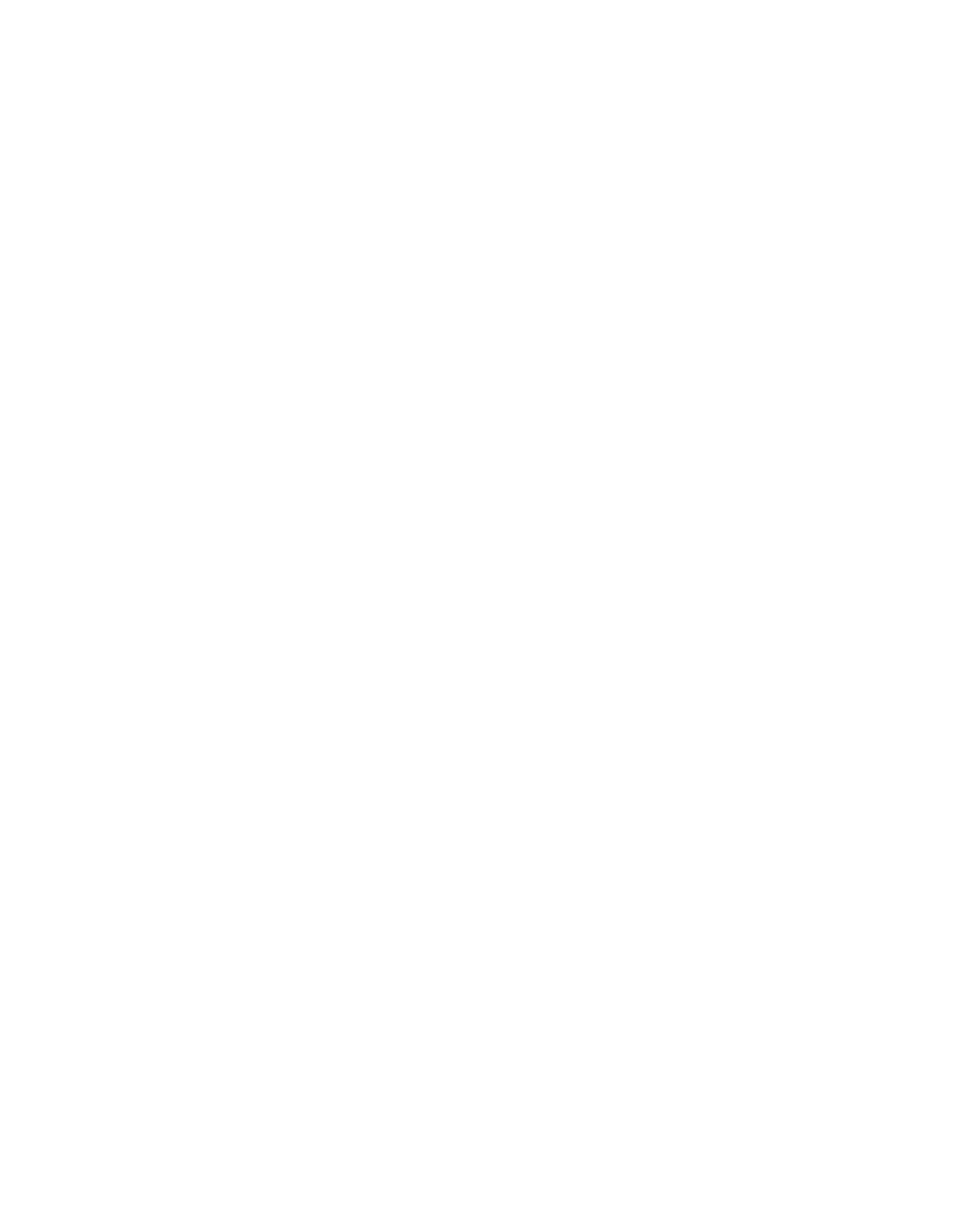# **Department of Operations Research and Actuarial Sciences**

# **THESIS ON**

**Attila Poesz Inconsistency in multi-attribute decision problems** Ph.D. dissertation

> **Supervisor: József Temesi CSc**

professor

c Attila Poesz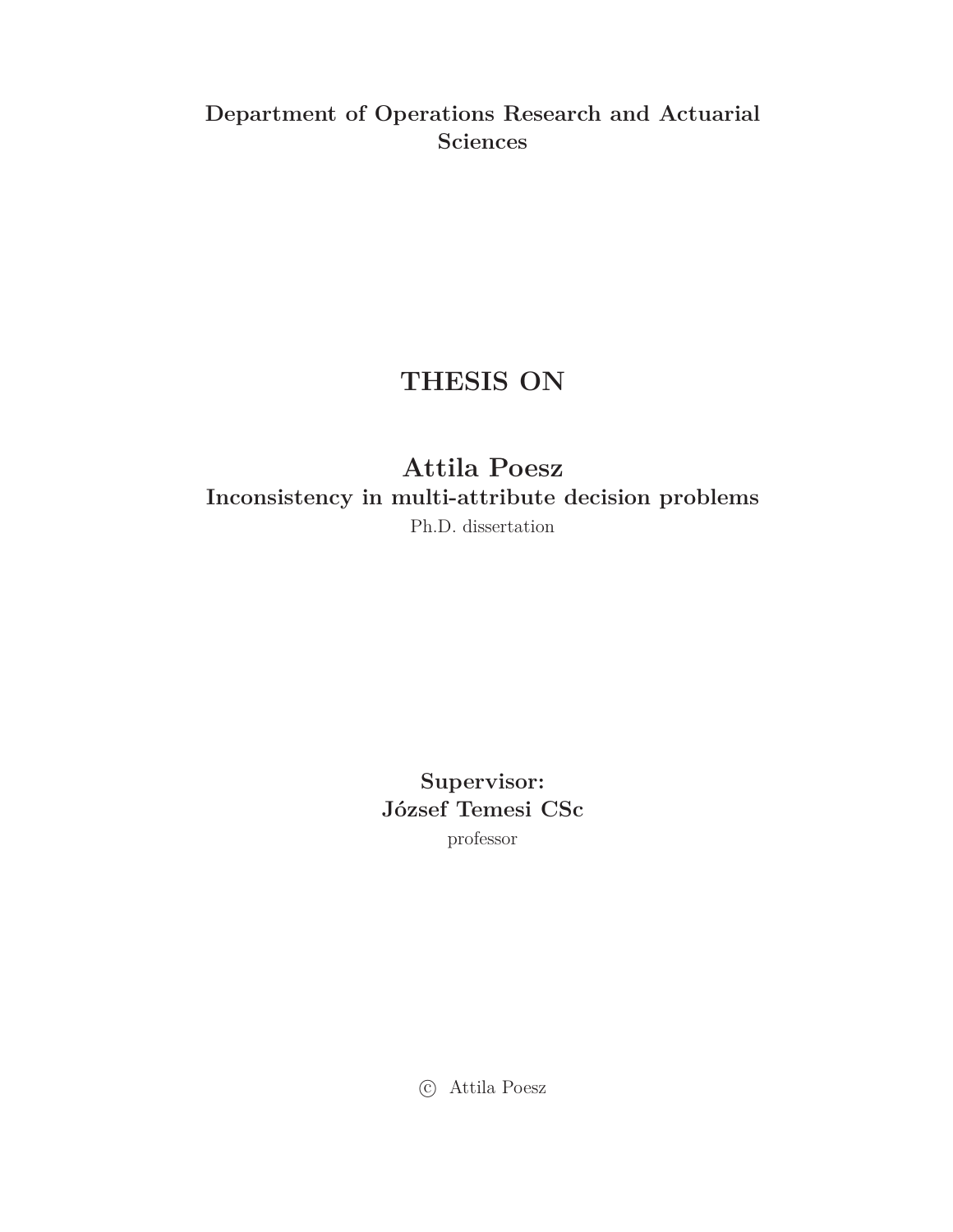# **Contents**

|                | List of Tables |                                                                          | 3                       |
|----------------|----------------|--------------------------------------------------------------------------|-------------------------|
| Τ              | Introduction   |                                                                          | $\overline{\mathbf{4}}$ |
| 1              |                |                                                                          | $\overline{5}$          |
| $\overline{2}$ |                |                                                                          | $\overline{5}$          |
| П              |                | Multi-attribute decision problems                                        | $\bf{6}$                |
| $\mathbf{1}$   |                |                                                                          | $\overline{7}$          |
|                | 1.1            | Inconsistency index $CR$ of Saaty $\ldots \ldots \ldots \ldots$          | $\overline{7}$          |
|                | 1.2            | Inconsistency index $CM$ of Koczkodaj $\hfill\ldots\ldots\ldots\ldots$   | 8                       |
|                | 1.3            |                                                                          | 9                       |
|                |                | III Analysis of pairwise comparison matrices: an empirical re-           |                         |
|                | search         |                                                                          | 10                      |
| $\mathbf{1}$   |                |                                                                          | 10                      |
| $\overline{2}$ |                | The experiment $\ldots \ldots \ldots \ldots \ldots \ldots \ldots \ldots$ | 10                      |
| 3              |                |                                                                          | 13                      |
|                | 3.1            | $Inconsistency \t \t \t \t \t \t \t$                                     | 13                      |
|                | 3.2            | Analyzing the incomplete matrices                                        | 16                      |
|                |                | IV Matrices that can be made consistent                                  | 21                      |
| 1              |                | The minimal number of elements to be modified $\ldots \ldots$            | 22                      |
| $\overline{2}$ |                | Graph theoretic approach $\ldots \ldots \ldots \ldots \ldots \ldots$     | 24                      |
|                | 2.1            | The case of single modification $\ldots \ldots \ldots \ldots$            | 24                      |
|                | 2.2            | Modification of two elements                                             | 25                      |
|                | 2.3            | Modification of three elements                                           | 28                      |
|                |                | Condition of Order Preservation (COP)                                    | 30                      |
| 1              |                |                                                                          | 30                      |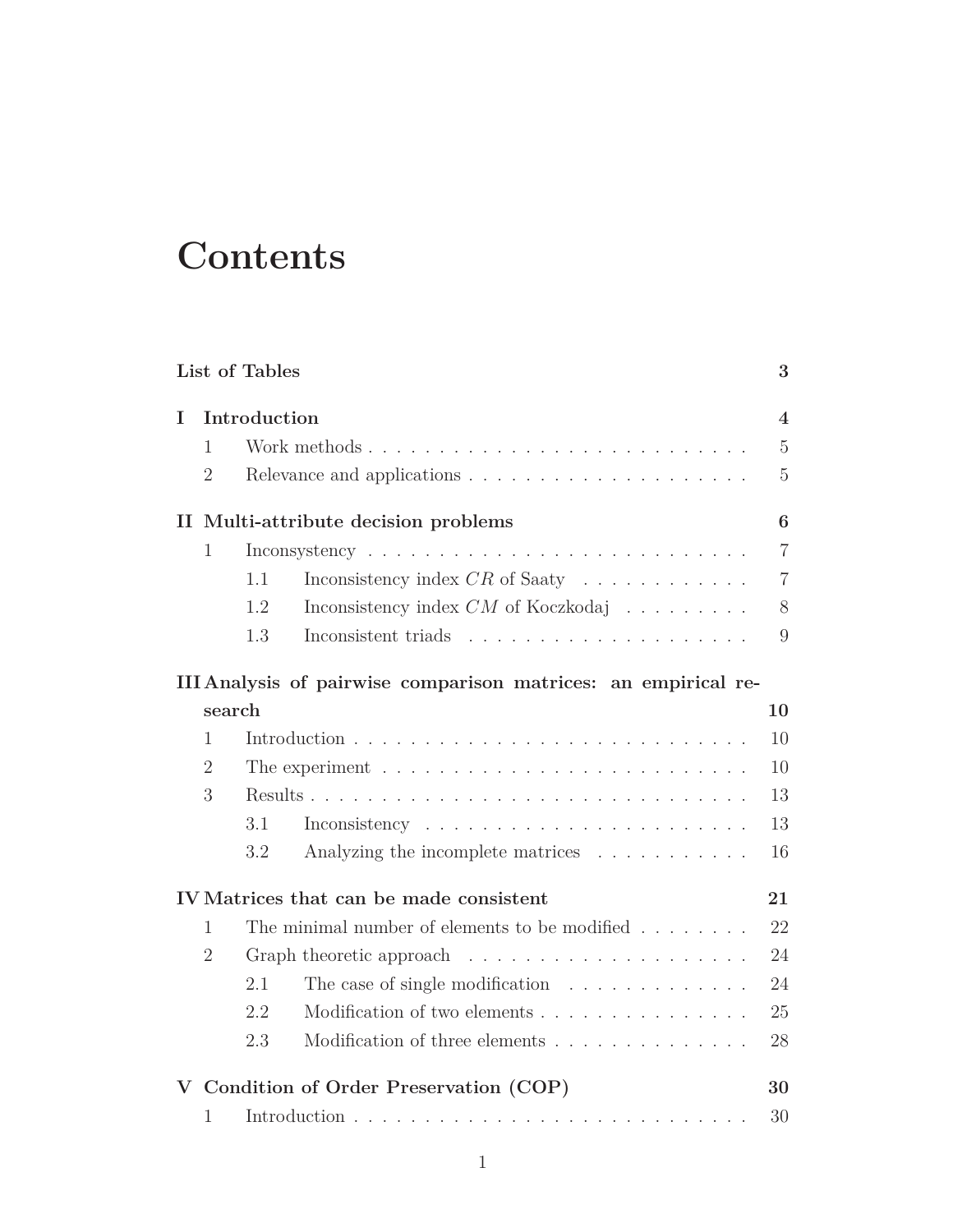|                             | 1.1 | Logarithmic Least Squares Method $(LLS) + COP \dots$                   | 31 |
|-----------------------------|-----|------------------------------------------------------------------------|----|
|                             | 1.2 | Logarithmic Least Absolute Error $(LLAE)$ + COP $\ldots$               | 32 |
|                             | 1.3 | $EM+ COP \dots \dots \dots \dots \dots \dots \dots \dots \dots \dots$  | 32 |
| $\overline{2}$              |     |                                                                        | 34 |
|                             |     | VI Reducing inconsistency                                              | 36 |
| $\mathbf{1}$                |     |                                                                        | 36 |
| $\mathcal{D}_{\mathcal{L}}$ |     | The general form of the optimization problems $\dots \dots$            | 39 |
| 3                           |     | Inconsistency index $CR$ of Saaty $\ldots \ldots \ldots \ldots \ldots$ | 43 |
| 4                           |     | Inconsistency index $CM$ of Koczkodaj and Duszak $\ldots$ .            | 46 |
| $\overline{5}$              |     | Inconsistency index $CI$ of Peláez and Lamata $\ldots \ldots \ldots$   | 50 |
| 6                           |     |                                                                        | 52 |
|                             |     |                                                                        |    |

### **Bibliography 55**

# **List of Tables**

| III.1 A completed $6 \times 6$ matrix applying the three questioning orders    | 12 |
|--------------------------------------------------------------------------------|----|
| III.2 The number of subjects participated in separate experiments              | 13 |
| III.3 The average of $CR$ indices for complete matrices $\ldots \ldots \ldots$ | 14 |
| III.4 The average of $CM$ indices for complete matrices $\ldots \ldots$        | 14 |
| III.5 Parameter estimates for linear regression of $log(CR)$ index             | 15 |
| III.6 Parameter estimates for linear regression of $log(CM)$ index.            | 15 |
| III.7 The average of CR inconsistencies (in $\%$ ) for 6 $\times$ 6 incomplete |    |
|                                                                                | 16 |
| III.8 The average of CR inconsistencies (in $\%$ ) for 6 $\times$ 6 incomplete |    |
|                                                                                | 16 |
| III.9 Parameter estimates for mixed effect linear regression of partial        |    |
|                                                                                | 17 |
| III.10S pearman rank correlation coefficients for $6 \times 6$ incomplete ma-  |    |
|                                                                                | 18 |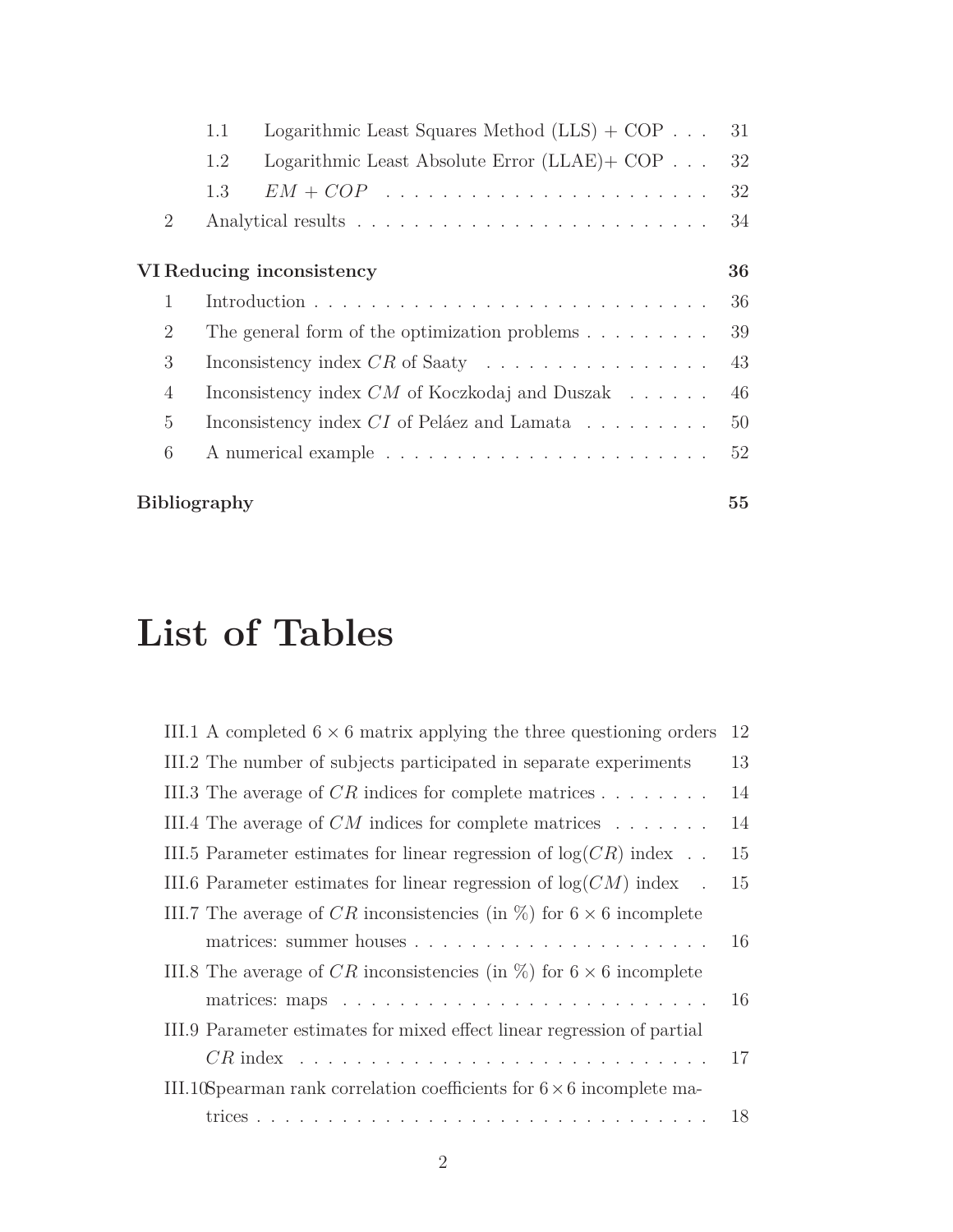| III.11Position of the elements of $6 \times 6$ complete PC matrices after 10 |    |
|------------------------------------------------------------------------------|----|
| and 14 comparisons in $\%$ , maps 18                                         |    |
| III.12Position of the elements of $6 \times 6$ complete PC matrices after 10 |    |
| and 14 comparisons in $\%$ , summer houses                                   | 19 |
| III.13CR values and the number of intransitive triads $\ldots \ldots$ .      |    |
|                                                                              |    |
| V.1 The norm of the deviation from the original rank vector $\dots$ .        | 35 |
| V.2 The average number of rank reversals                                     | 35 |
|                                                                              |    |
| VI.1 Comparison of distances of cities from Philadelphia                     | 53 |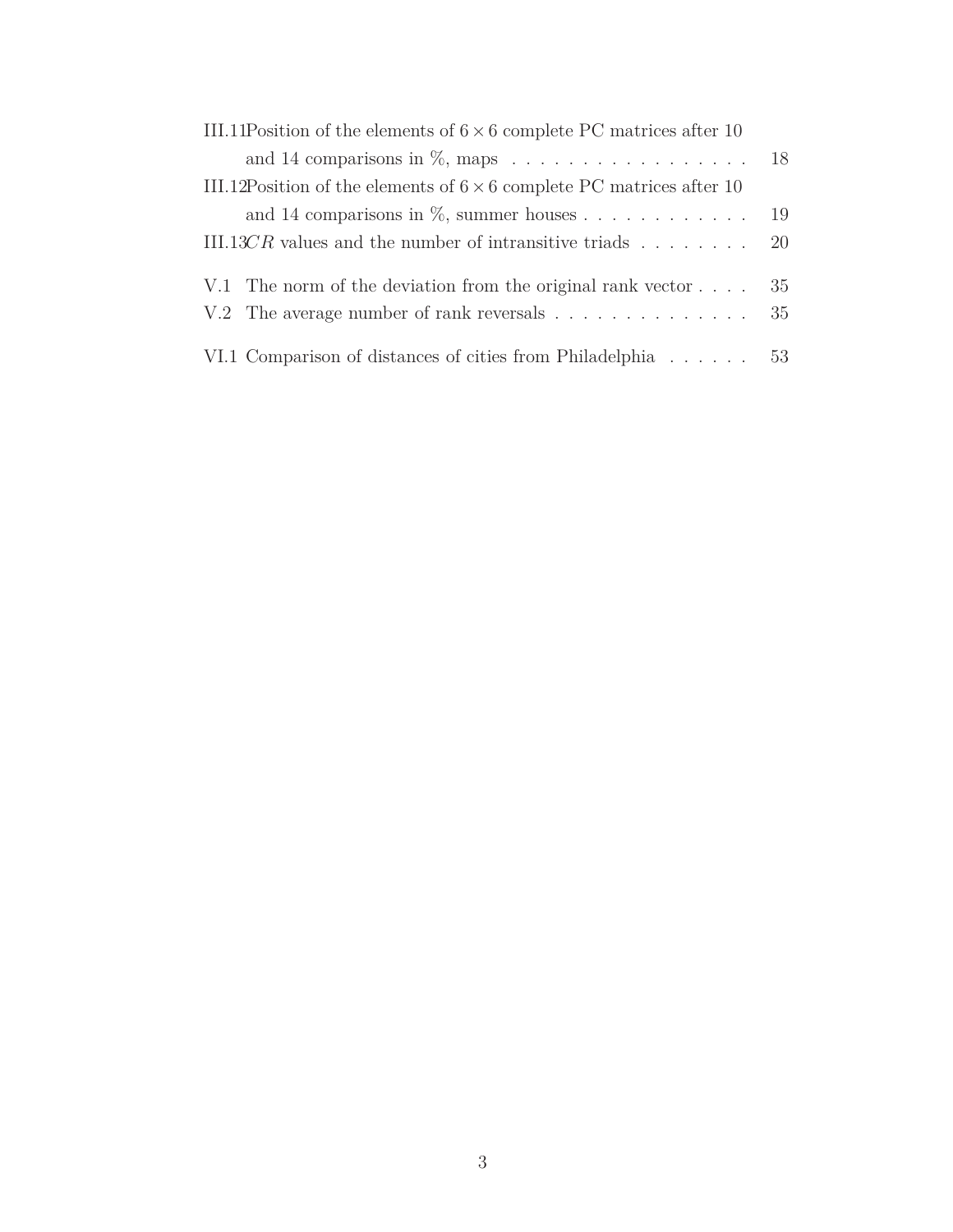# **I. Introduction**

There are several well-known techniques for solving a Multi-Attribute decision making problem, the Analytic Hierarchy Process (AHP), based on the method of pairwise comparisons, is one of the most widely used methodologies. There has been an intense argument in the academic world about the inconsistency indices derived from pairwise comparisons.

Most papers are based on randomly generated matrices in order to analyse inconsistency. Gass and Standard [5] presented one of the first studies on empirical pairwise comparison matrices and pointed out some important differences between randomly generated and experimental matrices. Therefore the aim of Thesis is to characterize the origin of inconsistency and to define several techniques to decrease the level of inconsistency of pairwise comparison matrices. In order to achieve the goal we need to combine the experimental techniques with mathematical tools.

- There are significant differences between randomly generated and empirical pairwise comparison matrices
- Inconsistency is systematically higher in case of subjective problems
- Some elements may be missing from the matrix without an essential change in the results (the relevance of incomplete pairwise comparison matrices)
- The inconsistency is increasing with the size of the matrix
- Both misprints and other errors of the decision maker can be detected in real time.
- Inconsistency indices defined in several ways are able to identify the same matrix element if it is the only main source of inconsistency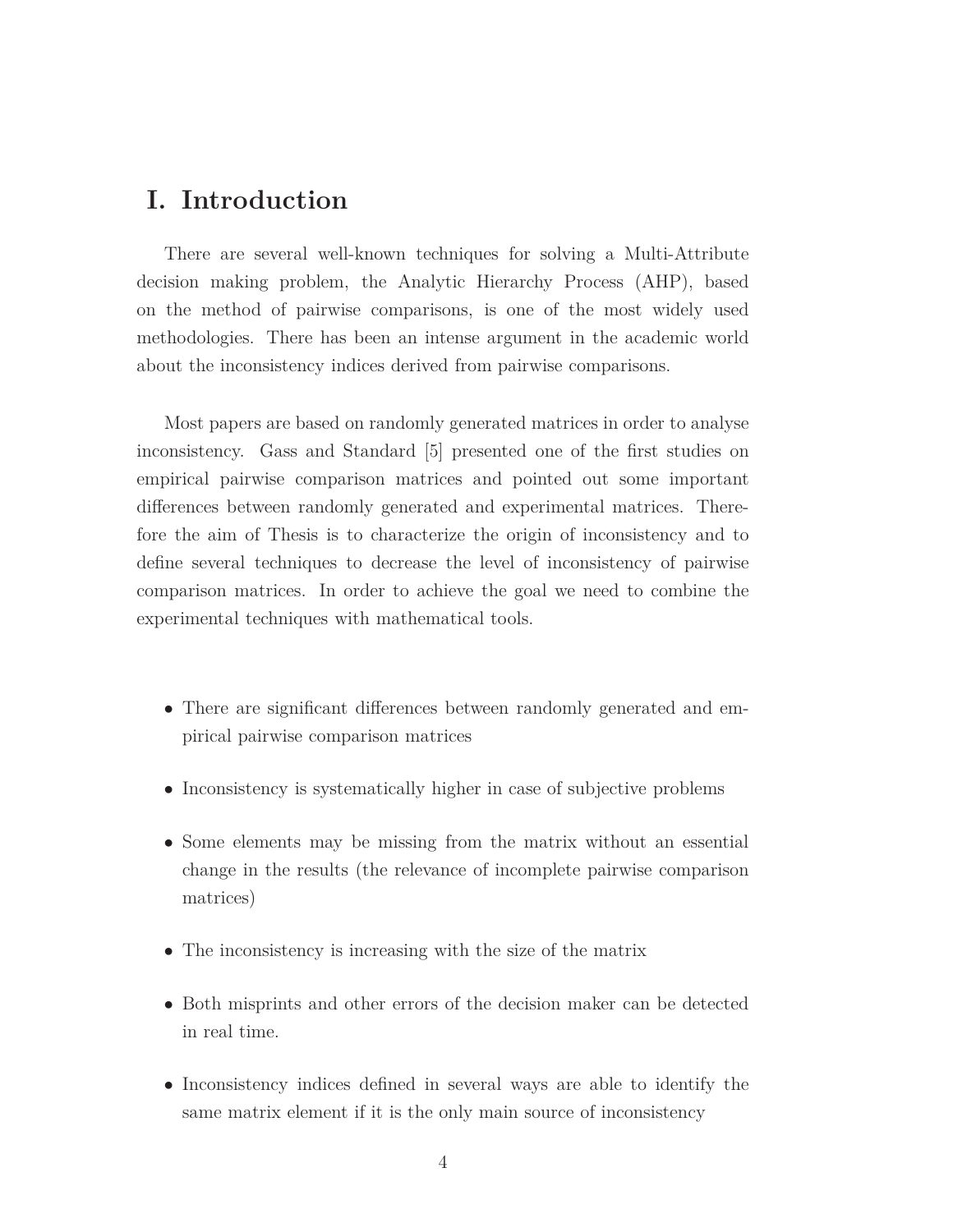### **1 Work methods**

Graph representation is a convenient tool to analyse the whole structure of 3x3 submatrices (so called triads). By the help of the defined direct graph corresponding the pairwise comparison matrix we can prove the minimal number of inconsistent 3x3 submatrices and also can describe the matrices, which can be made consistent by the modification at most 3 matrix elements.

We introduce a mixed 0-1 linear programming technique to determine the minimal number of matrix elements whose modification makes the inconsistent matrix consistent. This approach can be extended with any inconsistency index (e.g. CR [9], CM [6], GCI [1], [7]) and corresponding threshold to answer the question: what is the minimal number of matrix elements by the modification of which the inconsistency of matrix will be lower than the threshold. The extended mixed 0-1 problem will be nonlinear, however strictly convex, therefore the local optimum is also global optimum.

## **2 Relevance and applications**

A sample of near 600 matrices yields the empirical background of the thesis which guarantees higher accuracy and relevancy. The sample consists of 137 matrices originated from real decisions [8] which were published in academic journals and of another 450 matrices from own experiments with university students [3] where the fill-in order of elements was also documented. The real data will be processed and evaluated using MATLAB MINLP Solver [4] and SPSS.

It can happen in the practice that the decision maker (DM) who performs the pairwise comparisons works basically in a precise and (almost) consistent way, and makes errors only in a few cases. By using the thesis' results we can help the DM to identify the mistakes in the pairwise comparison matrix.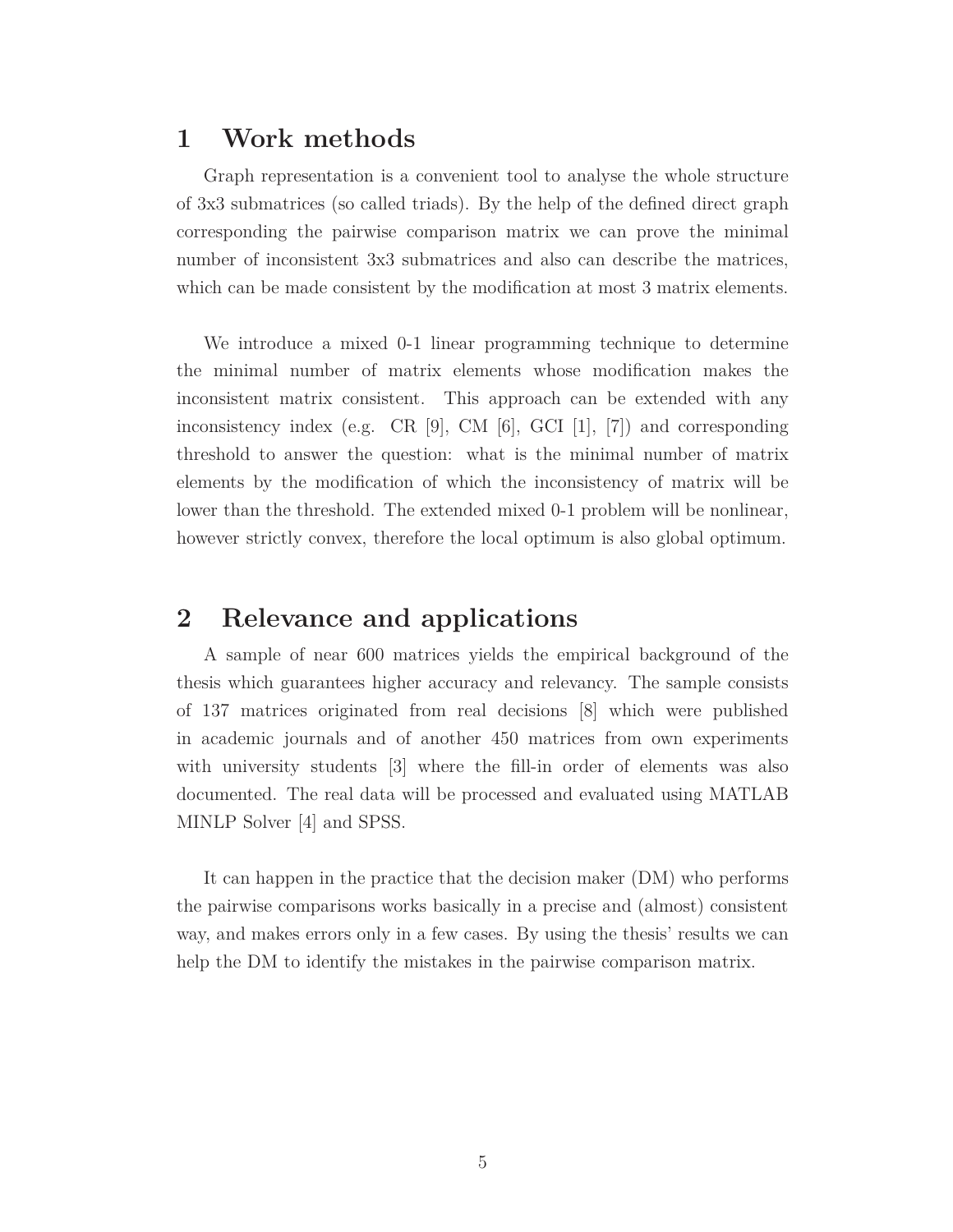### **II. Multi-attribute decision problems**

In solving a multi-attribute decision problem, one needs to express the importances/weights of the attributes by numbers as well as the evaluations of the alternatives with respect to the attributes. The method of pairwise comparison matrices [35] is one of the most often used techniques. Consider *n* items (weights of criteria, evaluations of the alternatives with respect to a criterion, or voting powers of individuals in group decision making) to be compared. The decision maker compares each pairs of the items and answers the question like 'How many times one is larger/better than the other one?' An  $n \times n$  matrix

$$
A = \begin{pmatrix} 1 & a_{12} & a_{13} & \dots & a_{1n} \\ a_{21} & 1 & a_{23} & \dots & a_{2n} \\ a_{31} & a_{32} & 1 & \dots & a_{3n} \\ \vdots & \vdots & \vdots & \ddots & \vdots \\ a_{n1} & a_{n2} & a_{n3} & \dots & 1 \end{pmatrix}
$$

is called pairwise comparison matrix if it is positive and reciprocal, i.e.,

$$
a_{ij} > 0,
$$
  

$$
a_{ij} = \frac{1}{a_{ji}},
$$

for  $i, j = 1, ..., n$ .

A pairwise comparison matrix *A* is consistent if it satisfies the transitivity property

$$
a_{ij}a_{jk} = a_{ik}
$$

for any indices  $i, j, k, (i, j, k = 1, 2, \ldots, n)$ . Otherwise, *A* is inconsistent.

There is a number of methods for determining the weights from the pairwise comparison matrix filled in by the decision maker. Eigenvector method [35] and distance minimizing methods such as Least Squares Method [15] are just two of the basic ideas of the approximation of an inconsistent matrix by a consistent one. All weighting methods provide the same result for consistent matrices but not for inconsistent ones. However, in the paper, the focus is rather on the matrices that can be made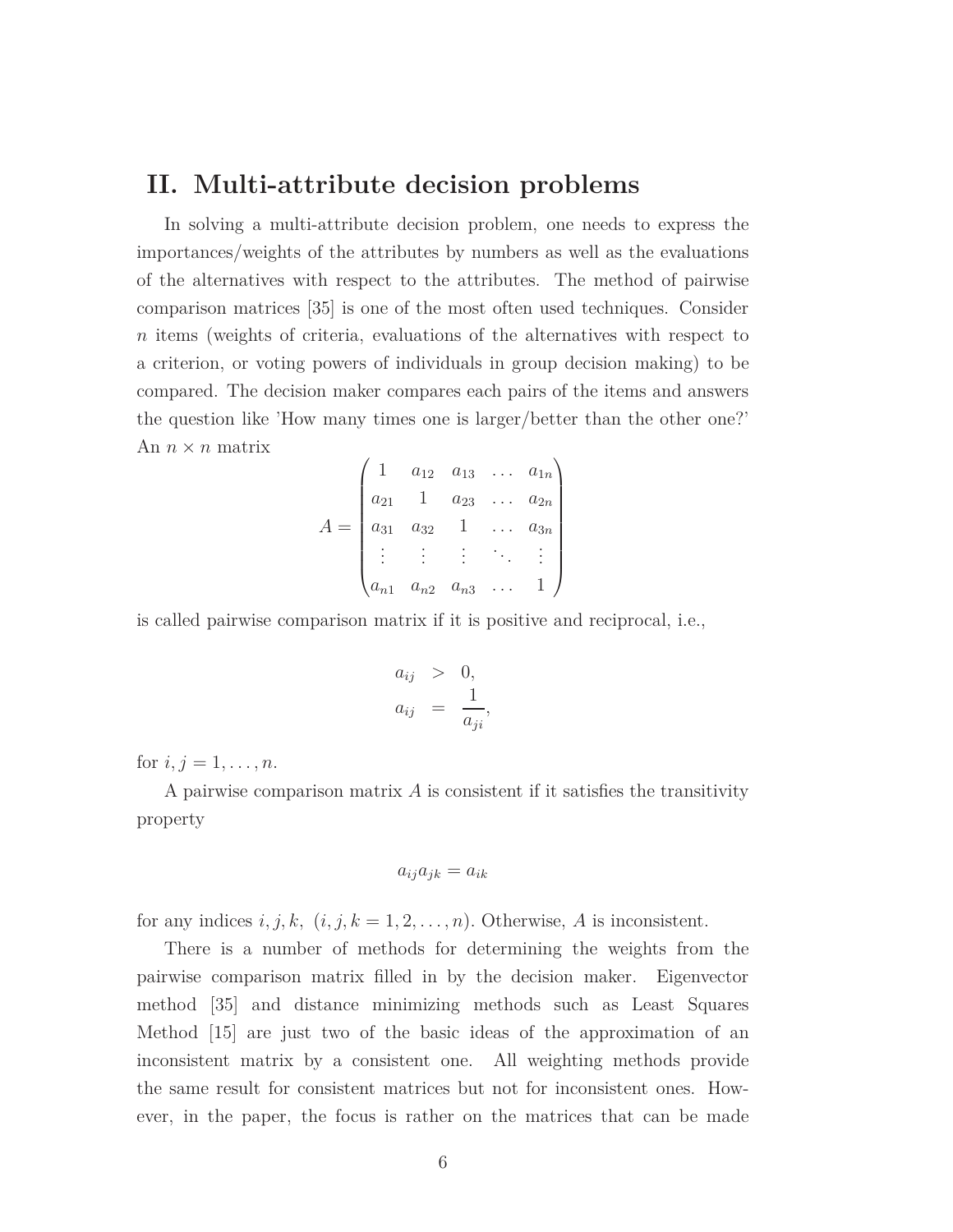consistent by modifying 1, 2 or 3 of their elements than on weighting methods.

In real decision problems consistent matrices are rare but it is crucial to detect *high* inconsistencies. Contradictive responses of the decision maker may result in false outcomes. Nevertheless, the definition of the degree of inconsistency is not unique, there exist different measures and indices for it [35, 26, 9]. An alternative way is presented in the paper for finding the minimal number of elements in the pairwise comparison matrix by the modification of which it can be made consistent. Graph representation of pairwise comparison matrices [21, 25] is used in the paper as an efficient tool for a graphical interpretation of decision maker's preferences.

### **1 Inconsystency**

The low level of inconsistency of a PC matrix is a necessary condition to obtain the right results when scores, weights, or preferences are obtained from the PC matrix. Using the definition of the consistent PC matrix several inconsistency indices can be developed.

#### **1.1 Inconsistency index** *CR* **of Saaty**

Saaty (1980) proposed to index the inconsistency of pairwise comparison matrix *A* of size  $n \times n$  by a positive linear transformation of its largest eigenvalue  $\lambda_{\text{max}}$ . The normalized right eigenvector associated to  $\lambda_{\text{max}}$  also plays an important role, since it provides the estimation of the weights in the eigenvector method. Saaty (1977) showed that  $\lambda_{\text{max}} \geq n$  and  $\lambda_{\text{max}} = n$  if and only if *A* is consistent. Let us generate a large number of random pairwise comparison matrices of size  $n \times n$ , where each element above the main diagonal are chosen from the ratio scale  $1/9, 1/8, 1/7, \ldots, 1/2, 1, 2, \ldots, 8, 9$ with equal probability. Take the largest eigenvalue of each matrix and let  $\overline{\lambda_{\text{max}}}$  denote their average value.Let  $RI_n = (\overline{\lambda_{\text{max}}} - n)/(n - 1)$ .

Saaty defined the inconsistency of matrix *A* as

$$
CR_n(A) = \frac{\frac{\lambda_{\max}(A) - n}{n - 1}}{R I_n}
$$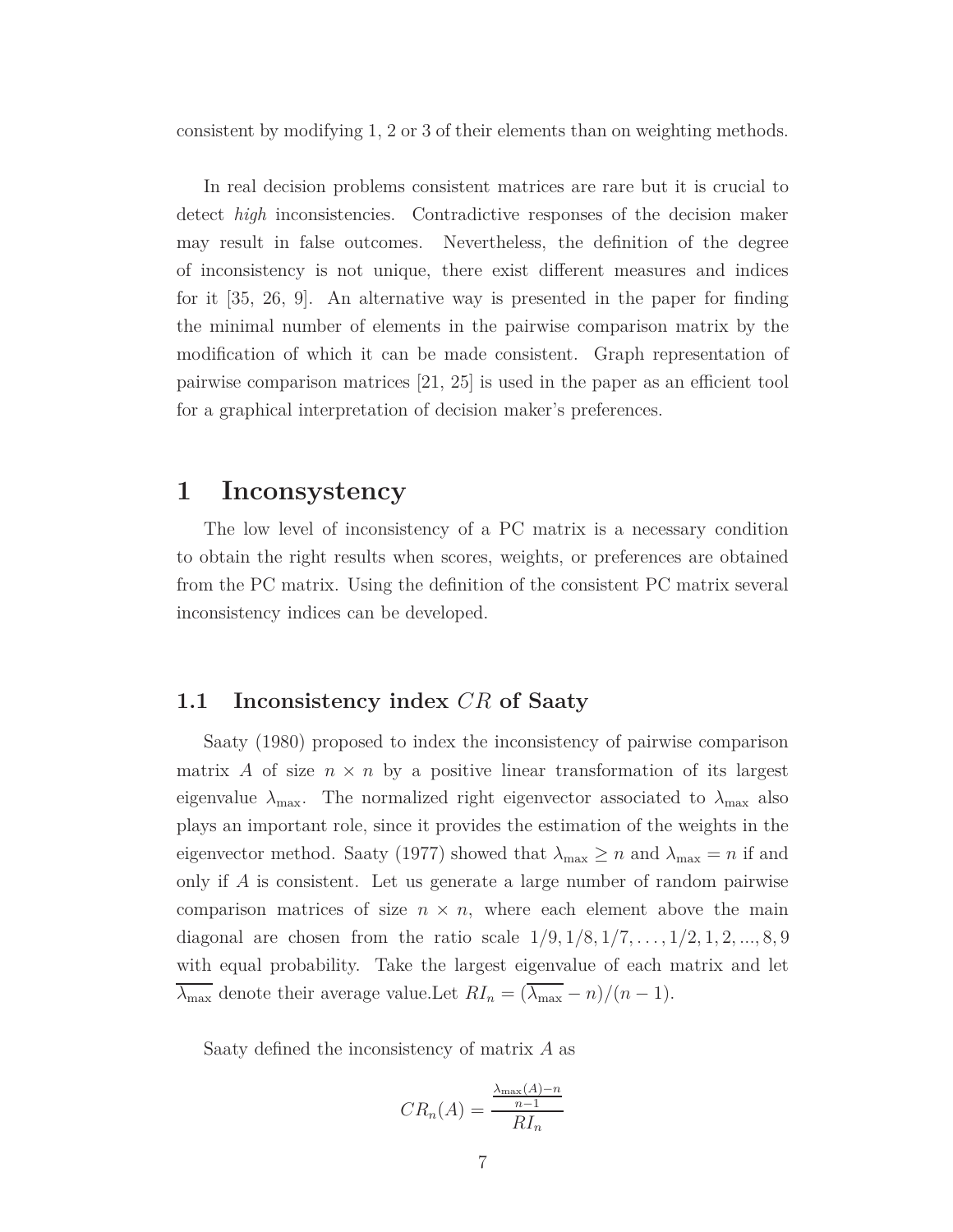being a positive linear transformation of  $\lambda_{\max}(A)$ . Then  $CR_n(A) \geq 0$  and  $CR_n(A) = 0$  if and only if *A* is consistent.

CR is widely used and a threshold value of 0.1 (10%) has been accepted in the practice. One of the drawbacks of the index arises from its construction: having *RInn* in the formula *CR* could not be investigated and interpreted analytically. It has been computationally verified that *RI<sup>n</sup>* depends not only on *n*, but as well as on the maximal value of the ratio scale, however, it is ultimately irrelevant whether the ratio scale is discrete or continuous (Bozóki and Rapcsák, 2008).

#### **1.2 Inconsistency index** *CM* **of Koczkodaj**

The inconsistency index introduced by Koczkodaj  $(1993)$  is based on  $3 \times 3$ submatrices, called *triads*. For the  $3 \times 3$  pairwise comparison matrix

$$
\begin{pmatrix} 1 & a & b \\ 1/a & 1 & c \\ 1/b & 1/c & 1 \end{pmatrix}
$$
 (II.1)

let

$$
CM(a, b, c) = \min \left\{ \frac{1}{a} \left| a - \frac{b}{c} \right|, \frac{1}{b} \left| b - ac \right|, \frac{1}{c} \left| c - \frac{b}{a} \right| \right\}.
$$

*CM* can be extended to larger sizes (Duszak and Koczkodaj, 1994):

$$
CM(A) = \max \{ CM(a_{ij}, a_{ik}, a_{jk}) | 1 \le i < j < k \le n \}.
$$
 (II.2)

Unlike  $CR_n$ , the construction above does not contain any parameter depending on *n*, so we dispense with the use of the notation  $CM_n$ . It is easy to see that *CM* is an inconsistency index since  $CM(A) \geq 0$  for any  $A \in \mathcal{P}_n$ , and  $CM(A) = 0$  if and only if *A* is consistent.

One of the advantages of CM is that it localizes the 'worst' triad in the PC matrix, an appropriate reconsideration of which (if it is possible) decreases the level of inconsistency of the whole PC matrix. CM always ranges from 0 (in case of consistency) to 1; however, intermediate values are not translated into categories. One of the particular disadvantages of *CM* is that – up to this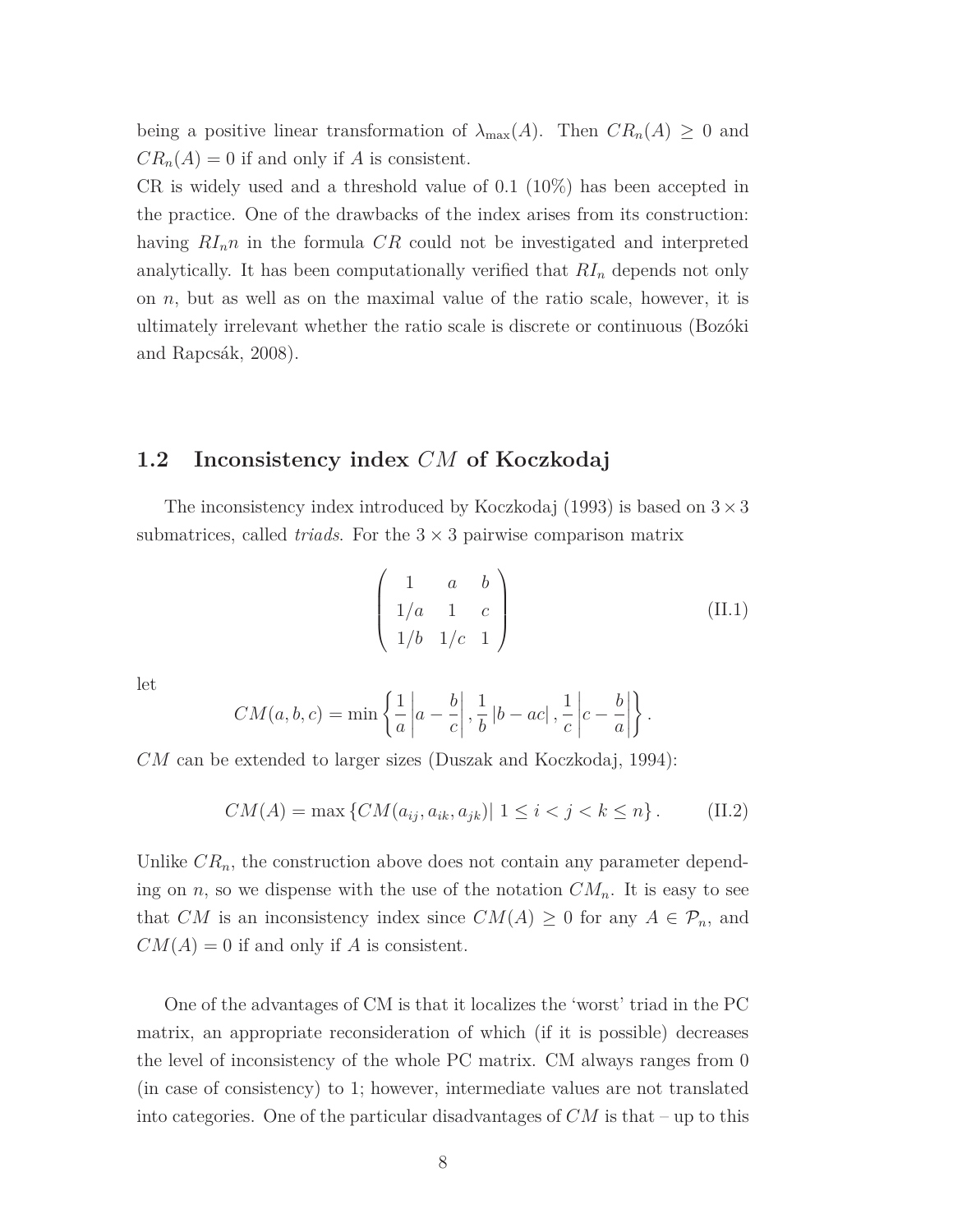point – the threshold for acceptance has yet neither been defined nor validated.

### **1.3 Inconsistent triads**

Let  $A$  be an  $n \times n$  pairwise comparison matrix, and let

 $\bar{A} = \log A$ 

denote the  $n \times n$  matrix with

$$
\bar{a}_{ij} = \log a_{ij}, \quad i, j = 1, \dots, n.
$$

Then *A* is consistent if and only if

$$
\bar{a}_{ij} + \bar{a}_{jk} + \bar{a}_{ki} = 0, \ \forall i, j, k = 1, \dots, n.
$$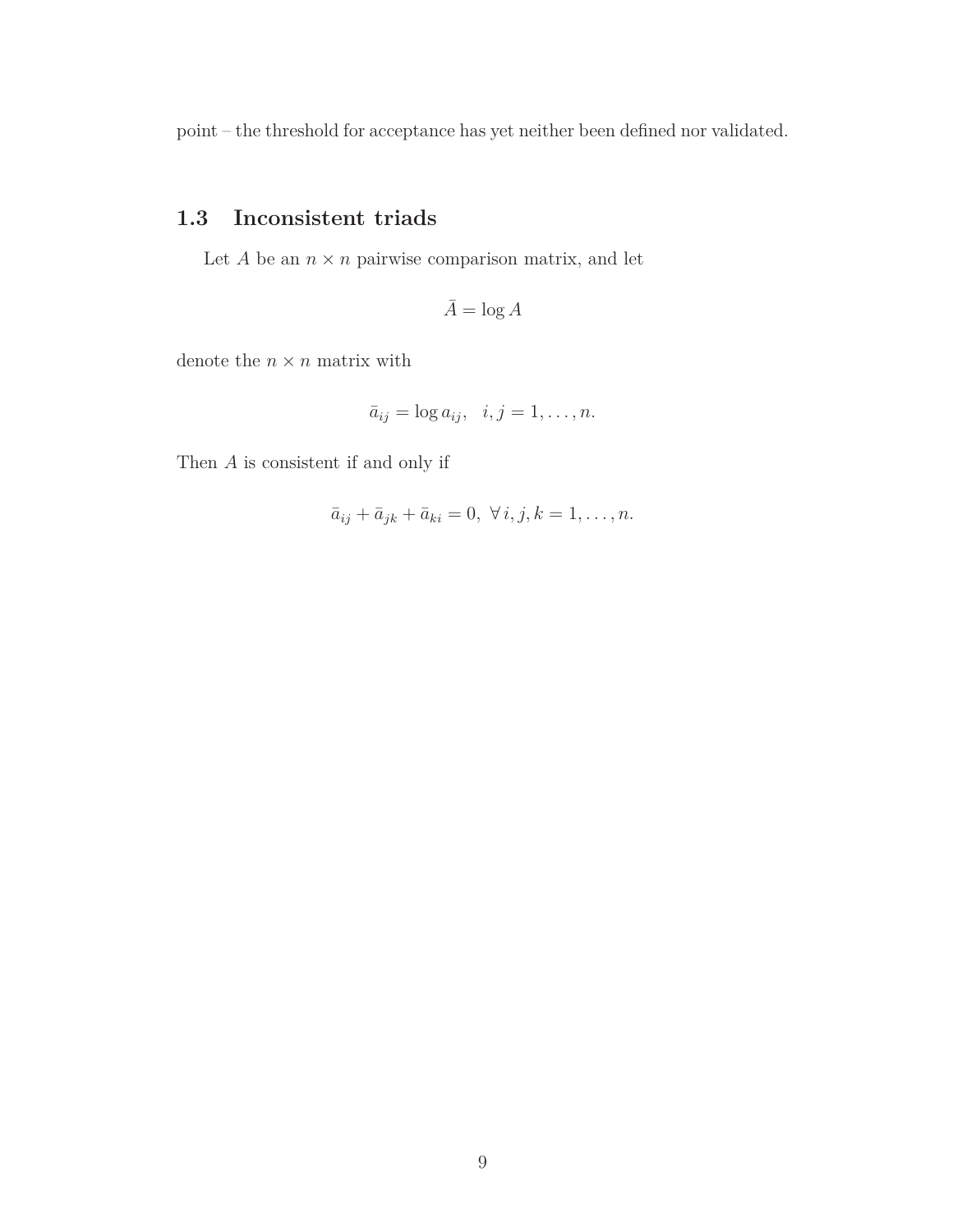# **III. Analysis of pairwise comparison matrices: an empirical research**

### **1 Introduction**

This chapter presents results of an experiment on PC matrices conducted to investigate the characteristics of empirical PC matrices. Although previous research has shown the need for a large number of well-documented matrices obtained from a controlled environment, only a few studies have been analyzed empirical PC matrices. Gass and Standard (2002), for instance, highlighted important differences between randomly generated and experimental matrices. Poesz (2008) collected PC matrices from reported real-world applications to analyze their characteristics and drew conclusions about their inconsistency levels. Linares (2009) investigated the inconsistency of experimental pairwise comparison matrices.

The main goal of our research was to analyze the properties of PC matrices with the help of a database which was derived from our experiments. Prior to designing and running the experiments five research questions were formulated. At first, we describe the experiment, then present the results. This will be followed by drawing conclusions and proposing directions for further research.

### **2 The experiment**

The experiment was conducted in 2010 at Corvinus University of Budapest, Hungary. 227 undergraduate and graduate students participated in the experiments. Subjects were 3rd year Bachelor and 1st year Master students of business and economics majors. The mean age was 22, where a low standard deviation reflected having students as subjects. 39% of the subjects were males, and 61% were females. This skewed gender distribution is consistent with the gender distribution of the students at Corvinus University.

The experiments were conducted in class as previously arranged with the professors. One session lasted approximately 25 minutes. First, the professor introduced the experimenters to the students, and he announced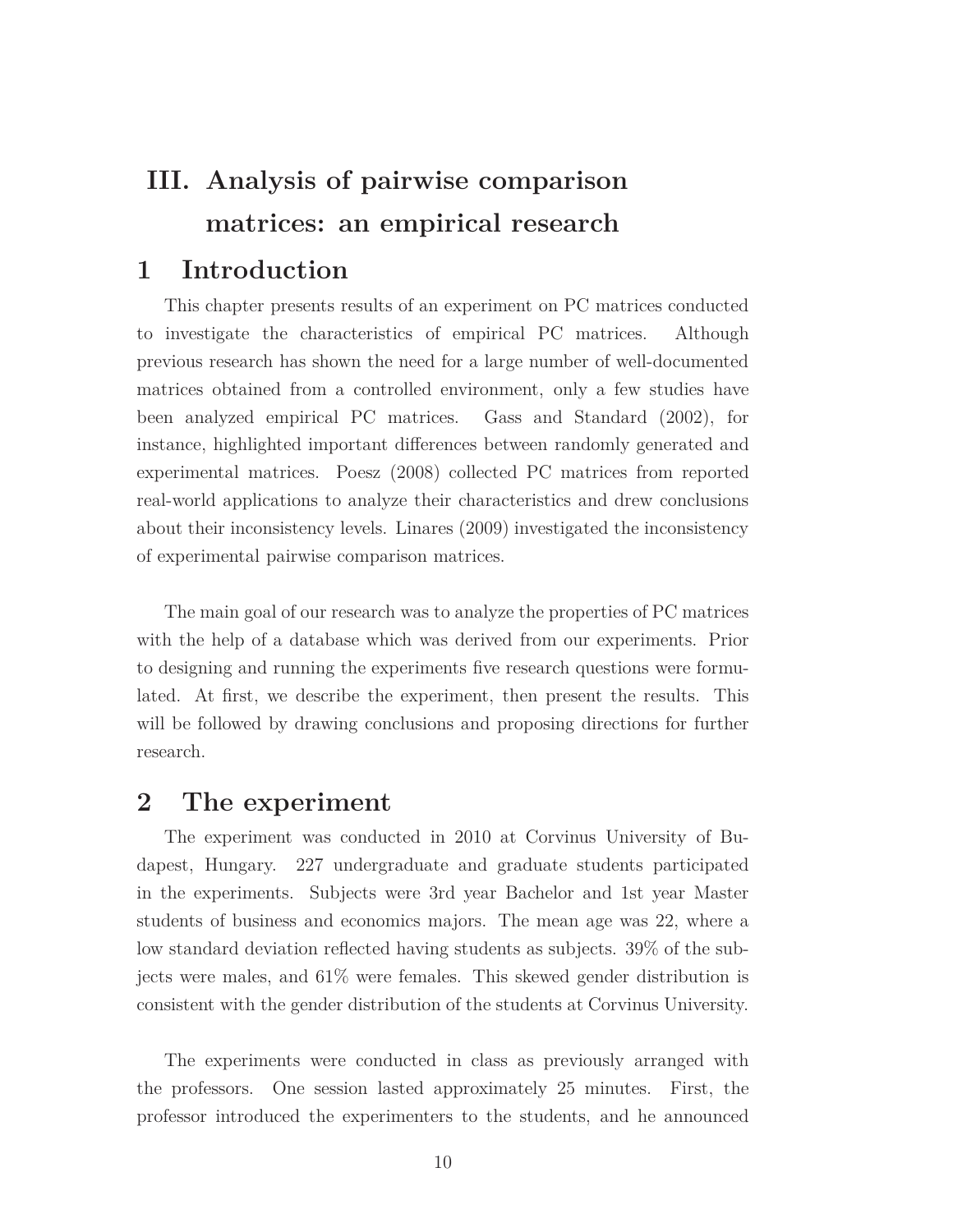that participation is voluntary and could be discontinued at any time. Note, that no student refused participation in any of the sessions.

Participants received the experimental material in a stapled leaflet with a unique identification number. Each page of the leaflet displayed one comparison, thus each comparison was displayed on a separate page; subjects were not allowed to turn back pages. The first page was a practice task, after which students were encouraged to ask (if any) questions. When they finished working they were asked to wait until everyone was done. Each session was closed with debriefing.

In each session the experiment consisted of two subsequent tasks that were designed to test our hypotheses. The design of the test problems and the experimental setting captured the following four dimensions for future analysis:

- type of the problem,
- size of the PC matrix,
- questioning order,
- completeness.

In order to investigate the impact of the type (nature) of the problem the quality of the applied stimuli was categorized into "subjective" and "objective" groups. For the objective stimuli, our subjects were asked to compare countries by their size. First, subjects had to indicate from a presented pair of countries which country is larger. Then, they had to indicate by how much it is larger on a numerical scale. Thus, if one country was judged 30% larger than the other one, it was indicated to be 1.3 times larger. For the subjective stimuli subjects had to compare summer houses. At first they were asked to reveal which summer house they liked more. Then they indicated how much more they liked the preferred house on a numerical scale. For this latter they were as well given a Saaty-scale (Saaty, 1980). Thus, each comparison consisted of a dichotomous, verbal comparison and a subsequent estimation on a numerical scale. Note, that Bozóki and Rapcsák (2008) showed that using Saaty's inconsistency index it is irrelevant if either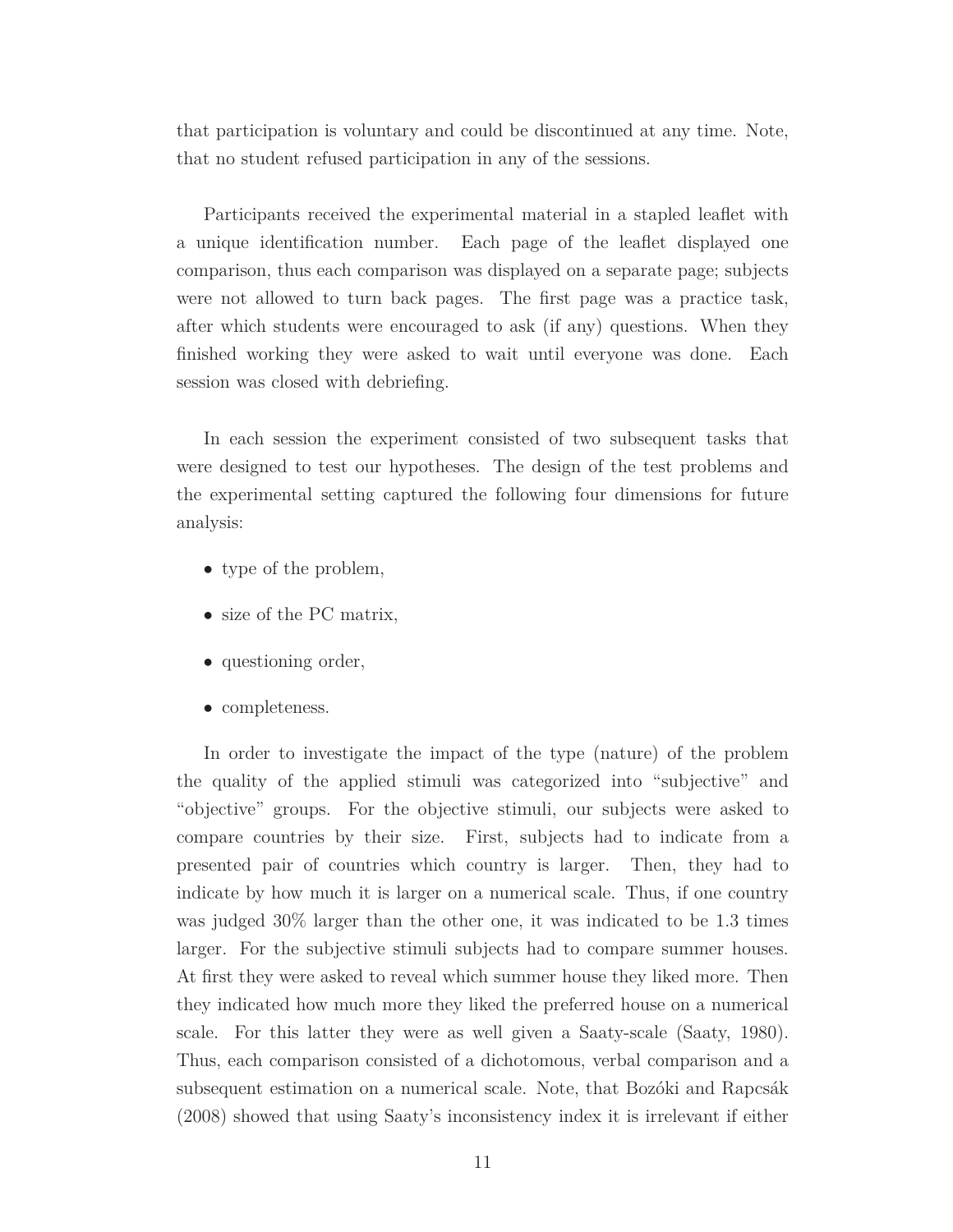discrete or continuous scales was used.

Every subject was presented with one subjective (summer houses task) and one objective (country maps task) set of stimuli and the order of the presentation (that is whether subjective stimuli was given first or second) was randomly assigned to each subject. The countries and the summer houses were projected on the screen, which is a usual classroom practice. Note, that we used an imaginary map with irregular contours of the countries.

The second factor administered in the experiments was the size of the matrices. We applied three sets of matrices with the size  $4 \times 4$ ,  $6 \times 6$  and  $8 \times 8$ . Note, that in one session only one size was applied.

When the elements of the PC matrix are determined one by one, we refer to this as a questioning procedure. The third factor was the impact of three different questioning procedures differing in the order of the questions. In the first procedure subjects compared the summer houses and the countries in a sequential order. Country A, for instance, was first compared to country B, then country A was compared to country C, etc. In the second procedure the subjects compared the summer houses and the countries in a random order. For the third procedure we applied the order proposed by Ross [33] . This procedure satisfies two conditions of an optimally balanced comparison. On one hand, it maximizes the distances for the same items to reappear. On the other hand, for every item the number of the first and the second positions in the comparison should be the closest possible. In contrast to sequential order, where, e.g., country A appears in each of the first five questions and it is always in the first position, Ross order balances both the frequency of reappearing and the first/second positions as much as possible. Table III.1 presents examples of filling out  $6\times6$  matrices in each of the detailed questioning orders.

| order<br>question | <b>.</b> | ٠.              | $\Omega$<br>o. | ч.                | Θ.                   | 6.              | ∽         | 8.          | У.        | 10.   | $\pm\pm\cdot$ | 1 ຕ<br>. <i>.</i> | ∣∩<br>TO.                           | ıт.  | Iυ.        |
|-------------------|----------|-----------------|----------------|-------------------|----------------------|-----------------|-----------|-------------|-----------|-------|---------------|-------------------|-------------------------------------|------|------------|
| sequential        | $A-B$    | .-v             | A-L            |                   | $A-F$                | $D \cap$<br>7-C | $B$ - $D$ | $B-E$       | B-F       | ◡-'   |               |                   | ∵−ل⊥                                |      | D D<br>£-1 |
| random            | $A-F$    | RЕ              | A-C            | гг<br>∟-י         | ுட                   | D-L             | $B-F$     | A-E         | ⊂⊡<br>∪-l | A-L   | ₽<br>D-L      |                   | , ת<br>∙-ت                          | 71-L | B-A        |
| Ross              | $A-B$    | Ð<br>$- F_{-1}$ | ы<br>L-A       | $-1$<br>- 12<br>◡ | E<br><b>A</b><br>D-F | $A-C$           | d-l       | T.<br>' F-A |           | $E-B$ | 71-L          | Ð                 | D<br>$\overline{\phantom{0}}$<br>ື່ |      | Ð          |

Table III.1: A completed  $6 \times 6$  matrix applying the three questioning orders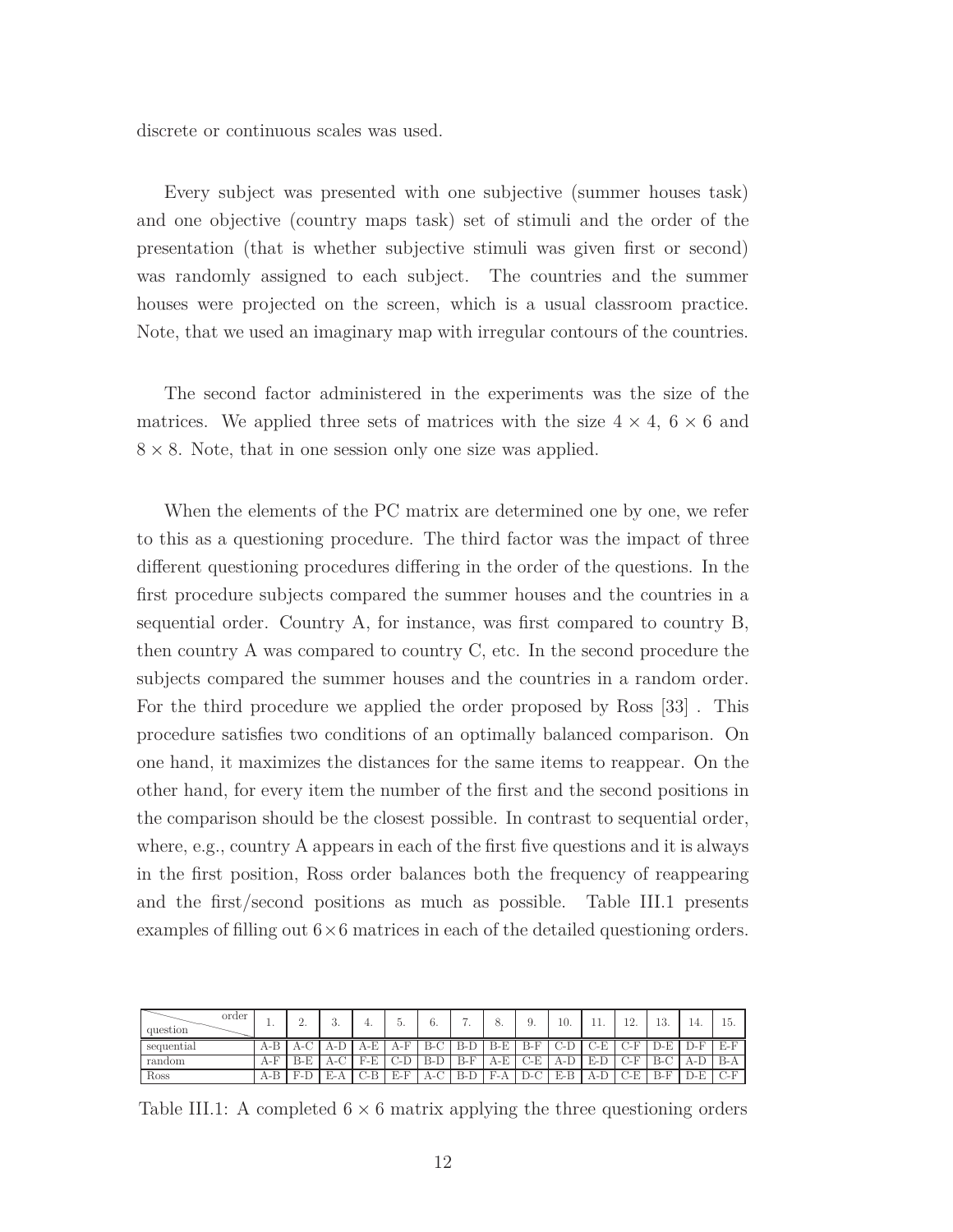The experiment was a 2(*types*)×3(*sizes*)×3(*questioningorders*) factorial design determined by the three factors described above. There were 9 sessions run all together, with 25 participants on average in each session. Every subject received a set of objective and subjective type of stimuli. Thus, we ended up having a total number of 454 complete PC matrices (see Table III.2 for details).

|                        | objective | subjective | total |
|------------------------|-----------|------------|-------|
| number of alternatives | 230       | 224        | 454   |
| $4 \times 4$           | 68        | 69         | 137   |
| $6 \times 6$           | 80        | 77         | 157   |
| $8 \times 8$           | 82        | 78         | 160   |
|                        |           |            |       |
| questioning order      | 230       | 224        | 454   |
| sequential             | 75        | 75         | 150   |
| random                 | 77        | 74         | 151   |
| Ross                   | 78        | 75         | 153   |

Table III.2: The number of subjects participated in separate experiments

# **3 Results**

#### **3.1 Inconsistency**

The first research question focused on the magnitude of inconsistency regarding different types of the decision problems: Does subjective stimuli yields higher inconsistency level than objective stimuli? We predicted that CR indices will be higher for subjective stimuli (i.e., summer houses task) than for objective stimuli (i.e., maps task).

We computed CR and CM inconsistency indices for all obtained complete PC matrices. Table III.3 presents the CR averages and Table III.4 shows the CM averages for all of the matrices, where the discriminating factor was the type of the problem. In both tables a single cell represents the average of 22-27 matrices.

As we predicted we found that *CR* indices (disregarding order and size) are higher for summer houses than for maps, Mann-Whitney [29]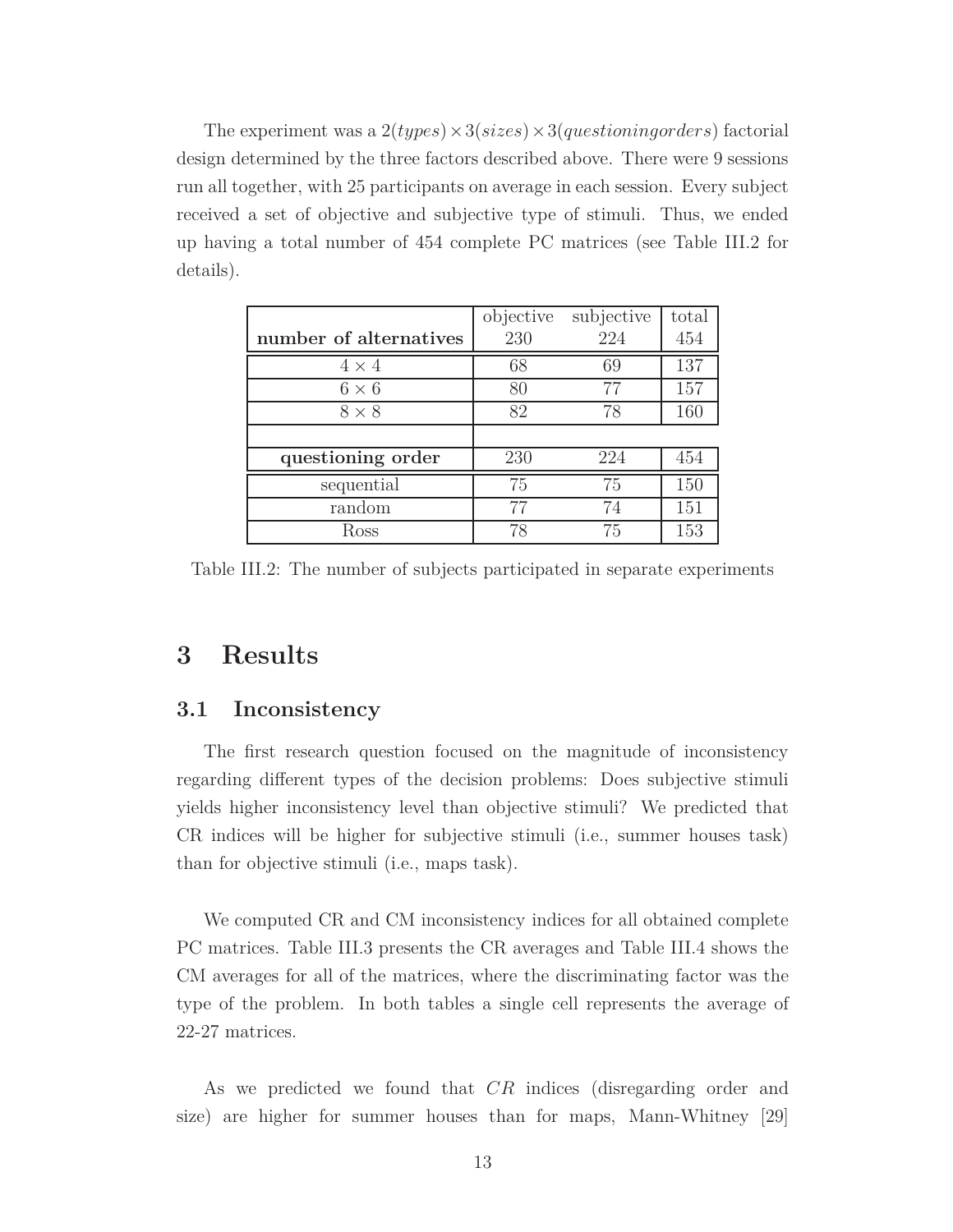|              |              | summer house              |       |      | maps                          |              |
|--------------|--------------|---------------------------|-------|------|-------------------------------|--------------|
|              | $4 \times 4$ | $6 \times 6$ $8 \times 8$ |       |      | $4 \times 4 \quad 6 \times 6$ | $8 \times 8$ |
| sequential   | 8,10         | 10,75                     | 12,46 | 0.67 | 0,81                          | 1,31         |
| random       | 10,38        | 9.47                      | 13,10 | 0,78 | 0,86                          | 2,51         |
| Ross         | 8,75         | 10,63                     | 13,31 | 0,70 | 0.94                          | 1,73         |
| <b>Total</b> | 9,06         | 10.28                     | 12,96 | 0,71 |                               |              |

Table III.3: The average of *CR* indices for complete matrices

 $UTest = 2285.00, p \leq 0.001.$ 

From the same table one can see that for the summer houses the decision makers were close to Saaty's 10% acceptance rule for each size and for each questioning order.

|              |              | summer house |              | maps         |              |              |  |  |
|--------------|--------------|--------------|--------------|--------------|--------------|--------------|--|--|
|              | $4 \times 4$ | $6 \times 6$ | $8 \times 8$ | $4 \times 4$ | $6 \times 6$ | $8 \times 8$ |  |  |
| sequential   | 0.62         | 0.79         | 0,87         | 0,29         | 0,45         | 0,54         |  |  |
| random       | 0.68         | 0,77         | 0.86         | 0,31         | 0,46         | 0,57         |  |  |
| Ross         | 0,60         | 0,82         | 0,90         | 0,28         | 0,46         | 0,58         |  |  |
| <b>Total</b> | 0.63         |              | 0.88         | 0.29         | 0,46         | 0.56         |  |  |

Table III.4: The average of *CM* indices for complete matrices

Table III.4 presents the average *CM* indices for the same matrices. The CM values are consistent with the tendencies obtained from Table III.3. Interpretation of the magnitude of the CM values and their order can be interpreted similarly to the *CR* indices, but we have to note that CM threshold for acceptance has only been defined for a very special case (Koczkodaj, Herman and Orlowski, 1997).

**Proposition III.1** *The level of inconsistency for the subjective tasks will be systematically greater than for the objective tasks.*

These considerations led us to another research question: Does increased size predict higher inconsistency level?

In Table III.3 we earlier showed that an increase in size is associated with an increase in *CR* index, and Table III.4 also showed similar pattern for *CM* index. Regressing the logarithm of *CR* index on type, order, size and the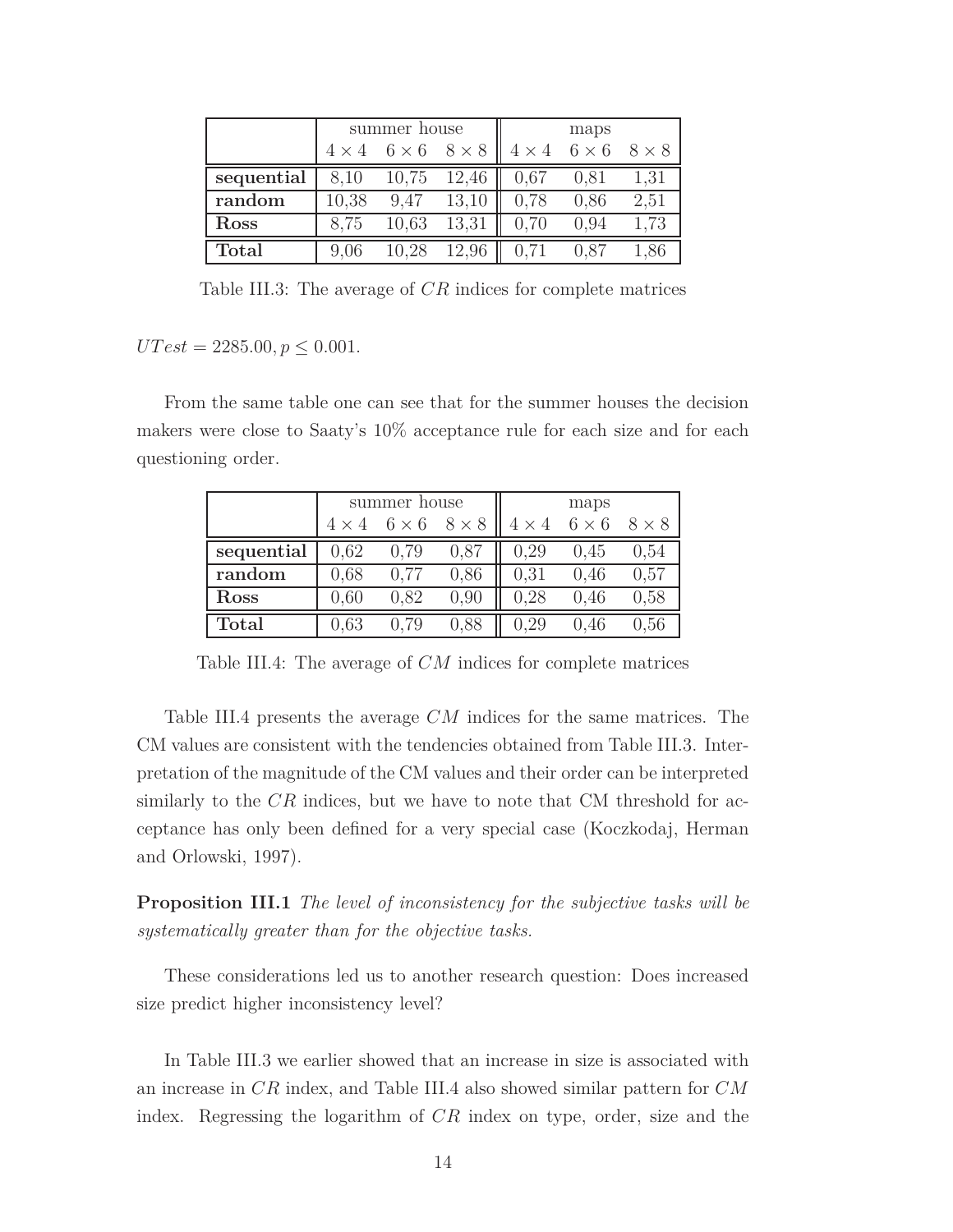type× size interaction, we see that the summer house task has a higher mean *CR* index than the map task, and that increasing matrix sizes lead to the same linear increase in *CR* index for both tasks (see parameter estimates for this regression in Table III.5). Results of the regression of the logarithm of *CM* index on the same predictors are similar, with the exception that the type $\times$ size interaction is significant. So although both tasks exhibit increasing *CM* indices with larger matrices, the increase in the summer house task (which again has a higher intercept than the map task) is less severe (See Table III.6 for parameter estimates).

|                            | Estimate | Std error | Wald chi-sq (df) | P-value |
|----------------------------|----------|-----------|------------------|---------|
| type                       |          |           |                  |         |
| map                        | 0,00     | n.a.      | n.a.             | n.a.    |
| summer house               | 2,34     | 0,32      | 53,13(1)         | 0,00    |
| order                      |          |           |                  |         |
| random                     | 0,00     | n.a.      | n.a.             | n.a.    |
| sequential                 | $-0,02$  | 0,1       | 0,05(1)          | 0,83    |
| Ross                       | 0,04     | 0,10      | 0,15(1)          | 0,70    |
| size                       | 0,15     | 0,04      | 16,51<br>(1)     | 0,00    |
| summer house $\times$ size | 0,00     | 0,05      | 0,00             | 0,95    |

Overall likelihood ratio chi-sq $(5) = 477.01$ , p-value $< 0,001$ 

Table III.5: Parameter estimates for linear regression of log(*CR*) index

|                     | Estimate | Std error | Wald chi-sq (df) | P-value |
|---------------------|----------|-----------|------------------|---------|
| type                |          |           |                  |         |
| map                 | 0,00     | n.a.      | n.a.             | n.a.    |
| summer house        | 1,06     | 0,11      | 85,09(1)         | 0,00    |
| order               |          |           |                  |         |
| random              | 0,00     | n.a.      | n.a.             | n.a.    |
| sequential          | $-0,01$  | 0,04      | 0,03(1)          | 0,86    |
| Ross                | 0,01     | 0,04      | 0,04             | 0,84    |
| size                | 0,16     | 0,01      | 162,63           | 0,00    |
| summer house x size | $-0,07$  | 0,02      | 16,51            | 0,00    |

Overall likelihood ratio chi-sq $(5) = 392.66$ , p-value  $< 0,001$ 

Table III.6: Parameter estimates for linear regression of log(*CM*) index

**Proposition III.2** *Inconsistency increases as the size of the PC matrix increases.*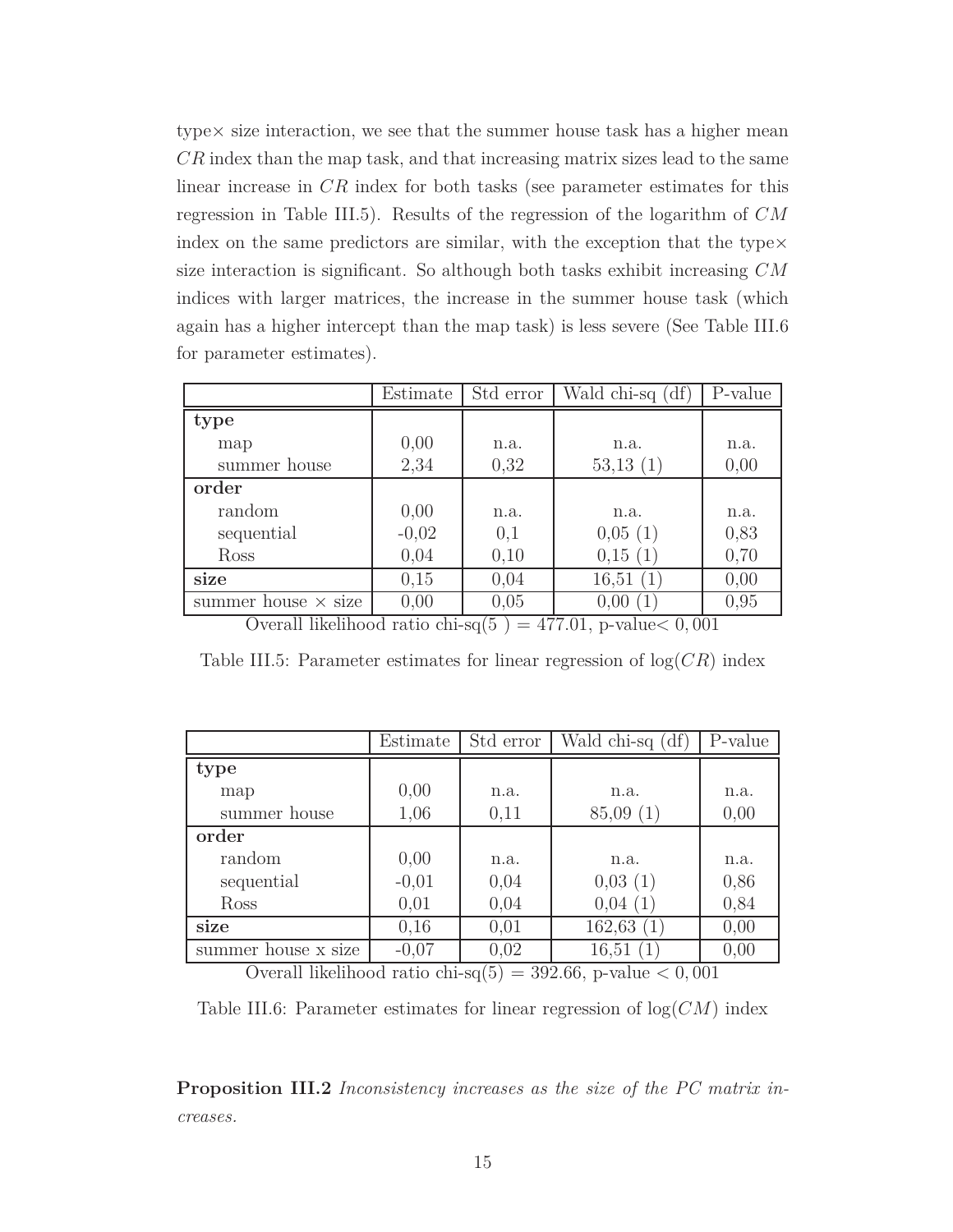We conjectured that one of the questioning orders (e.g. the sequential method) might lead to lower inconsistency than the others. However, data presented in Table III.4 and in Table III.3 do not support our intuition: Table III.5 and Table III.6 further confirm that the questioning order does not have predictive power.

**Proposition III.3** *The questioning order does not influence inconsistency.*

#### **3.2 Analyzing the incomplete matrices**

Since we recorded every entry that the decision makers made, it is possible to track and analyze the change (if any) in the behavioral consistency of the decision maker. Thus, we can measure/index the inconsistency throughout the procedure and locate the inconsistency. Table 3.2 and Table III.8 present results of such an analysis. The "number of matrix elements" represents the (ordinal) answer number in the sequence. For a  $6 \times 6$  matrix this range is from 5 to  $\frac{n(n-1)}{2} = 15$ . The average CR inconsistencies were computed for each stage in the sequence broken down by questioning order. Our research question now: Is the behavior of the decision maker consistent in the course of the entire questioning procedure?

| -number of matrix elements<br>order | υ    | ⌒    | ∽                                   |                         |                    | 10   | ŦΤ   | 1 <sub>2</sub> | 13       | 14   | 15    |
|-------------------------------------|------|------|-------------------------------------|-------------------------|--------------------|------|------|----------------|----------|------|-------|
| sequential                          | 0.00 | 0.96 | 1,82                                | 277<br>$\cup$ . $\cdot$ | $4^{\circ}$<br>4.1 | 5.66 | 6.61 | 7.99<br>.৩৩    | 8.35     | 9.21 | 10.75 |
| random                              | 0.00 | .38  | $\Omega$ $\overline{2}$<br><u>.</u> | 3.49                    | 4.42               | 4.97 | 6.25 | 6.91           |          | 19   | 9.47  |
| Ross                                | 0.00 | .37  | 2.5                                 | -3.84                   | 4.93               | 5.45 | 6,27 | $\Omega$<br>⇁  | .85<br>⇁ | 9.52 | 10.63 |

Table III.7: The average of CR inconsistencies (in  $\%$ ) for  $6 \times 6$  incomplete matrices: summer houses

| mumber of matrix elements<br>order |                | 6    |      |         | 9    | 10       |      | 1 ຕ  | 10<br>ΤĐ | 14   | ΤĐ   |
|------------------------------------|----------------|------|------|---------|------|----------|------|------|----------|------|------|
| sequential                         | 0.00           | 112  | 0.18 | 0.25    | 0.32 | 0,4      | 0.48 | 0.55 | 0.64     | 0.72 |      |
| random                             | $0.00^{\circ}$ | 0.06 |      | $0.2\,$ | 0,4  | $_{0.5}$ | 0.57 | 0.65 |          | 0.72 |      |
| Ross                               | 0.00           | 107  |      | 0.23    | 0.31 | 0.37     | 0.51 | 0.69 | 0.73     | 0.83 | 0.88 |

Table III.8: The average of *CR* inconsistencies (in  $\%$ ) for  $6 \times 6$  incomplete matrices: maps

Table 3.2 and Table III.8 suggest that from 0 to the final *CR* value the averages for both types show an almost linear increase as the sequence progresses. To examine the consistency of the *CR* index during completion, we performed a mixed-effects linear regression of partial *CR* index on the fixed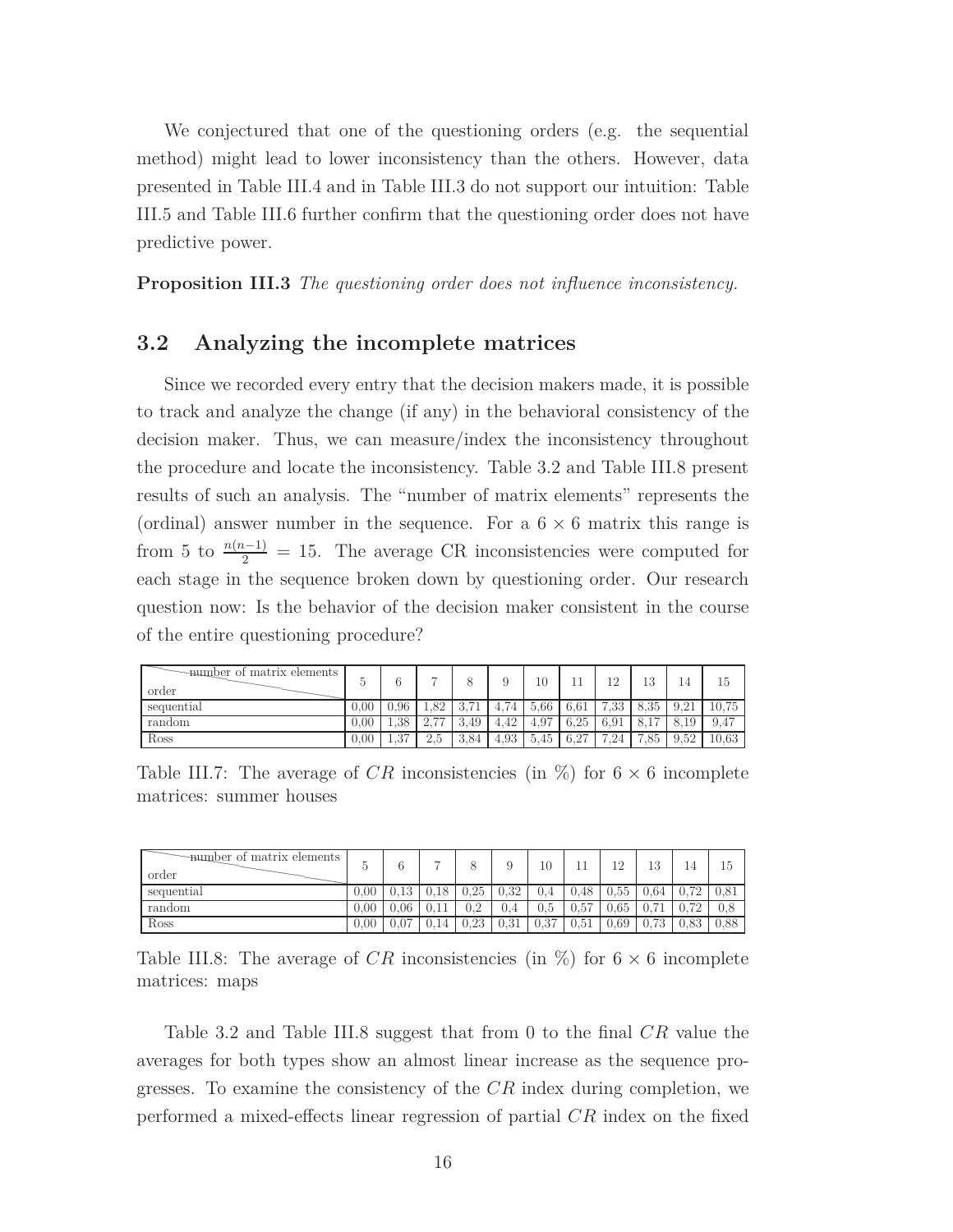terms shown in Table III.9, and also random, per-subject slope and intercept terms, to account for the correlations within each subject's responses and model natural variation between subjects. A likelihood ratio chi-squared test of the significance of the random effects shows them to be significant  $(\text{chi-squared}(3) = 2895; \text{ p-value} < 0.001)$ . Table III.9 shows that as subjects progress through the sequence, the *CR* index does increase linearly (visual inspection of the data hinted at a possible quadratic component, but this was not statistically significant). This positive association between sequence number and partial *CR* index is even greater in the summer house task, but it is somewhat dampened by sequential ordering or as matrix dimension increases. We can also see that random ordering gave greater partial *CR* indices in the map task, but this order effect was largely absent in the summer house task. And, as expected, larger matrices lead to higher partial *CR* indices – but, as above, this effect is less for the summer house task.

|                                           | Estimate | Std. error | $T-value$ (df) | P-value |
|-------------------------------------------|----------|------------|----------------|---------|
| sequence number                           | 0,02     | 0,00       | 10,23(5463)    | 0,00    |
| sequence $number2$                        | 0,00     | 0,00       | 0,32(5463)     | 0,75    |
| $T = type$                                |          |            |                |         |
| T(map)                                    | 0,00     | N/A        | N/A            | N/A     |
| T(summer house)                           | 0,07     | 0,00       | 15,63(5463)    | 0,00    |
| $K = order$                               |          |            |                |         |
| $K($ random $)$                           | 0,00     | N/A        | N/A            | N/A     |
| $K$ (sequential)                          | $-0,001$ | 0,00       | $-2,71(5463)$  | 0,01    |
| K(Ross)                                   | $-0.01$  | 0,00       | $-5,12$ (5463) | 0,00    |
| $M = size$                                | 0,01     | 0,00       | 7,04(5463)     | 0,00    |
| sequence number $\times$ T(summer house)  | 0,001    | 0,00       | 39,74 (5463)   | 0,00    |
| sequence number $\times$ K(Ross)          | 0.00     | 0.00       | 0,86(5463)     | 0,40    |
| sequence number $\times$ K(sequential)    | $-0,00$  | 0,00       | $-2,77$ (5463) | 0,01    |
| $T$ (summer house) $\times$ K(Ross)       | 0,02     | 0,00       | 7,08(5463)     | 0,00    |
| $T$ (summer house) $\times$ K(sequential) | 0,00     | 0,00       | 3,50(5463)     | 0,00    |
| sequence number $\times$ M                | $-0,00$  | 0,00       | $-8,66$ (5463) | 0,00    |
| $T$ (summer house) $\times$ M             | $-0,02$  | 0,00       | $-20,51(5463)$ | 0,00    |

Overall likelihood ratio chi-sq test for the significance of the random effects gave *χ* 2 (3) = 2895, p-érték*<* 0*,* 001

Table III.9: Parameter estimates for mixed effect linear regression of partial *CR* index

Yet another way to test the behavioral inconsistency is to trace the score vectors and the corresponding ordering as completion progresses (i.e. using the subsequent incomplete matrices).

First we calculated the score vectors for each level of completion in the se-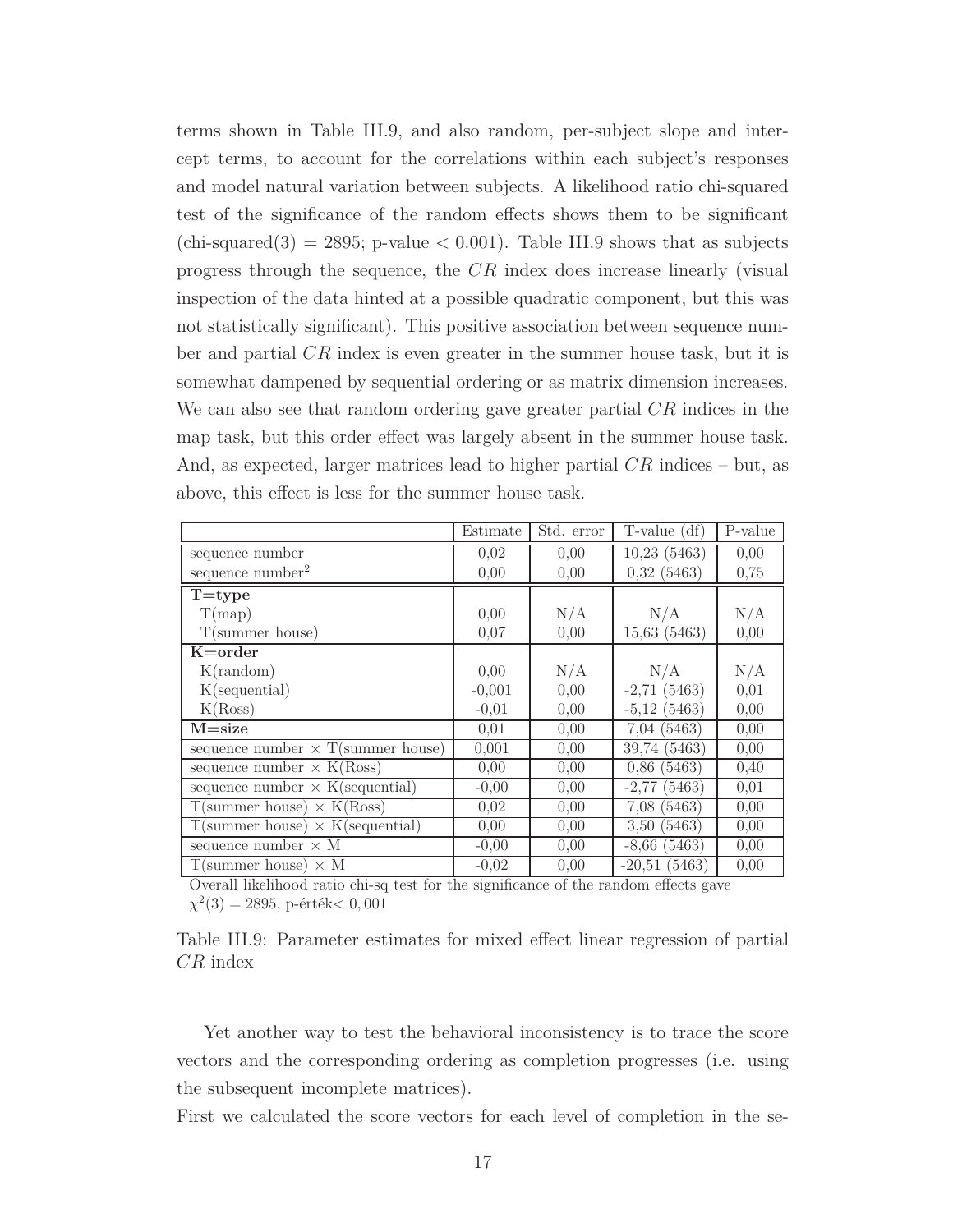quence and compared them to the final score vector calculated from the corresponding complete PC matrix. Two principles were applied for the comparison of two vectors: cardinal and ordinal. Cardinal view ( and Table ) treats score vectors as elements of the n dimensional Euclidean space, where closeness or similarity of two vectors can be measured by, e.g., Euclidean distance. Ordinal view (Table III.10 and Table 1

| mumber of matrix elements<br>tvpe |          |      | $\overline{ }$ |      |      | 10   |      | $\Omega$ | ∣Ω.<br>ΙO      | 14   | 10   |
|-----------------------------------|----------|------|----------------|------|------|------|------|----------|----------------|------|------|
| summer houses                     | 0.82     | 0.88 | 0.90           | 0.92 | 0.93 | 0.94 | 0.96 | 0.97     | Q <sub>7</sub> | 0.98 | 1,00 |
| maps                              | $0.99-1$ | 0.99 | 0.99           | 1,00 | 1.00 | 1.00 | 1,00 | 1.00     | 1,00           | 1,00 | 1,00 |

Table III.10: Spearman rank correlation coefficients for  $6 \times 6$  incomplete matrices

**Proposition III.4** *Incomplete PC matrices can be used to approximate the final results of all pairwise comparisons.*

|                | (a) Number of comparisons: 10 |    |    |                  |        |        |  |   |     |        | (b) Number of comparisons: 14 |         |          |
|----------------|-------------------------------|----|----|------------------|--------|--------|--|---|-----|--------|-------------------------------|---------|----------|
|                |                               | റ  | З  |                  | h,     | 6      |  |   |     | 3      |                               | $\cdot$ |          |
|                |                               |    |    |                  |        |        |  |   |     |        |                               |         |          |
| $\overline{2}$ |                               | 99 |    |                  |        |        |  | 2 | 100 |        |                               |         |          |
| 3              |                               |    | 99 |                  |        | $\cup$ |  | 3 |     | 100    |                               |         |          |
| 4              |                               |    |    | 99               | $\cup$ | $\cup$ |  | 4 | 0   | $\cup$ | .UU                           |         |          |
| 5              |                               |    |    | $\left( \right)$ | 99     |        |  | 5 |     | $\cup$ | U                             | 100     |          |
| 6              |                               |    |    |                  |        | 99     |  | 6 |     |        |                               |         | $($ )( ) |

Table III.11: Position of the elements of  $6 \times 6$  complete PC matrices after 10 and 14 comparisons in  $\%$ , maps

Consider a  $6 \times 6$  incomplete matrix of a map task after 10 comparisons. The elements of the first row of Table III.11 (*a*) show that 99% of the alternatives which should be on the first place (according to the known final order) are in fact on the first place after completing 10 pairwise comparisons, and only 1% is on the second place. From the second row we can see that 99% of the alternatives which should be on the second place are in fact in this position after 10 questions, again.

Table III.11 and III.12 suggests that we can use the incomplete matrices for approximation purposes. Executing the entire questioning procedure seems to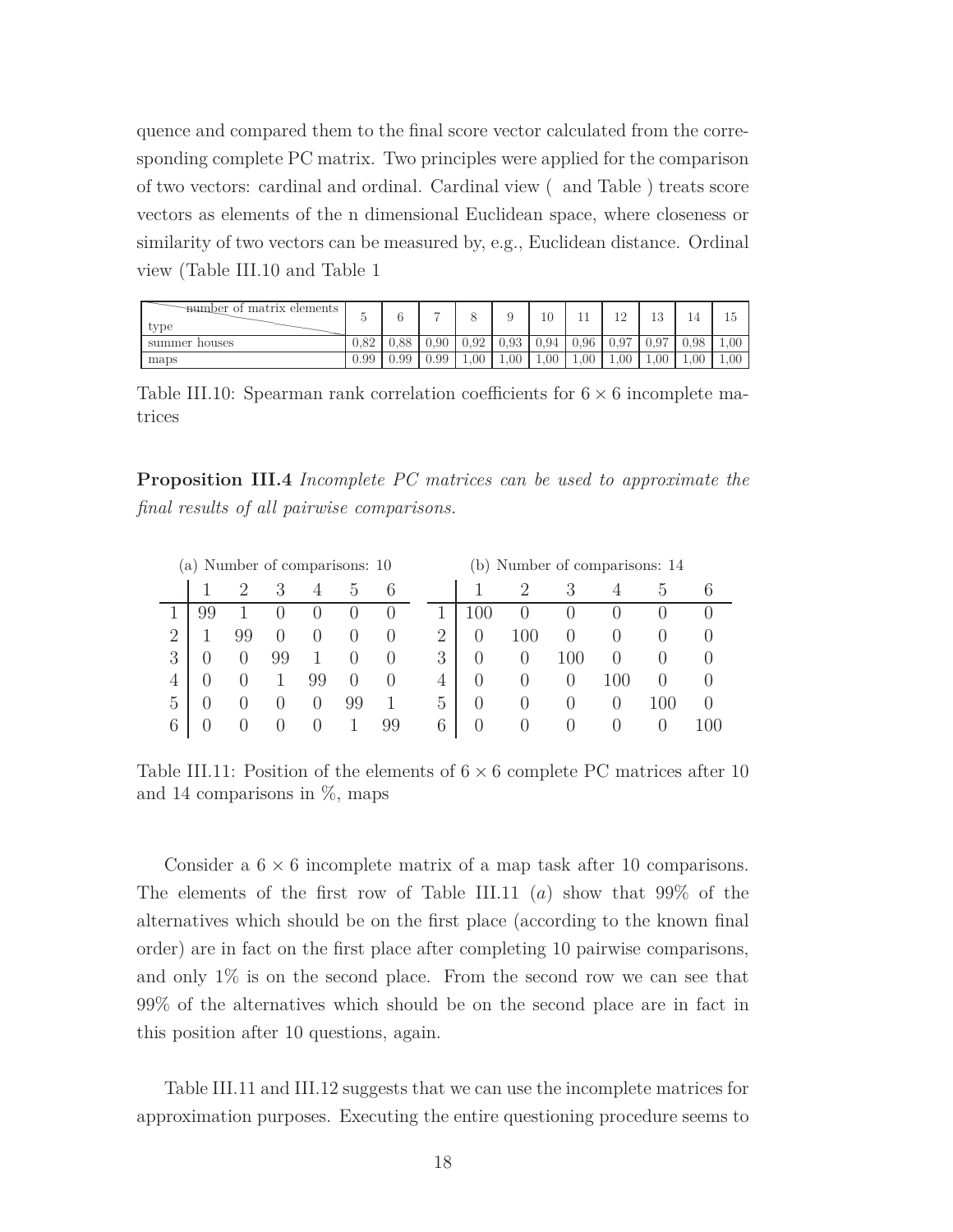|   | (a) Number of comparisons: 10 |         |    |        |                  |                  |   |                  |                  |                  | (b) Number of comparisons: 14 |                |    |
|---|-------------------------------|---------|----|--------|------------------|------------------|---|------------------|------------------|------------------|-------------------------------|----------------|----|
|   |                               | $\cdot$ | 3  |        | h,               | 6                |   |                  | $\cdot$          | 3                | 4                             | $\mathcal{L}$  |    |
|   | 83                            | 16      |    |        |                  |                  |   | 92               |                  |                  |                               |                |    |
| റ | G I                           | 65      | 18 |        |                  |                  | 2 |                  | 84               | 8                | $\cup$                        | U              |    |
| 3 |                               |         | 73 | 9      | $\left( \right)$ | $\left( \right)$ | 3 |                  | 9                | 90               | $\left( \right)$              | $\cup$         |    |
| 4 |                               |         | 8  |        | 8                |                  | 4 | $\cup$           | $\left( \right)$ |                  | 98                            |                |    |
| 5 |                               |         |    | 8      | 73               |                  | 5 | $\left( \right)$ | $\cup$           | $\left( \right)$ | 2                             | 95             | 3  |
| 6 | 0                             |         |    | $\Box$ | 19               | 81               | 6 | 0                | $\Box$           | $\Box$           | $\cup$                        | $\overline{4}$ | 96 |

Table III.12: Position of the elements of  $6 \times 6$  complete PC matrices after 10 and 14 comparisons in  $\%$ , summer houses

be unnecessary: we are able to receive a fairly good estimation of the scores and/or rankings after having a certain number of pairwise comparisons completed. In addition we have also learnt that for objective tasks a significantly fewer pairwise comparisons are required to obtain a good estimation than for subjective tasks. This finding sets clear future research agenda, namely to determine the minimum required number of pairwise comparisons in order to obtain reliable estimations.

**Proposition III.5** *Incomplete PC matrices can be used to approximate the final results of all pairwise comparisons.*

Furthermore, we assigned *CR* values to each of these thirty-eight matrices. Table III.13 shows that most of the matrices with high numbers of intransitive triads (from 3 to 7) have CR values above the 10% threshold – as we expected. On the other hand, ten of the PC matrices with CR values below the 10% threshold have 1 or 2 intransitive triads. It could be in the interest of our further research to analyze the properties of these matrices.

As we mentioned in the introduction highly inconsistent matrices can be corrected. Intransitive triads indicate that the source of inconsistency is the presence of one or more outliers. Bozóki, Fülöp and Poesz [6] proposed a procedure to make these matrices consistent by changing their element(s) and they also determined the number of elements that are necessary to be modified to eliminate inconsistency. In our current database there are 47 of those matrices in which inconsistency can be eliminated by modifying maximum 2 elements (5 of them was consistent without any changes). However, "eliminating the inconsistency" may potentially lead to controversial results, e.g. it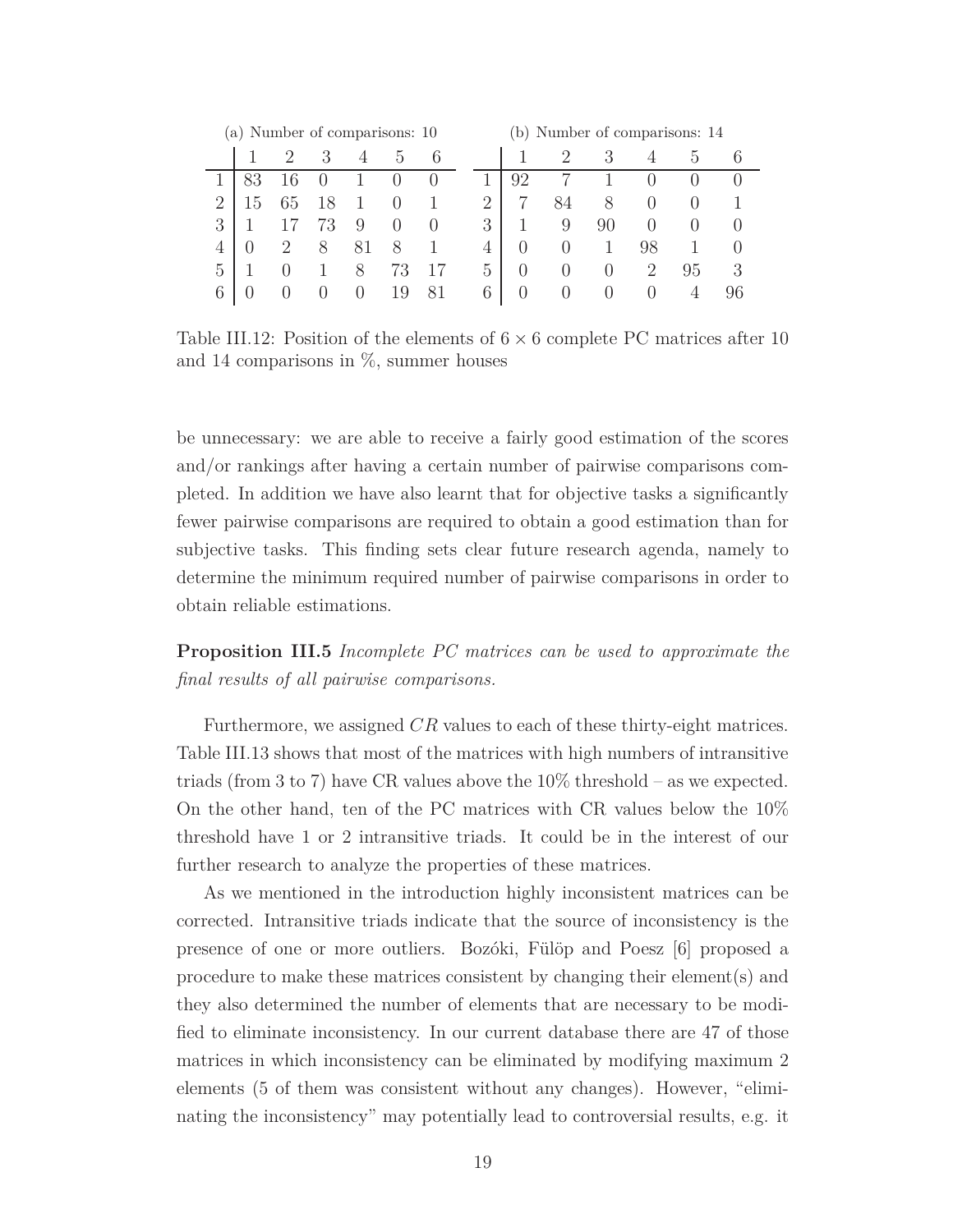| $CR(\%$   |                |                |                |                   |   | number of intransitive triads $\parallel$ | Total |
|-----------|----------------|----------------|----------------|-------------------|---|-------------------------------------------|-------|
|           |                | 2 <sup>1</sup> |                | $3 \mid 4 \mid 5$ | 6 |                                           |       |
| $() - 5$  | 3              |                |                |                   |   |                                           |       |
| $5 - 10$  |                |                |                |                   |   |                                           |       |
| $10 - 20$ | 9              | 2              |                | 2                 |   |                                           | 13    |
| $20 - 40$ | $\overline{4}$ |                | 2              |                   | 3 |                                           | 11    |
| $-40$     |                | 2              |                |                   |   |                                           |       |
| Total     |                |                | $\overline{2}$ | 3                 |   |                                           | 38    |

Table III.13: *CR* values and the number of intransitive triads

is possible that the priorities at the end of this process would distract the DM from the real priorities. One has to be cautious in applying correction methods without confirming its results with the DM. An "automatic" execution of elimination can change the real goal of the decision maker and/or change his real preferences. Thus, correction methods can only be cautiously applied and only with the approval of the decision maker.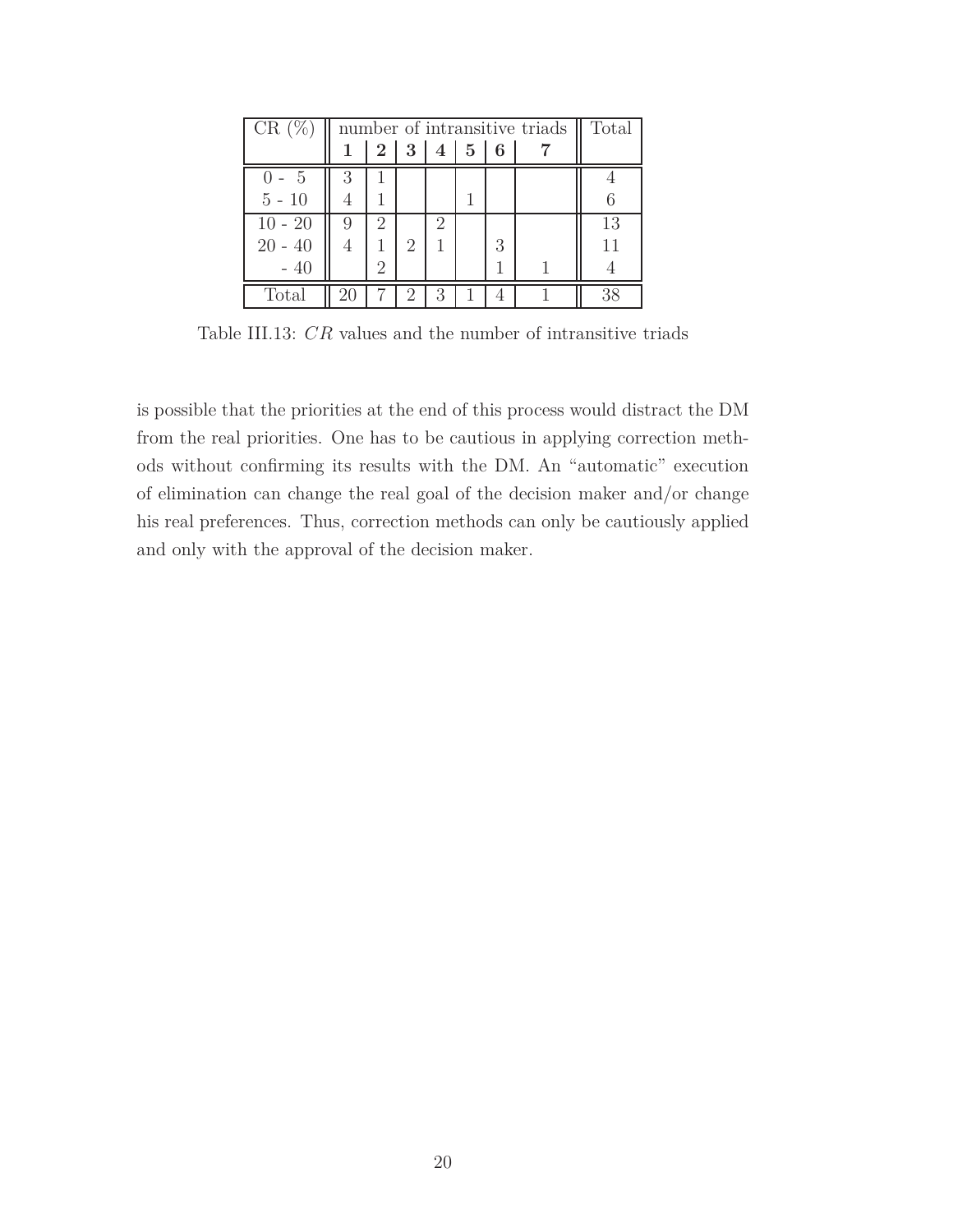# **IV. Matrices that can be made consistent by the modification of a few elements**

Introduce the directed graph  $G = \{N, \mathcal{A}\}\$  where  $\mathcal{N} = \{1, \ldots, n\}$  is the set of the nodes and  $\mathcal{A} = \{(i, j) | i, j \in \mathcal{N}, i \neq j\}$  is the set of the edges. Let weights be associated with the edges of graph  $G$ , namely, weight  $\bar{a}_{ij}$  with the edge (*i, j*).

Let *i*, *j* and *k* be three different nodes of *G*. The cycle consisting of the three connecting edges  $(i, j), (j, k), (k, i)$  is called a triad, denoted by  $(i, j, k)$ . The weight  $w(i, j, k)$  of triad  $(i, j, k)$  is defined by

$$
w(i, j, k) = \bar{a}_{ij} + \bar{a}_{jk} + \bar{a}_{ki}.
$$

It is clear that

$$
w(i, j, k) = w(j, k, i) = w(k, i, j) = -w(k, j, i) = -w(j, i, k) = -w(i, k, j),
$$

furthermore, matrix *A* is consistent exactly when the weight of all triads is zero in the graph *G* associated with *A*. A triad is called consistent if its weight is zero, otherwise, it is called inconsistent. We call the graph *G* also consistent when all of its triads are consistent. In the sequel, when dealing with the number of the inconsistent triads, we consider the triads  $(i, j, k)$ ,  $(j, k, i)$ ,  $(k, i, j)$ ,  $(k, j, i)$ ,  $(j, i, k)$ ,  $(i, k, j)$  as identical, and count them only once, since they are based on the same triple of nodes, and they are consistent or inconsistent simultaneously.

It is evident that for a consistent matrix *A*, the graph *G* does not contain any inconsistent triad. However, as shown below, for an inconsistent *A*, the graph *G* contains at least  $n-2$  inconsistent triads.

**Proposition IV.1** *Let*  $(i, j, k)$  *be an inconsistent triad. Then for any*  $l \in \mathcal{N} \setminus \mathcal{N}$  $\{i, j, k\}$ *, at least one of the triads*  $(l, i, j)$ *,*  $(l, j, k)$  *and*  $(l, k, i)$  *is inconsistent.* 

*Proof:* It is easy to see, as shown in Figure 1, that

$$
w(l, i, j) + w(l, j, k) + w(l, k, i) = w(i, j, k).
$$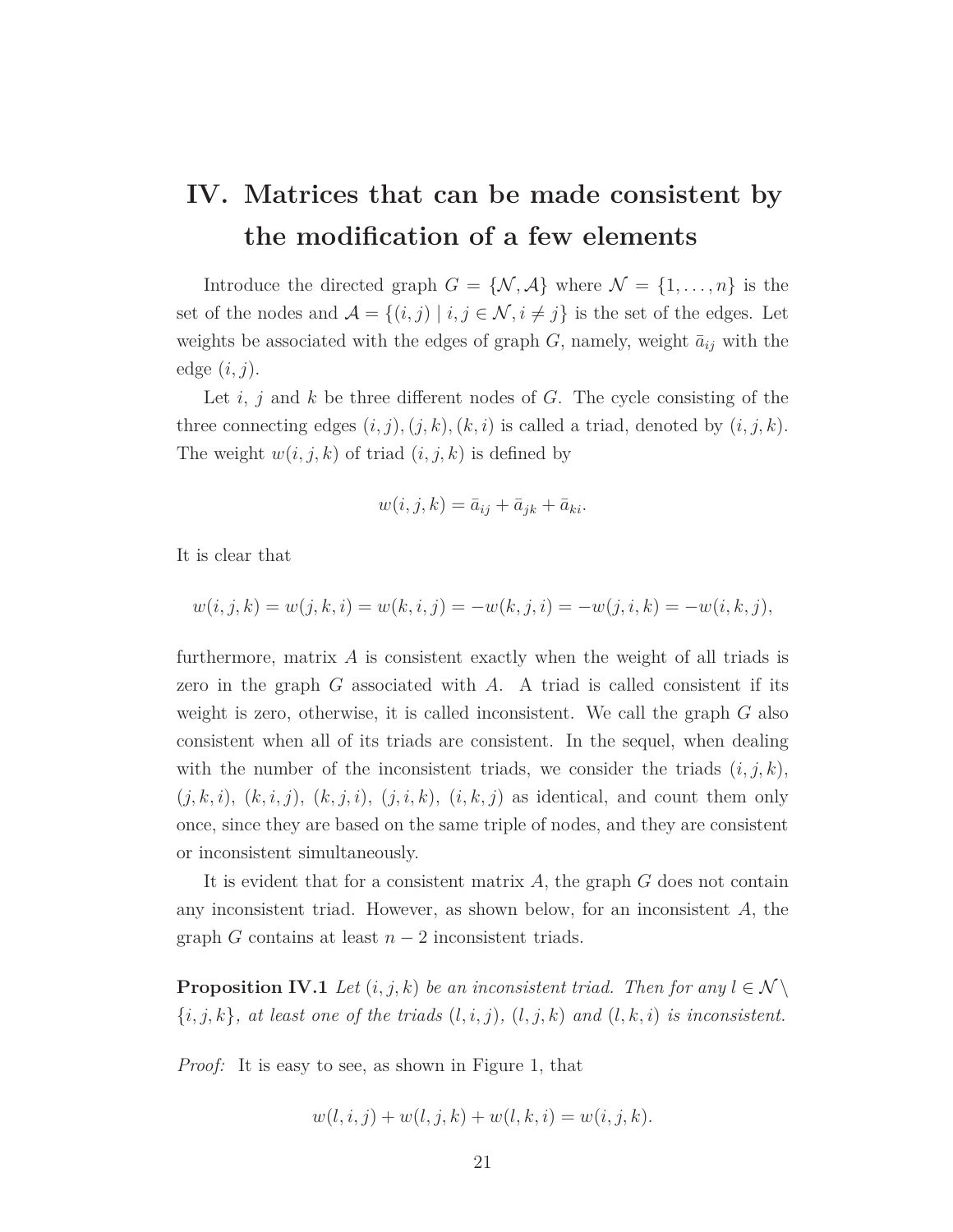Note that Figure 1 shows the subgraph of *G* consisting only of the nodes and edges needed in the proof. Since  $w(i, j, k) \neq 0$ , at least one of the other three triads must have a nonzero weight.

Since the node  $l \in \mathcal{N} \setminus \{i, j, k\}$  can be chosen in  $n-3$  ways, and  $(i, j, k)$ is inconsistent, we obtain directly:

**Corollary IV.1** *If*  $A$  *is inconsistent, then*  $G$  *contains at least*  $n-2$  *inconsistent triads.*

**Corollary IV.2** *If A is inconsistent, then for any*  $i \in \mathcal{N}$ , *G contains an inconsistent triad* (*i, j, k*)*.*

A direct practical application of Corollary IV.2 is the following: when we want to check whether the pairwise comparison matrix *A* is consistent or not, instead of checking the consistency of  $\binom{n}{3}$  $\binom{n}{3}$  triads, it is enough to do that for  $\left(n-1\right)$  $\binom{-1}{2}$  triads.

Corollary IV.2 has the further meaning that the inconsistency of a triad spreads over, namely, any alternative (or criterion) taking role in the pairwise comparison cannot elude the effect of the inconsistency among any three alternatives (or criterion). This is why it is so difficult to find a cause of the inconsistency in a pairwise comparison matrix.

# **1 The minimal number of elements to be modified**

Two approaches will be proposed. The first one constructs a mixed 0-1 programming problem to answer the question how can an inconsistent pairwise comparison matrix be made consistent by modifying the minimal number of its elements. The second approach is based on elementary, graph theoretic analysis of the graph *G*.

Assume that an  $M \geq 1$  is given serving as an upper bound on the values of the elements in the original and the modified pairwise comparison matrices, i.e. we have

$$
a_{ij} \le M, \ i, j = 1, \dots, n \tag{IV.1}
$$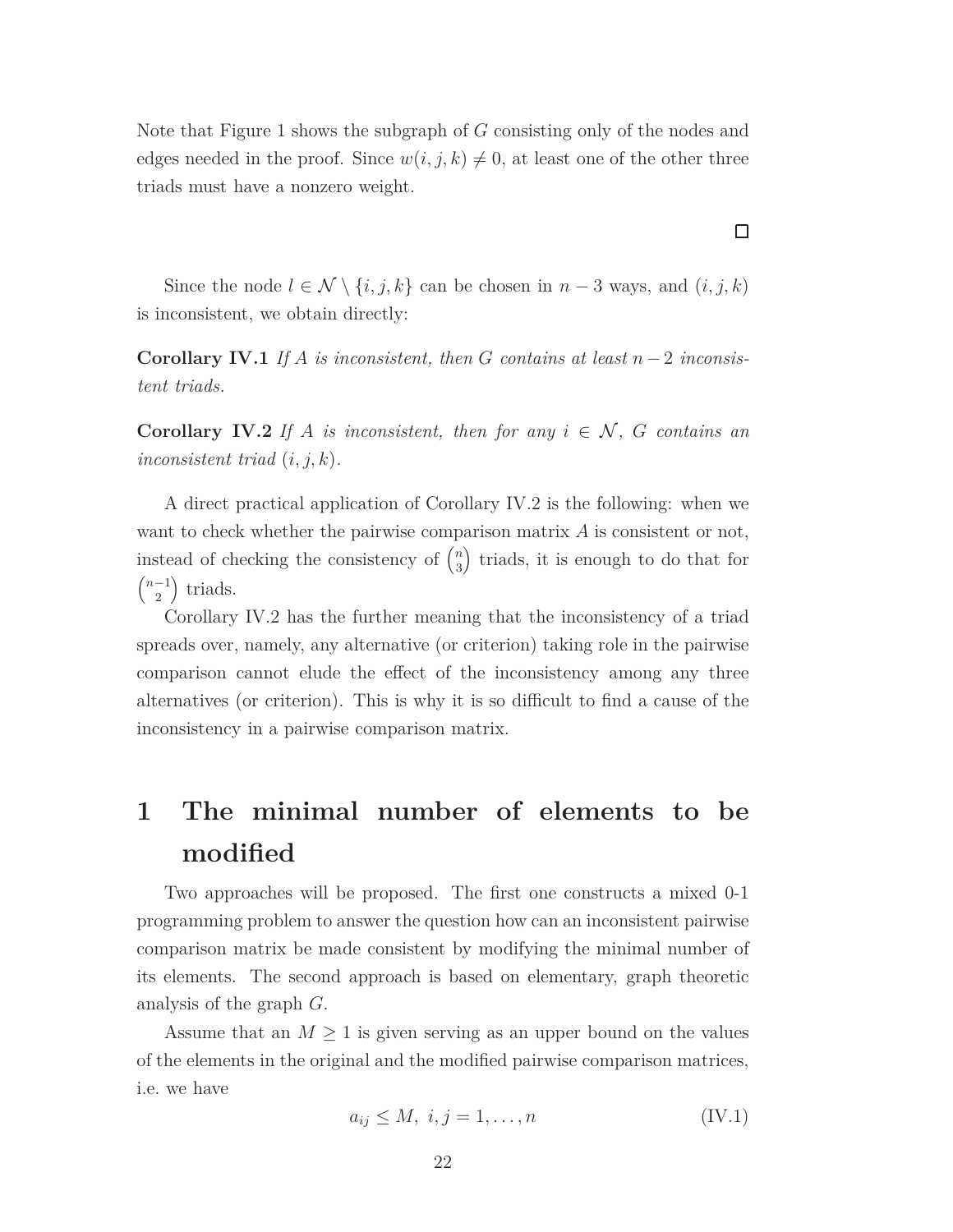for the elements of *A*, and we want the modified matrix also with this property. In the practice, this is not a serious restriction since an interval of the reasonable values is usually known. In the Analytic Hierarchy Process *M* is set to 9, however, it is defined only for the elements given by the decision maker. Let  $\overline{M} = \log M$ , this is an upper bound on the absolute value of the logarithms of the original and the modified elements. Consider the following optimization problem:

min 
$$
\sum_{i=1}^{n-1} \sum_{j=i+1}^{n} y_{ij}
$$
  
s.t.  $x_{ij} + x_{jk} + x_{ki} = 0, \forall \{i, j, k\} \subset \mathcal{N}, |\{i, j, k\}| = 3,$   
 $x_{ij} = -x_{ji}, i = 1, ..., n - 1, j = i + 1, ..., n,$   
 $-\bar{M} \le x_{ij} \le \bar{M}, i = 1, ..., n - 1, j = i + 1, ..., n,$   
 $-2\bar{M}y_{ij} \le x_{ij} - \bar{a}_{ij} \le 2\bar{M}y_{ij}, i = 1, ..., n - 1, j = i + 1, ..., n,$   
 $y_{ij} \in \{0, 1\}, i = 1, ..., n - 1, j = i + 1, ..., n,$  (IV.2)

where  $x_{ij}, i, j = 1, \ldots, n, i \neq j$ , are continuous variables and denote the logarithms of the elements in the modified matrix,  $y_{ij}$ ,  $i = 1, \ldots, n-1$ ,  $j =$  $i+1,\ldots,n$ , are binary variables meaning that the modification is allowed in the position  $(i, j)$  (then  $y_{ij} = 1$ ) or not (then  $y_{ij} = 0$ ). The following statement is evident:

**Proposition IV.2** *The optimal value of problem (IV.2) gives the minimal number of the elements that can be modified to make the pairwise comparison matrix A consistent assuming (IV.1) for A and requiring (IV.1) for the modified matrix.*

If we only want to know whether the matrix *A* can be made consistent by modifying at most *K* of its elements, then the constraint

$$
\sum_{i=1}^{n-1} \sum_{j=i+1}^{n} y_{ij} \le K \tag{IV.3}
$$

is to be added to  $(IV.2)$ , and it is enough to search only for a feasible solution of  $(IV.2)-(IV.3)$ .

The practical computational application of the above approach necessitates that an optimization software capable to solve problems  $(IV.2)$  or  $(IV.2)$ -(IV.3) be callable from the decision support system. An integer programming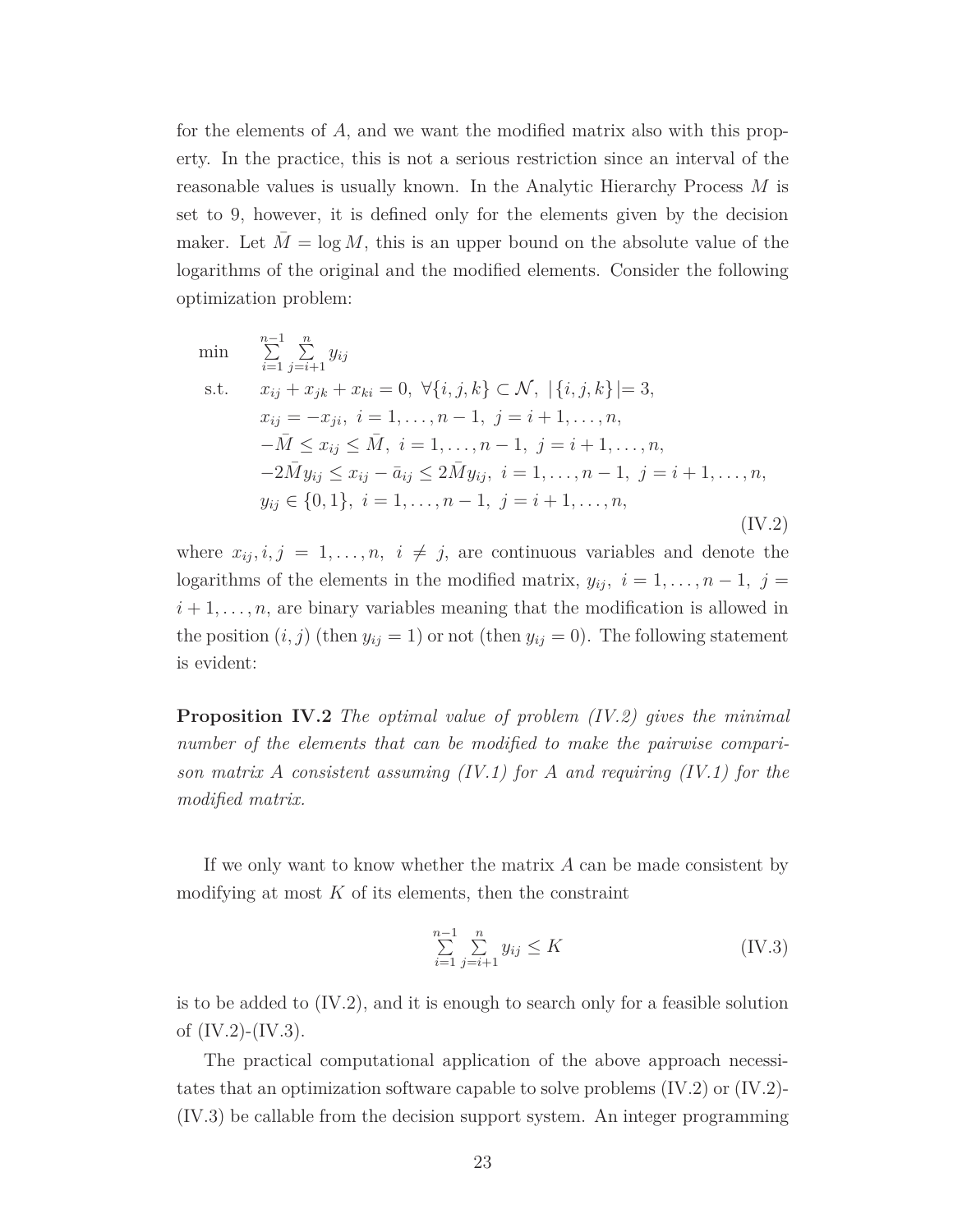method of general purpose can solve problems  $(IV.2)$  and  $(IV.2)$ - $(IV.3)$  with *n*  $\binom{n}{2}$ binary variables in an exponential number of steps.

## **2 Graph theoretic approach**

#### **2.1 The case of single modification**

**Proposition IV.3** *An inconsistent pairwise comparison matrix A can be made consistent by modifying a single element if and only if the corresponding graph G contains exactly*  $n-2$  *inconsistent triads.* If  $n \geq 4$ *, then the modification, if any, is unique.*

**Proposition IV.4** *Let A be a pairwise comparison matrix obtained from a consistent pairwise comparison matrix by modifying K elements (and their reciprocals). Then the graph G associated with A contains at most*  $K(n-2)$ *inconsistent triads.*

In the light of Propositions IV.3 and IV.4, it may arise the conjecture that an inconsistent pairwise comparison matrix *A* can be made consistent by modifying at most *K* elements if and only if the associated graph *G* contains at most  $K(n-2)$  inconsistent triads. This conjecture is however not true as shown in the next example.

**Example IV.1** *Let*  $n = 4$  *and* 

$$
A = \begin{pmatrix} 1 & 1 & 1 & 1 \\ 1 & 1 & 3 & 5 \\ 1 & 1/3 & 1 & 7 \\ 1 & 1/5 & 1/7 & 1 \end{pmatrix}.
$$

*All the four triads of the graph G associated with A are inconsistent, in addition, their weights are different. By Proposition IV.3, it is clear that A cannot be made consistent by modifying a single element. Since for K* = 2 *we have*  $K(n-2) \leq 4$ , *if the conjecture was true, then A would be made consistent by modifying two elements. However, after having modified the weight of any of the edges of G, at least three inconsistent triads remain, and they cannot be corrected by modifying the weight of a further edge.*

As the example above shows, merely the number of the inconsistent triads does not yield a sufficient condition. The connection of the inconsistent triads,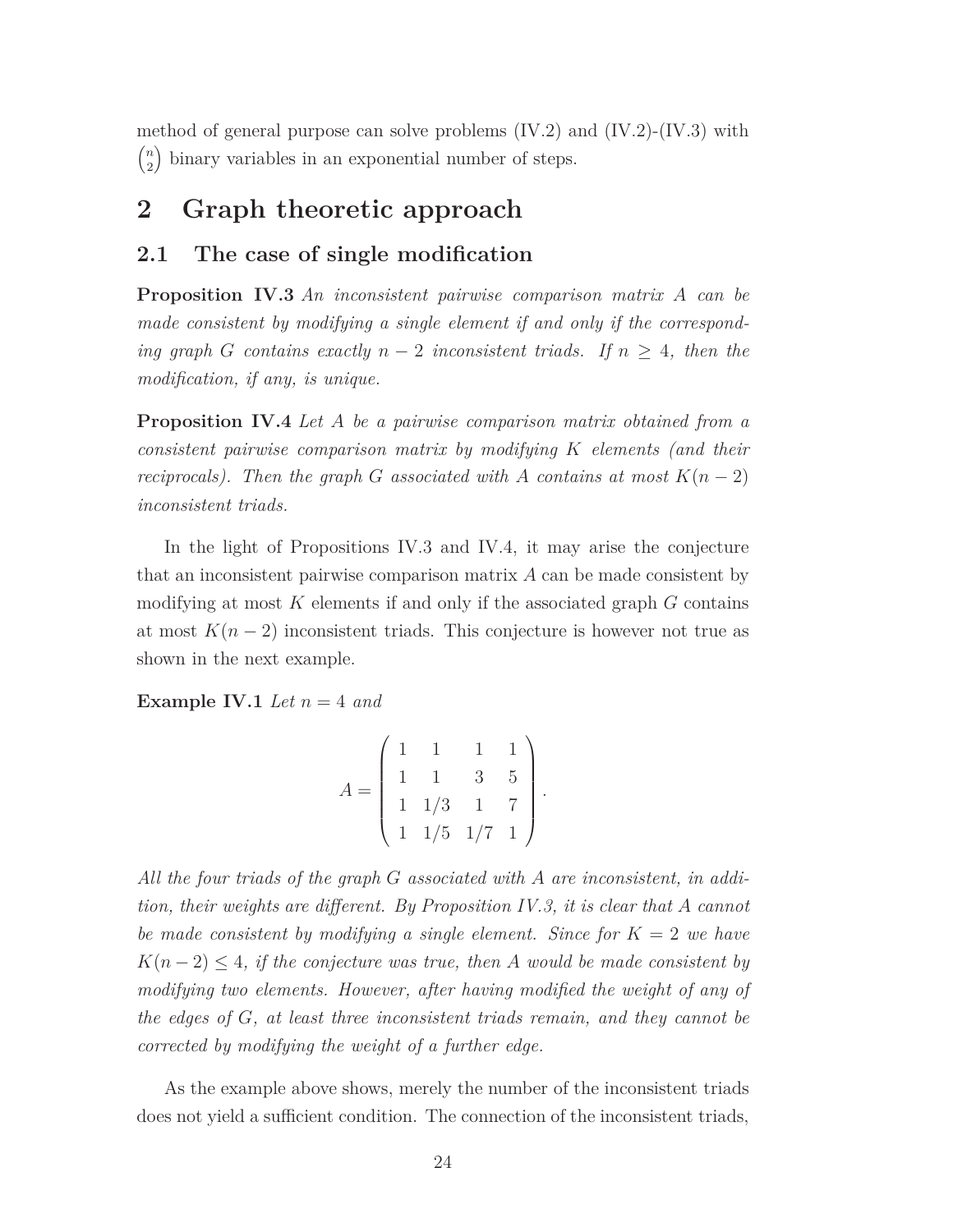their weights and the relations among them are also to be taken into account. Proposition IV.3 is rephrased in terms of this remark, and its proof comes directly from that of Proposition IV.3.

**Proposition IV.5** *An inconsistent pairwise comparison matrix A can be made consistent by modifying a single element if and only if there exists an edge*  $(i, j)$  *in the associated graph G such that the weight of all triads*  $(l, i, j)$ *,*  $l \in \mathcal{N} \setminus \{i, j\}$  *is the same nonzero value, and all the other triads are consistent. For the edge* (*i, j*) *with this property, the modification is unique. If*  $n \geq 4$ *, then there exits at most one edge*  $(i, j)$  *with this property.* 

#### **2.2 Modification of two elements**

**Proposition IV.6** *An inconsistent pairwise comparison matrix A can be made consistent by modifying two elements if and only if exactly one of the following two conditions holds in the graph G associated with A:*

- *1. There are two independent edges*  $(i_1, j_1)$  *and*  $(i_2, j_2)$ *, and nonzero values α*<sub>1</sub> *and α*<sub>2</sub> *such that*  $w(l, i_1, j_1) = \alpha_1$  *for all*  $l \in \mathcal{N} \setminus \{i_1, j_1\}$ ,  $w(l, i_2, j_2) =$  $\alpha_2$  *for all*  $l \in \mathcal{N} \setminus \{i_2, j_2\}$ *, and all other triads are consistent.*
- 2. There are two connected edges  $(i, j)$  and  $(j, k)$ , and nonzero values  $\alpha_1$ *and*  $\alpha_2$  *such that*  $w(l, i, j) = \alpha_1$  *and*  $w(l, j, k) = \alpha_2$  *for all*  $l \in \mathcal{N} \setminus \{i, j, k\},$  $w(i, j, k) = \alpha_1 + \alpha_2$ , and all other triads are consistent.

*If*  $n \geq 4$ *, then for any pair of edges fulfilling conditions 1 or 2, the modification of the weights of the edges that makes the graph G consistent is unique. If*  $n \geq 5$ , then there exists at most one pair of edges fulfilling condition 1. If  $n \geq 6$ , then there exists at most one pair of edges fulfilling condition 2.

**Remark IV.1** *If*  $n = 4$ , *then the number of the pairs of edges fulfilling conditions 1 or 2 may not be unique. This means that an inconsistent pairwise comparison matrix A can be altered into different consistent forms by modifying two elements (and their reciprocals). For example, condition 1 holds for the graph G associated with the inconsistent pairwise comparison matrix*

$$
\begin{pmatrix} 1 & a & 1 & 1 \\ 1/a & 1 & 1 & 1 \\ 1 & 1 & 1 & 1/a \\ 1 & 1 & a & 1 \end{pmatrix}, \qquad (IV.4)
$$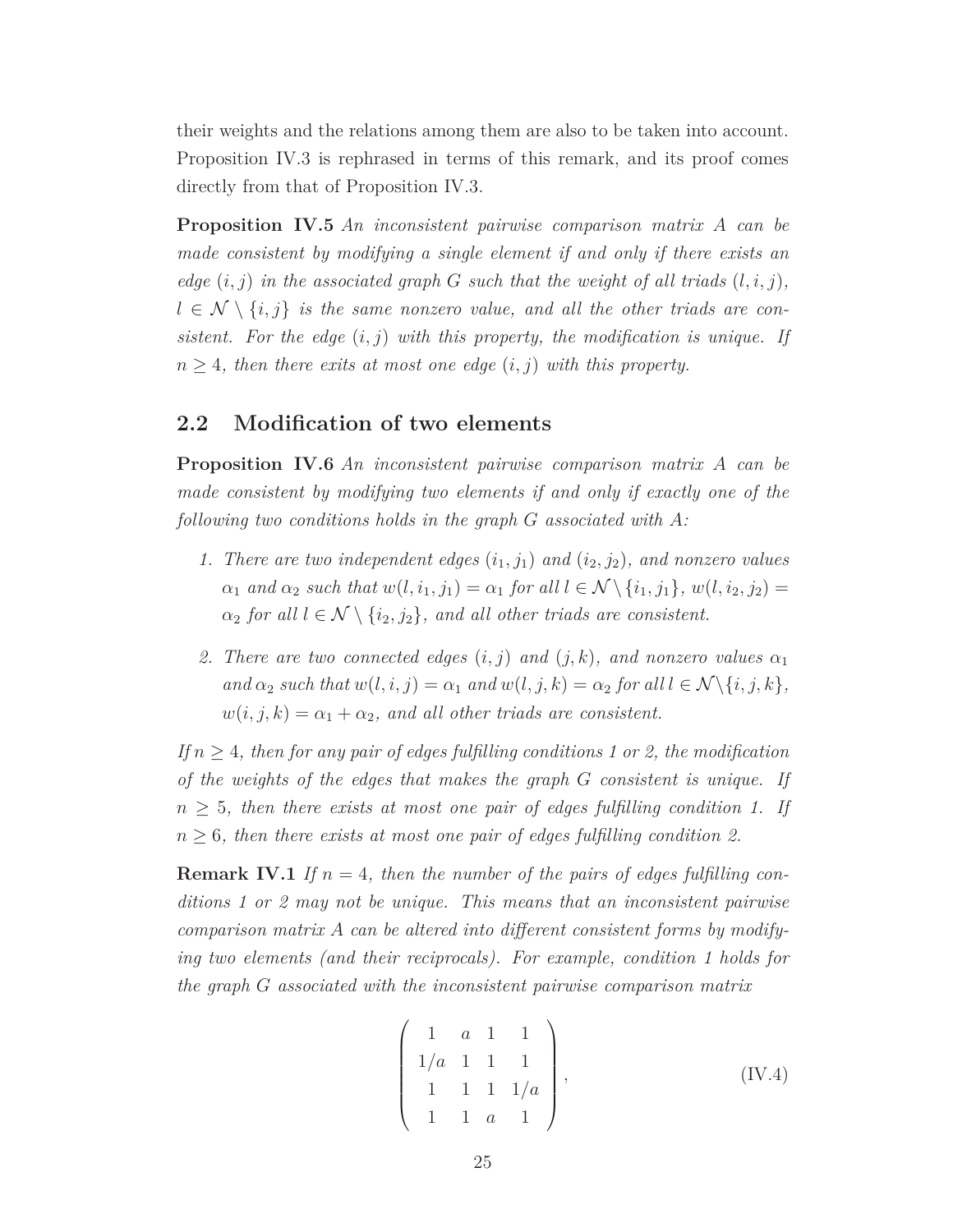where  $a \neq 1$ , and (IV.4) can be altered into the different consistent form

|  |                 | 1 1 1 1) |  |  | $1 \quad a \quad a \quad 1$                                                                   |
|--|-----------------|----------|--|--|-----------------------------------------------------------------------------------------------|
|  | $1 \t1 \t1 \t1$ |          |  |  | $\begin{array}{c cccc}\n1 & a & a & 1 \\ 1/a & 1 & 1 & 1/a \\ 1/a & 1 & 1 & 1/a\n\end{array}$ |
|  | $1 \t1 \t1 \t1$ |          |  |  |                                                                                               |
|  |                 | 1111     |  |  | $a \quad a \quad 1$                                                                           |

*by modifying two elements (and their reciprocals). Similarly, condition 2 holds for the graph G associated with the inconsistent pairwise comparison matrix*

$$
\begin{pmatrix} 1 & a & 1 & b \\ 1/a & 1 & 1 & 1 \\ 1 & 1 & 1 & 1 \\ 1/b & 1 & 1 & 1 \end{pmatrix}, \qquad (IV.5)
$$

*where*  $a \neq 1$ ,  $b \neq 1$ ,  $a \neq b$ , and (IV.5) can be altered into the different *consistent forms*

|  |  | $(1 \ 1 \ 1 \ 1)$                             | $1 \quad a \quad a \quad a$                                      |  |     | $1 \quad b \quad b \quad b$                                                                       |  |  |
|--|--|-----------------------------------------------|------------------------------------------------------------------|--|-----|---------------------------------------------------------------------------------------------------|--|--|
|  |  | 1111                                          | $1/a$ 1 1 1                                                      |  | and | $1/b \quad 1 \quad 1 \quad 1$                                                                     |  |  |
|  |  | 1111                                          | $1/a$ 1 1 1                                                      |  |     | $\begin{array}{ c c c c c c c c c } \hline & 1 & 1 & 1 \ \hline & 1 & 1 & 1 \ \hline \end{array}$ |  |  |
|  |  | $\begin{pmatrix} 1 & 1 & 1 & 1 \end{pmatrix}$ | $\left( \begin{array}{cccc} 1/a & 1 & 1 & 1 \end{array} \right)$ |  |     | $\left(1/b \ 1 \ 1 \ 1 \right)$                                                                   |  |  |

*by modifying two elements (and their reciprocals).*

*There are four inconsistent triads in (IV.4) and three in (IV.5), thus, according to Proposition IV.3, neither (IV.4) or (IV.5) can be made consistent by modifying a single element and its reciprocal. For n* = 4*, it can be shown that the maximal number of the different pairs of edges fulfilling condition 1 is two, and this number is three for condition 2. The proof, based on enumeration of the possible cases and simple arithmetics, is left to the reader.*

**Remark IV.2** If  $n = 5$ , then the number of the pairs of edges fulfilling con*dition 2 may not be unique. For example, condition 2 holds for the graph G*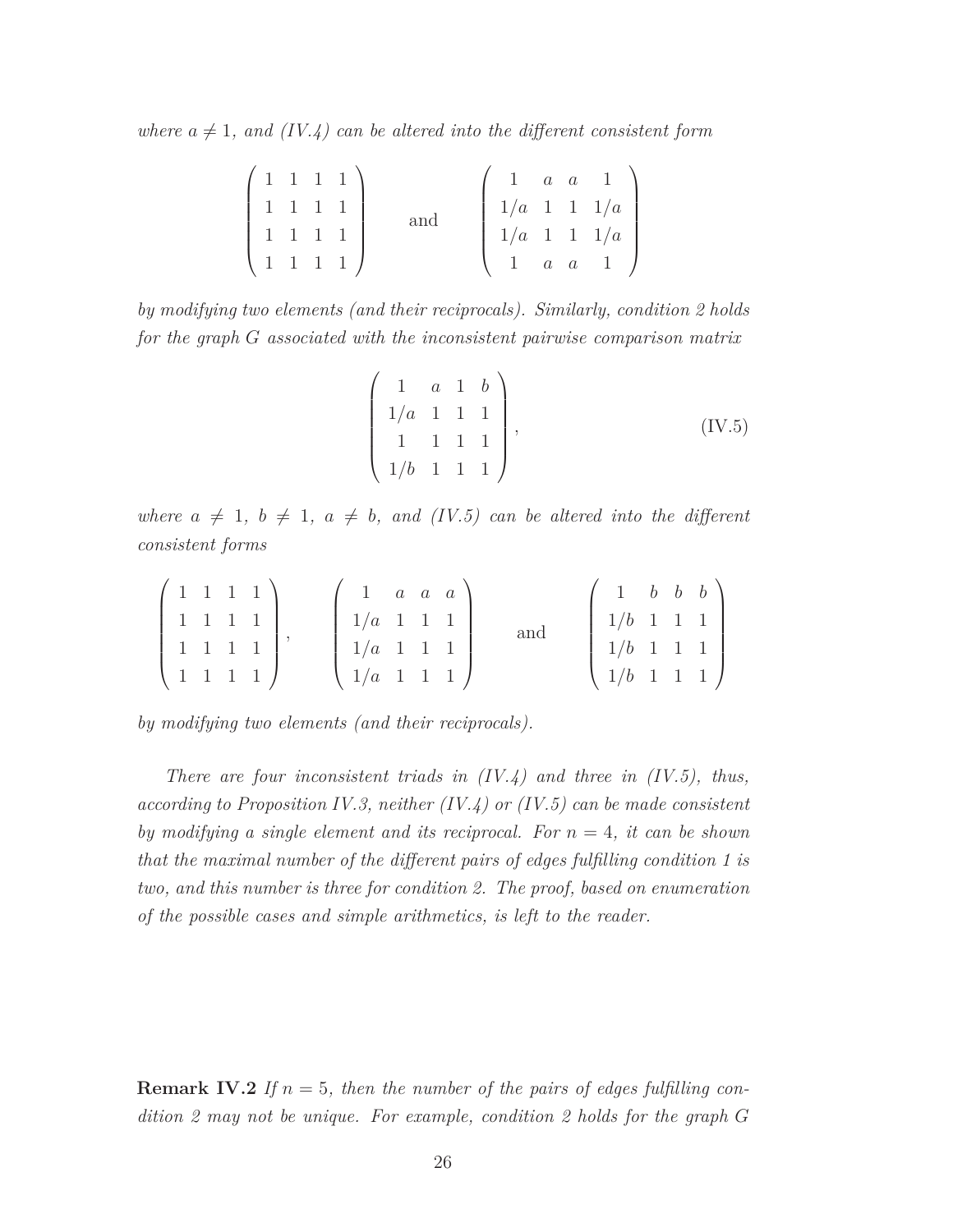*associated with the inconsistent pairwise comparison matrix*

$$
\begin{pmatrix} 1 & a & a & 1 & 1 \\ 1/a & 1 & 1 & 1 & 1 \\ 1/a & 1 & 1 & 1 & 1 \\ 1 & 1 & 1 & 1 & 1 \\ 1 & 1 & 1 & 1 & 1 \end{pmatrix}, \qquad (IV.6)
$$

*where*  $a \neq 1$ *, and* (*IV.6*) can be altered into the different consistent forms

|           |  | $(1\;1\;1\;1\;1)$ |     |                                                                      |  | $1 \quad a \quad a \quad a \quad a$ |
|-----------|--|-------------------|-----|----------------------------------------------------------------------|--|-------------------------------------|
| 1 1 1 1 1 |  |                   |     | $1/a$ 1 1 1 1 $1$                                                    |  |                                     |
|           |  | 1 1 1 1 1         | and | $1/a$ 1 1 1 1 $\vert$                                                |  |                                     |
| 11111     |  |                   |     | $1/a$ 1 1 1 1 $1$                                                    |  |                                     |
|           |  | 11111             |     | $\left( \begin{array}{cccc} 1/a & 1 & 1 & 1 & 1 \end{array} \right)$ |  |                                     |

*by modifying two elements (and their reciprocals). Since there are four inconsistent triads in (IV.6), it cannot be made consistent by modifying a single element and its reciprocal. For*  $n = 5$ , *it can be shown that the maximal number of the different pairs of edges fulfilling condition 2 is two. The proof is left again to the reader.*

**Remark IV.3** *To perform the operations according to Proposition IV.6, we have first to prepare the list of the inconsistent triads. This can be done* with  $O(n^3)$  operations. If the number of the inconsistent triads is less than  $2(n-2)-2$  *or greater than*  $2(n-2)$ *, then it is sure that there is not any pair of edges fulfilling conditions 1 or 2 of Proposition IV.6. Otherwise, from the list of the edges appearing in the list of the inconsistent triads, we can prepare a* list of  $O(n^2)$  pairs of edges as candidates to fulfill conditions 1 or 2. For *each of these pairs, we can check condition 1 if the two edges are independent, or condition 2 if they are connected with O*(*n*) *operations. To check that only triads based on at least one of the two edges can be found in the list of the inconsistent triads, O*(*n*) *further operations are needed. Altogether, the pairs of edges fulfilling conditions 1 or 2, if any, and how to modify can* be determined with  $O(n^3)$  operations. Remember, however, that even if the *number of the inconsistent triads is*  $2(n-2) - 2$ *,*  $2(n-2) - 1$  *or*  $2(n-2)$ *, it may happen that there is not any pair of edges fulfilling conditions 1 or 2 of*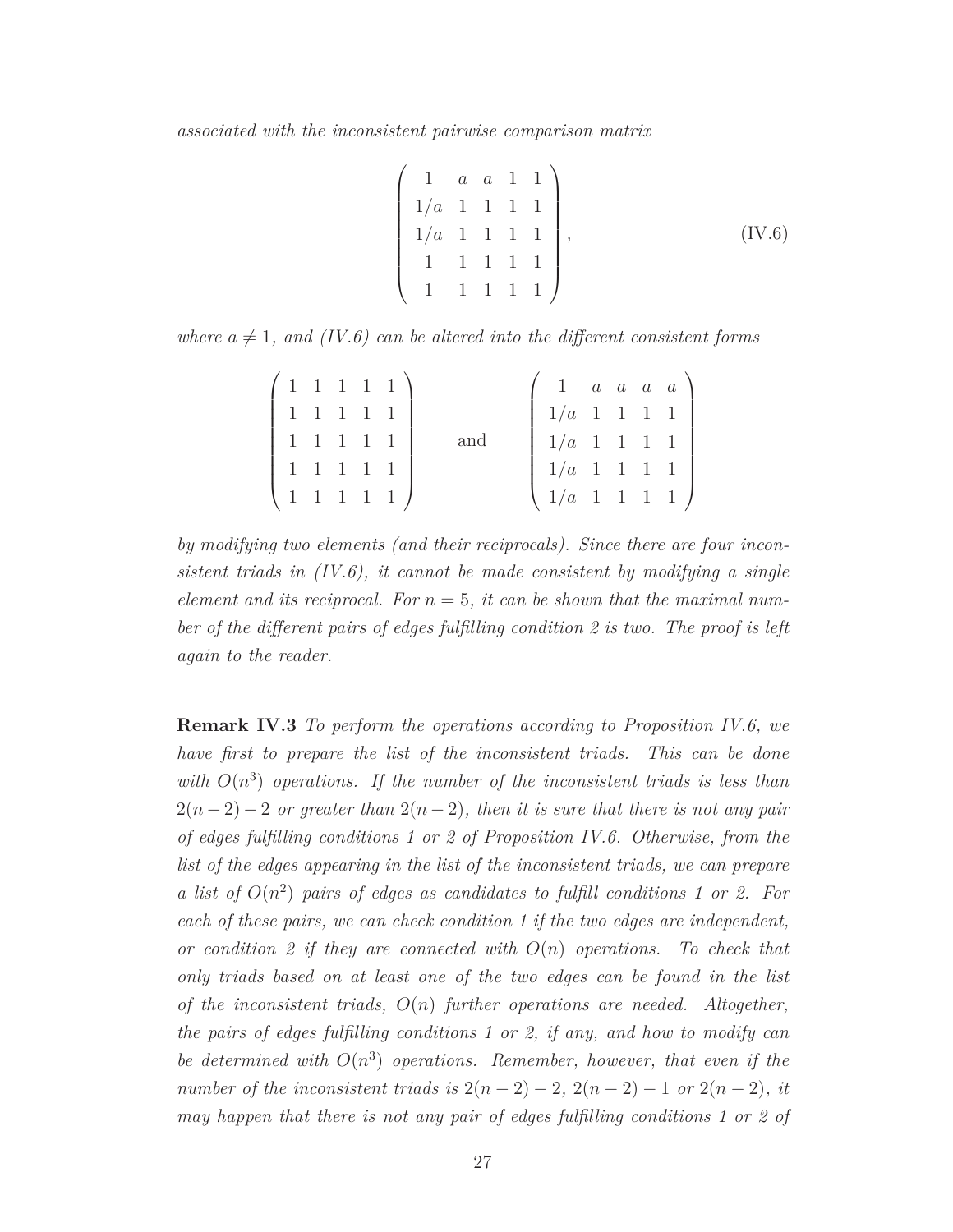*Proposition IV.6, as shown in Example 2.*

#### **2.3 Modification of three elements**

**Proposition IV.7** *An inconsistent pairwise comparison matrix A can be made consistent by modifying three elements if and only if at least one of the following five conditions holds in the graph G associated with A:*

- *1. There are independent edges*  $(i_t, j_t)$  *and nonzero values*  $\alpha_t$ ,  $t = 1, 2, 3$ , *such that*  $w(l, i_t, j_t) = \alpha_t$  for all  $l \in \mathcal{N} \setminus \{i_t, j_t\}$ ,  $t = 1, 2, 3$ , and all other *triads are consistent.*
- 2. There are edges  $(i_1, j_1)$ ,  $(i_2, j_2)$ ,  $(j_2, k_2)$ , where  $| \{i_1, j_1, i_2, j_2, k_2 \} | = 5$ , *and nonzero values*  $\alpha_1, \alpha_2, \alpha_3$  *such that*  $w(l, i_1, j_1) = \alpha_1$  *for all*  $l \in \mathcal{N} \setminus \mathcal{N}$  $\{i_1, j_1\}$ ,  $w(l, i_2, j_2) = \alpha_2$  *and*  $w(l, j_2, k_2) = \alpha_3$  *for all*  $l \in \mathcal{N} \setminus \{i_2, j_2, k_2\}$ ,  $w(i_2, j_2, k_2) = \alpha_2 + \alpha_3$ , and all other triads are consistent.
- *3. There are edges* (*i, j*)*,*(*j, k*)*,*(*k, s*)*, where* | {*i, j, k, s*} |= 4*, and nonzero values*  $\alpha_1, \alpha_2, \alpha_3$  *such that*  $w(l, i, j) = \alpha_1$  *for all*  $l \in \mathcal{N} \setminus \{i, j, k\},\$  $w(l, j, k) = \alpha_2$  *for all*  $l \in \mathcal{N} \setminus \{i, j, k, s\}, w(l, k, s) = \alpha_3$  *for all*  $l \in \mathcal{N} \setminus \{j, k, s\}, w(i, j, k) = \alpha_1 + \alpha_2, w(j, k, s) = \alpha_2 + \alpha_3, \text{ and all}$ *other triads are consistent.*
- 4. There is a triad  $(i, j, k)$  and nonzero values  $\alpha_1, \alpha_2, \alpha_3$  such that  $w(l, i, j) = \alpha_1, w(l, j, k) = \alpha_2 \text{ and } w(l, k, i) = \alpha_3 \text{ for all } l \in \mathcal{N} \setminus \{i, j, k\},$  $w(i, j, k) = \alpha_1 + \alpha_2 + \alpha_3$ , and all other triads are consistent.
- *5. There* are different edges  $(i, j)$ ,  $(i, k)$ ,  $(i, s)$ *and nonzero values α*1*, α*2*, α*<sup>3</sup> *such that*  $w(l, i, j) = \alpha_1, w(l, i, k) = \alpha_2 \text{ and } w(l, i, s) = \alpha_3 \text{ for all }$  $l \in \mathcal{N} \setminus \{i, j, k, s\}, w(i, j, k) = \alpha_1 - \alpha_2, w(i, k, s) = \alpha_2 - \alpha_3$  $w(i, s, j) = \alpha_3 - \alpha_1$ , and all other triads are consistent.

*For any triple of edges fulfilling one of the conditions 1 through 5, the modification of the weights of the edges that makes the graph G consistent is unique except for condition 4 in case of n* = 3*, and condition 5 in case of n* = 4*, when there is and there may be, respectively, an infinite number of possible modifications. If*  $n \geq 6$ *, then at most one of conditions 1 through 5*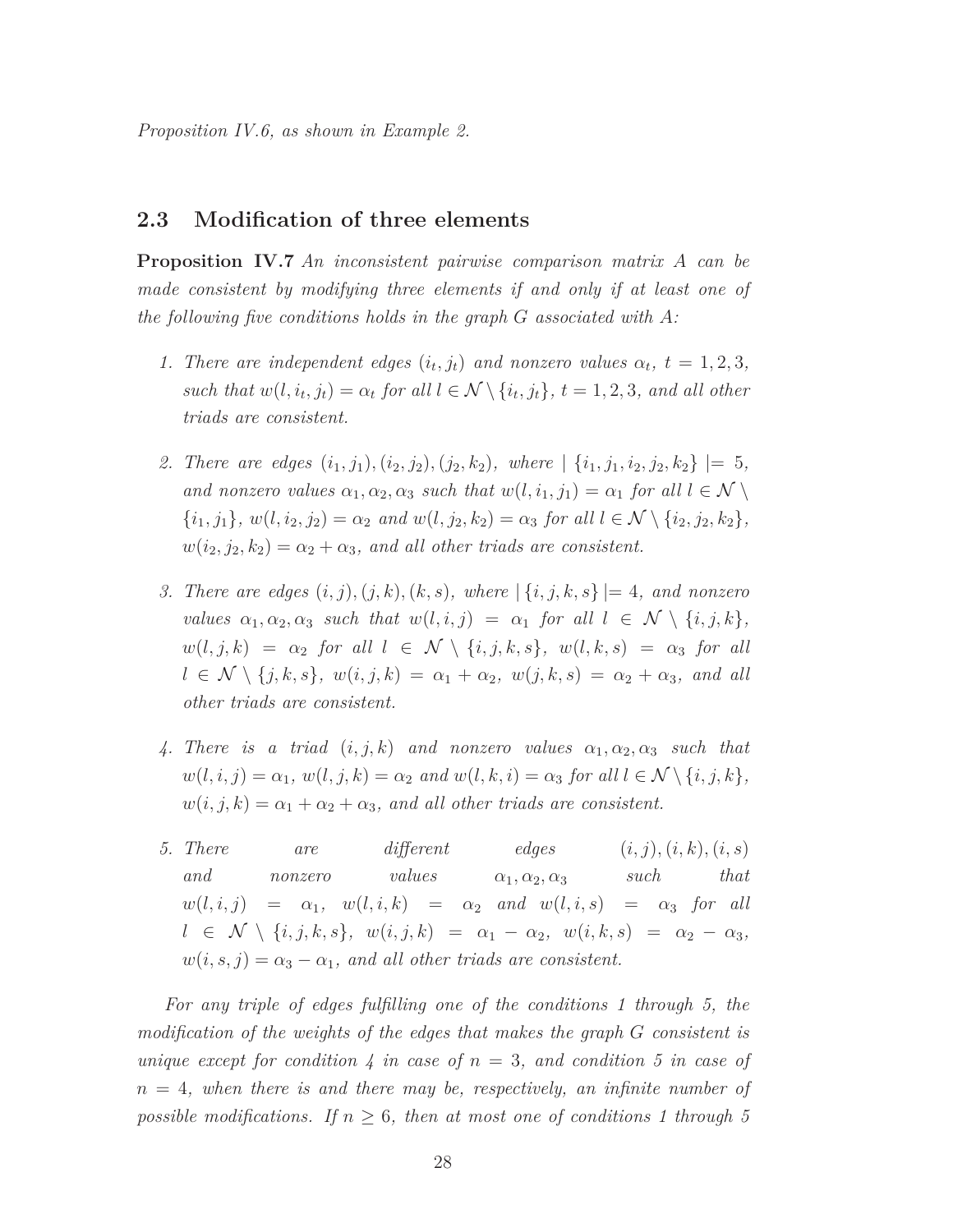*holds, furthermore, there exists at most one triple of edges fulfilling any of conditions 1 through 4. If*  $n \geq 8$ *, then there exists at most one triple of edges fulfilling condition 5.*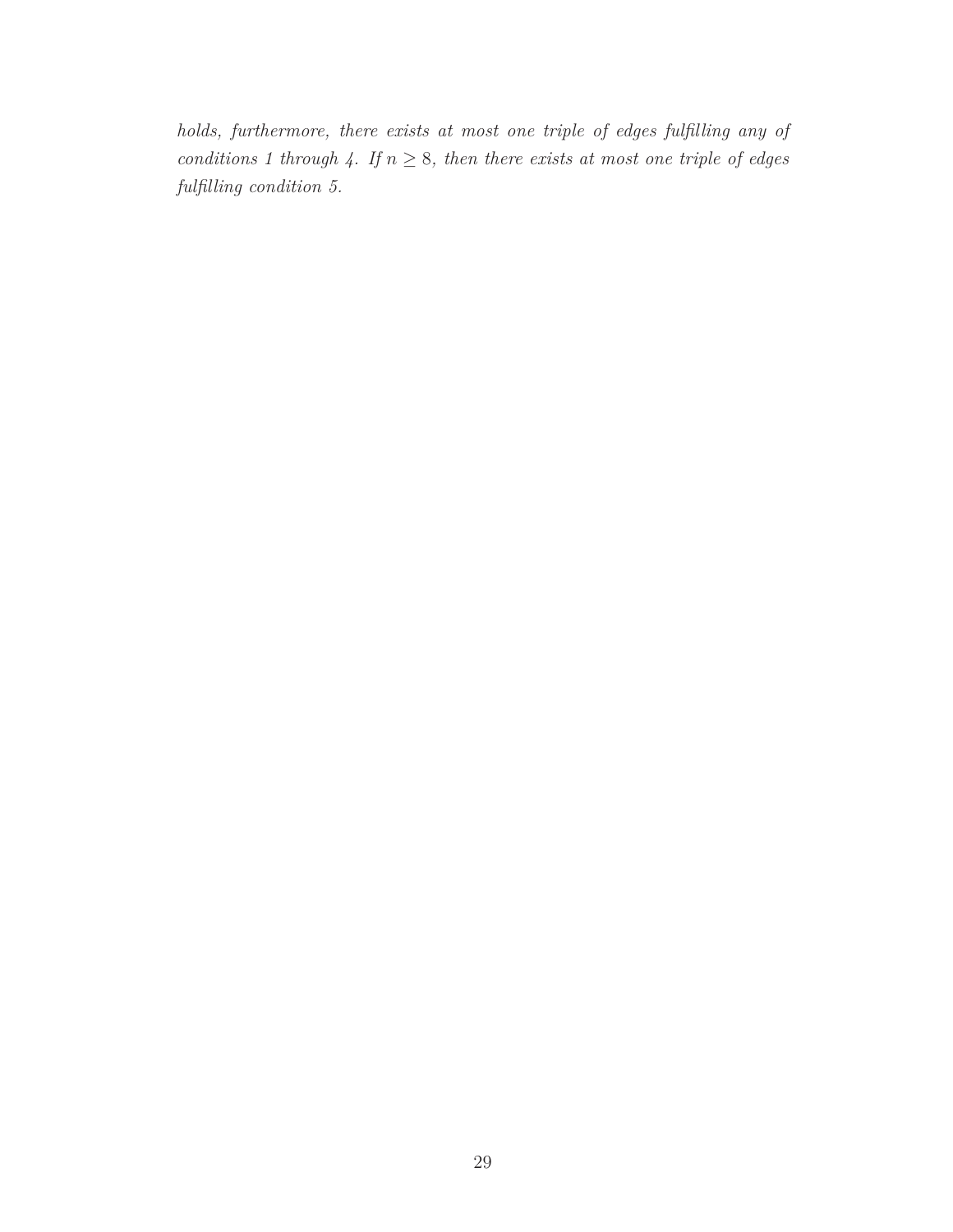# **V. Condition of Order Preservation (COP)**

# **1 Introduction**

 $A = [a_{ij}]$  is a pairwise comparison matrix and in the following we use the logarithm of this matrix which is defined as  $\tilde{a}_{ij} = log(a_{ij}), \forall i, j$ . Let us introduce the  $z^{em} = log(w^{em})$ , where the  $w^{em}$  is weight vector derived from the EM method. Furthermore *M* is a scalar with great value, for instance  $M = log(10^6)$ .

Consider the following Mixed Integer Programing model:

$$
\min \sum \xi_j + \sum Y_{ijkl}
$$
\n
$$
\text{s.t.} \quad a_{kl} \leq MY_{ijkl} + a_{ij}, \quad \forall i, j, k, l
$$
\n
$$
z_j^{em} - z_j^* \leq \xi_j, \quad \forall j
$$
\n
$$
z_j^{em} - z_j^* \geq -\xi_j, \quad \forall j
$$
\n
$$
z_i^* - z_j^* \leq z_k^* - z_l^* + M(1 - Y_{ijkl}), \quad \forall i, j, k, l
$$
\n
$$
z_i^* - z_j^* \geq z_k^* - z_l^* - MY_{ijkl}, \quad \forall i, j, k, l
$$
\n
$$
Y_{ijkl} = \{0, 1\} \quad \forall i, j, k, l
$$

where  $z_j^*$ ,  $i = 1...n$  are continuous variable and denote the logarithms of the elements in the weight vector,  $Y_{ijkl}$ ,  $i = 1...n$  are a binary variables meaning that  $a_{ij} \leq a_{kl}$ .

It is possible to rewrite the first problem into a LP-based form:

$$
\min \sum \xi_j + \sum Y_{ijkl}
$$
\n  
\n
$$
z_j^{em} - z_j^* \leq \xi_j, \quad \forall j
$$
\n
$$
z_j^{em} - z_j^* \geq -\xi_j, \quad \forall j
$$
\n
$$
z_i^* - z_j^* \leq z_k^* - z_l^* + M(1 - C_{ijkl}) + Y_{ijkl}, \quad \forall i, j, k, l
$$
\n
$$
z_i^* - z_j^* \geq z_k^* - z_l^* - MC_{ijkl} - Y_{ijkl}, \quad \forall i, j, k, l
$$
\n
$$
Y_{ijkl} \geq 0 \quad \forall i, j, k, l
$$
\n
$$
(V.2)
$$

where  $C_{ijkl}$  is defined as,

$$
C_{ijkl} = \begin{cases} 0, & if \ \tilde{a_{ij}} \geq \tilde{a_{kl}}, \\ 1, & otherwise \end{cases}
$$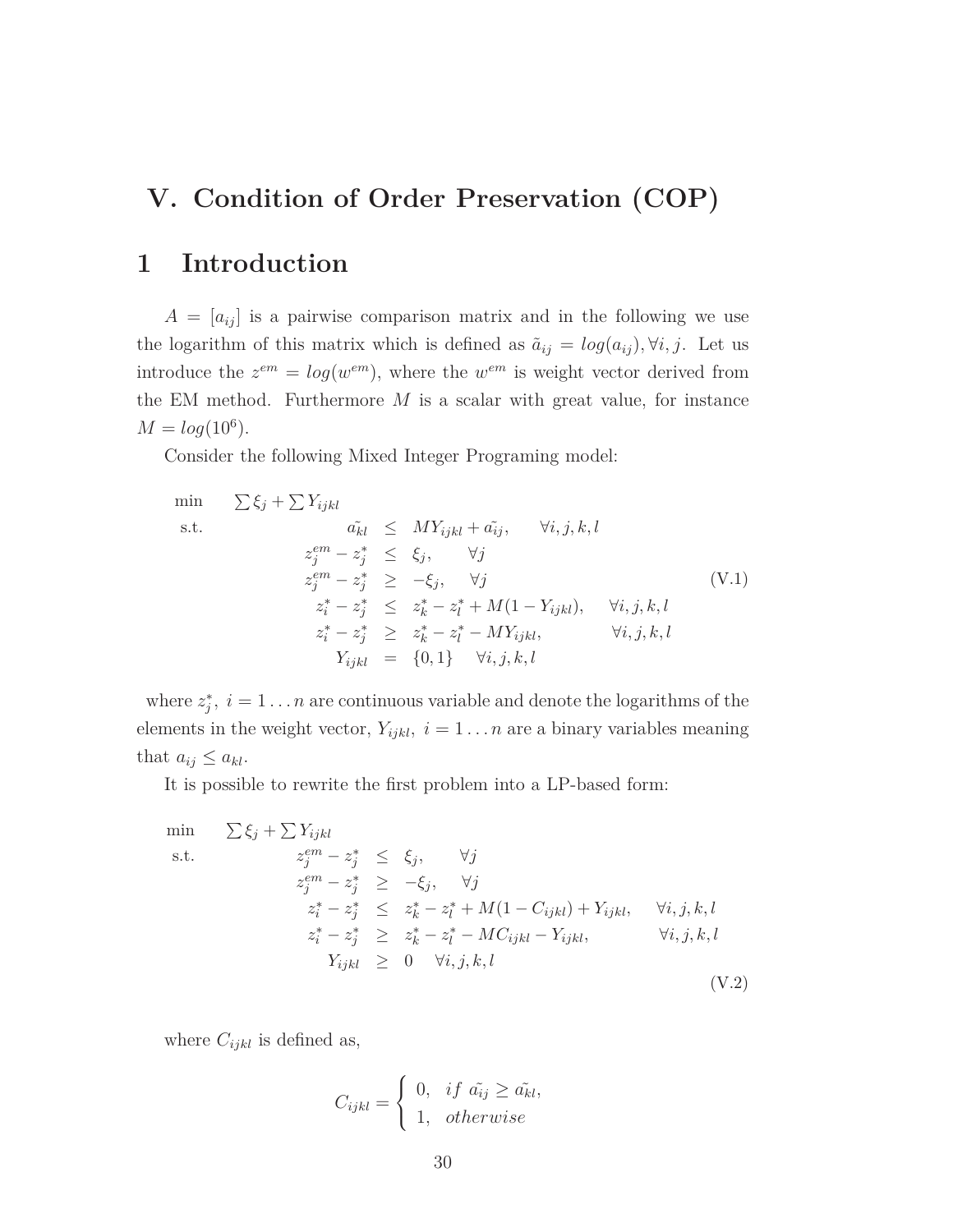The NLP-based model with average values in objective function.

$$
\bar{\xi}_j = \sum \xi_j \frac{1}{n}
$$

$$
Y_{ijkl} = \sum Y_{ijkl} \frac{2}{v(v-1)}
$$

$$
v = n(n-1)/2
$$

$$
\begin{array}{ll}\n\min & (1 - \alpha) \bar{\xi_j} + \alpha \ Y_{ijkl} \\
\text{s.t.} & z_j^{em} - z_j^* \leq \xi_j, \quad \forall j \\
& z_j^{em} - z_j^* \geq -\xi_j, \quad \forall j \\
& z_i^* - z_j^* \leq z_k^* - z_l^* + M(1 - C_{ijkl}) + Y_{ijkl}, \quad \forall i, j, k, l \\
& z_i^* - z_j^* \geq z_k^* - z_l^* - MC_{ijkl} - Y_{ijkl}, \quad \forall i, j, k, l \\
& exp(\sum z_j^*) = 1, \quad \forall j \\
& Y_{ijkl} \geq 0 \quad \forall i, j, k, l\n\end{array} \tag{V.3}
$$

# **1.1 Logarithmic Least Squares Method (LLS) + COP**

min 
$$
\sum_{i=1}^{n} \sum_{j=1}^{n} \Delta_{ij}^{2}
$$
  
\nf.h. 
$$
\bar{a}_{ij} - (z_i - z_j) = \Delta_{ij}, \forall i, j
$$

$$
\sum_{i=1}^{n} z_i = 0
$$
 (V.4)

$$
COP: \tC_{ijkl}(-z_i + z_j + z_k - z_l) < 0, \forall i, j, k, l
$$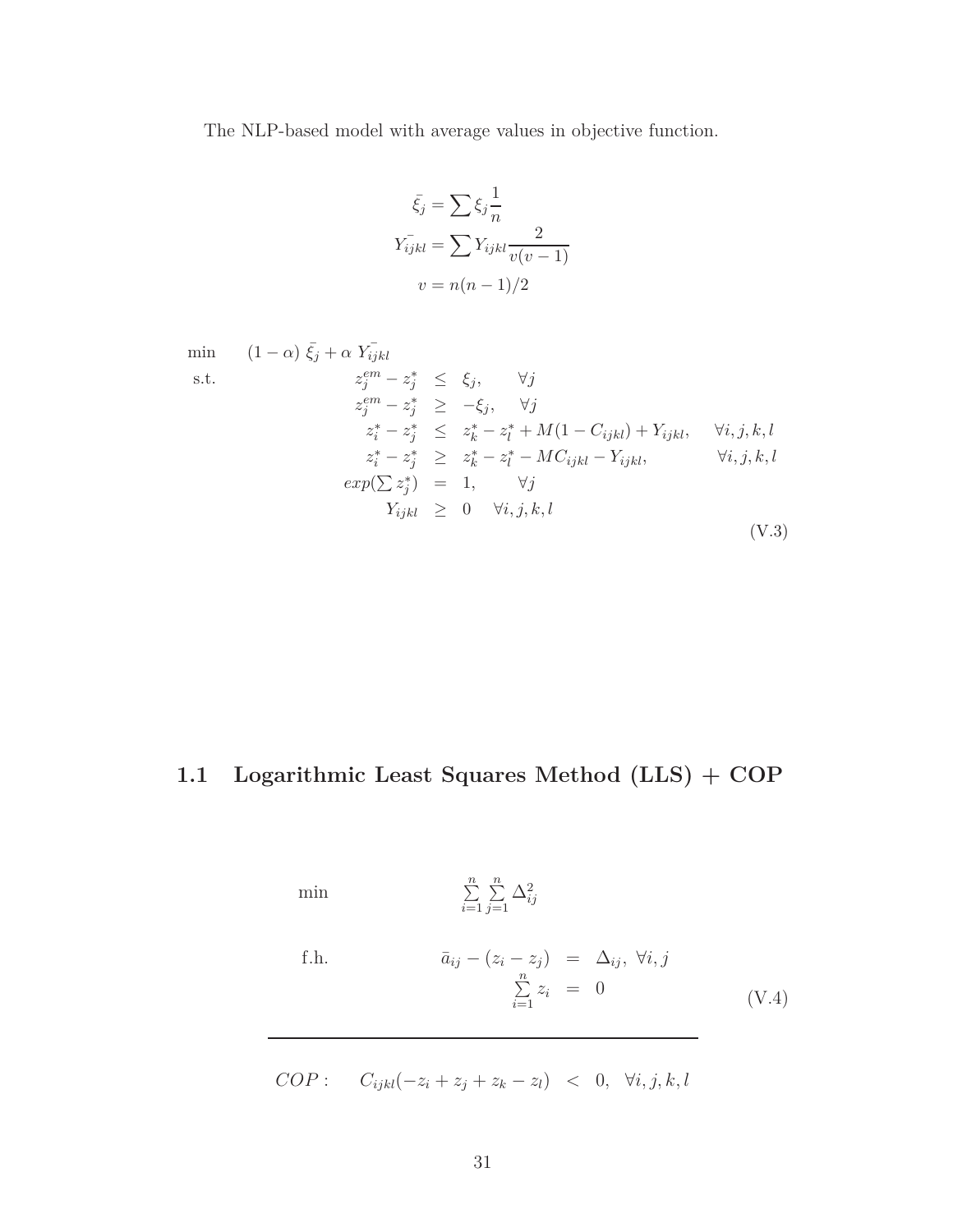#### **1.2 Logarithmic Least Absolute Error (LLAE)+ COP**

$$
\min \qquad \qquad \sum_{i=1}^{n} \sum_{j=1}^{n} \Delta_{ij}
$$

f.h. 
$$
-\bar{a}_{ij} + (z_i - z_j) \leq \Delta_{ij}, \forall i, j
$$

$$
\bar{a}_{ij} - (z_i - z_j) \leq \Delta_{ij}, \forall i, j
$$

$$
\sum_{i=1}^{n} z_i = 0
$$
(V.5)

$$
COP: \tC_{ijkl}(-z_i + z_j + z_k - z_l) < 0, \ \forall i, j, k, l
$$

### **1.3** *EM* **+** *COP*

min *λ* f*.*h*.*  $\sum_{j=1}^n e^{\bar{a}_{ij} + z_j - z_i} \leq \lambda, \forall i$ (V.6)

 $COP \t C_{ijkl}(-z_i + z_j + z_k - z_l) \t < 0, \forall i, j, k, l$ 

The simulation is made up by the following steps:

- First of all it is necessary to generate fully consistent matrices which elements come from the AHP scale. This ratio scale of measurement consists of the integer numbers from 1 to 9 and there reciprocal values.
- The next step is the introduction of the uncertainty. In this step we create from the consistent matrices an inconsistent one. But it is very crucial to save the original weight of alternatives.
- The sample which consist of 1000 matrices in each matrix size  $(4,5,6)$  is generated by using the above mentioned steps.
- Each matrix is evaluated by the help of EM method as well as EM with additional constrains (the Condition of order preservation) and then I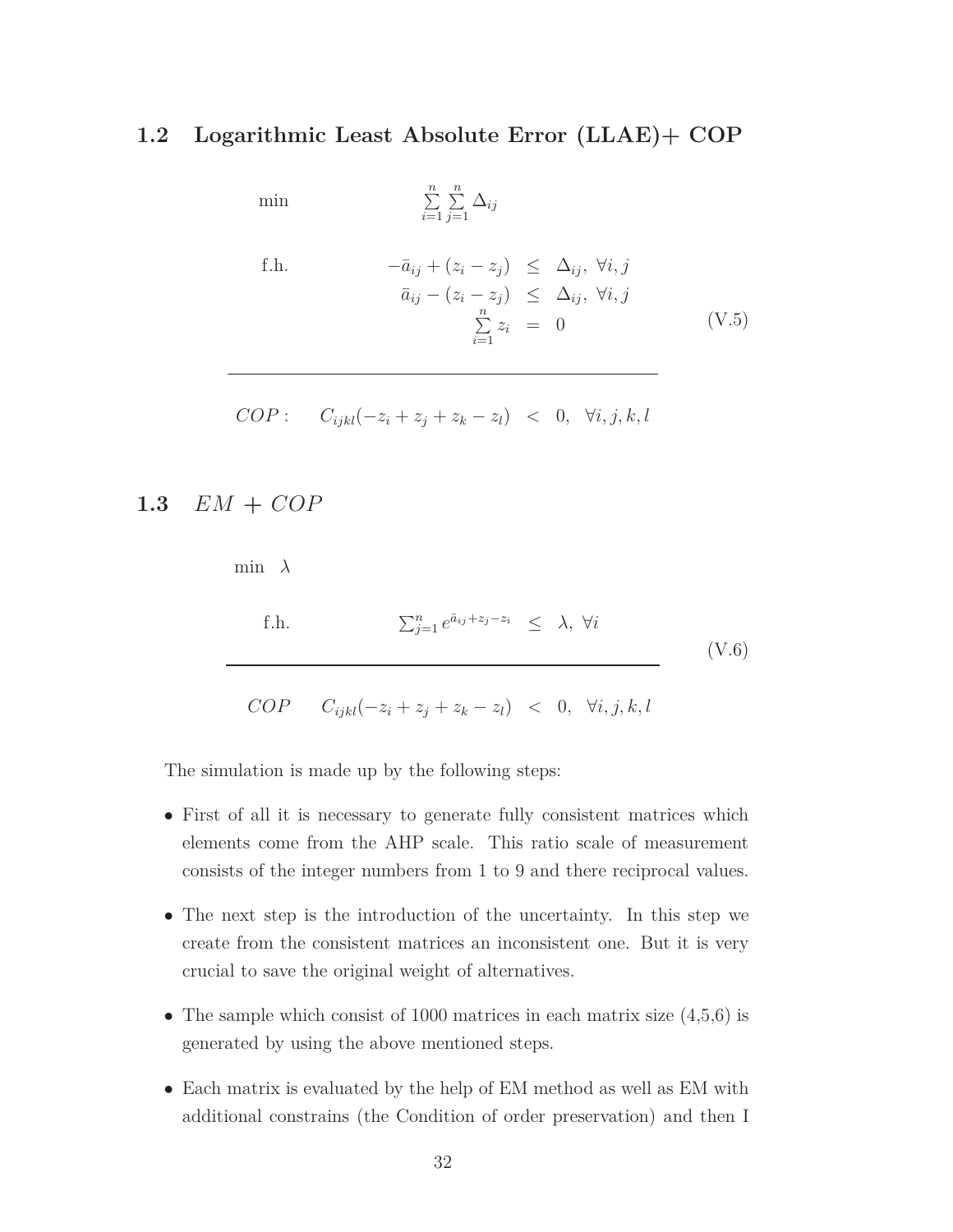calculated the norm of the deviation vector and the rank reversal. In this case the deviation vector is defined as the difference between the original (originated from a fully consistent matrix) and the calculated weight vectors.

• According to the simulation we have studied whether the EM with COP condition could provide better solution than the EM method. Unfortunately, there are just some matrices in which the EM method made rank reversal but the EM+COP did not. Therefore I am not sure that it is worth or not to follow the research in these theme (low percentage means 0.1% in case of 4 and 5 dimensional matrices and 0% in 6 dimension).

In this section I examine whether there is a strong link between the uncertainty parameter and the CR inconsistency. The matrix element with uncertainty is defined by the uncertainty parameter  $(\epsilon_{ij})$  as the following multiplicative way  $a_{ij} = a_{ij}^o \epsilon_{ij}$ , where  $a_{ij}^o$  is the element of the original consistent matrix. Furthermore the reciprocal values are obtained  $a_{ji} = a_{ji}^o \frac{1}{\epsilon_i}$  $\frac{1}{\epsilon_{ij}} = \frac{1}{a_i}$ *aij* to ensure the reciprocity feature of the pairwise comparison matrices. The uncertainty parameter follows lognormal distribution,  $log(\epsilon_{ij}) \sim N(0, \sigma^2)$ . So we can generate it by the help of one normal distributed variable,

$$
\epsilon_{ij} = exp(v_{ij}), \ \forall i, j
$$

$$
v_{ij} \sim N(0, \sigma^2)
$$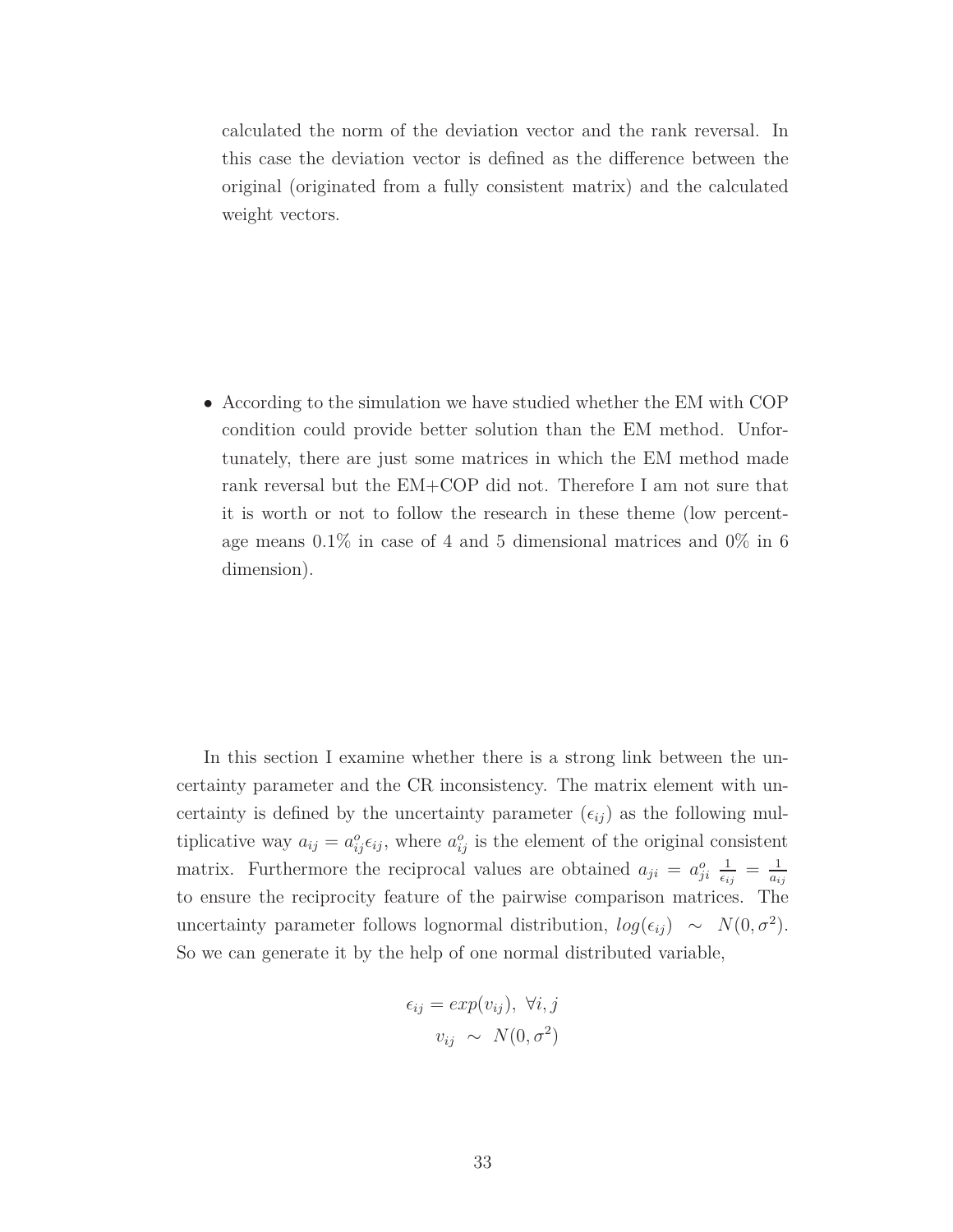

*Figure: Uncertainty levels and the average CR inconsistency in case of 3-7 dimensional matrices.*

According to the Figure, we have decided to analyse the matrices with following  $\sigma$  levels 0.2, 0.4, 0.6, 0.8 in the next section.

# **2 Analytical results**

In this section we comparison different methods using for estimating the priority vector such as the Saaty's Eigenvector methods (EM), the Least Square Technique (LLS) and the Logarithmic Least Absolute Error (LLAE). For analyses we use random generated inconsistent matrices, which originated from a consistent one, therefore the original priority vectors are known.

Considering that the notable part of the empirical pairwise comparison matrices belongs to  $R^{n \times n}$  *n* = 3, ..., 7, our analyses focuses on these matrix sizes. Furthermore, in order to show the effect of the uncertainty (inconsistency) we use four different uncertainty level ( $\sigma = 0.2, 0.4, 0.6, 0.8$ ). Since the sample of the matrices is divided to  $4 \times 5 = 20$  parts and every part consists of 250 matrices, we have to generate, store and study 5000 matrices.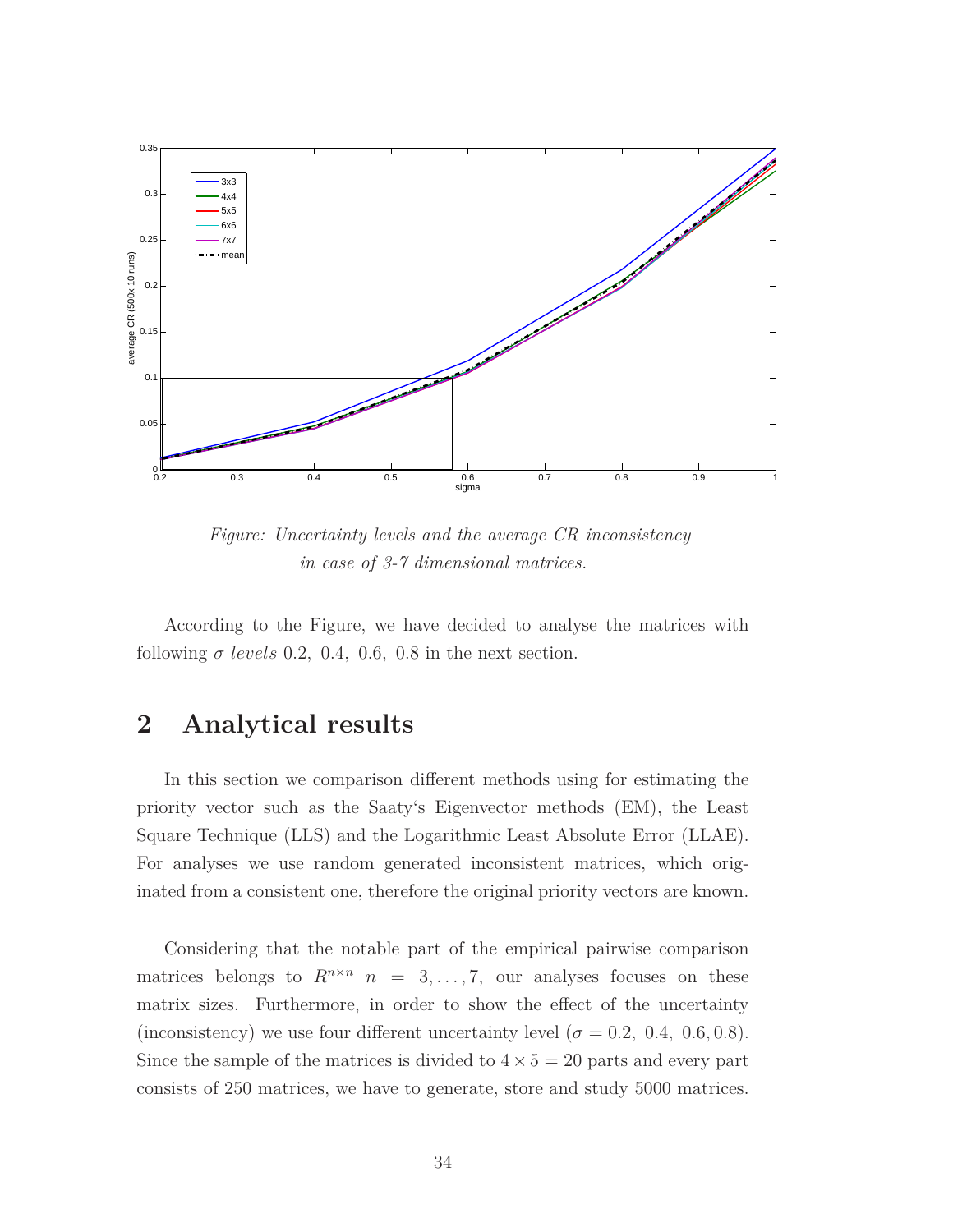| $3 \times 3$   | EМ     | LLS    | LLAE   | $EM+COP$ | $LLS+COP$ | $LLAE+COP$ |
|----------------|--------|--------|--------|----------|-----------|------------|
| $\sigma = 0.2$ | 0.0369 | 0.0369 | 0.0369 | 0.0387   | 0.0387    | 0.0408     |
| $\sigma = 0.4$ | 0.0814 | 0.0814 | 0.0814 | 0.0856   | 0.0845    | 0.0893     |
| $\sigma = 0.6$ | 0.1208 | 0.1208 | 0.1208 | 0.1304   | 0.1293    | 0.1425     |
| $\sigma = 0.8$ | 0.1505 | 0.1505 | 0.1505 | 0.1563   | 0.1564    | 0.1728     |
|                |        |        |        |          |           |            |
| $5 \times 5$   | EМ     | LLS    | LLAE   | $EM+COP$ | $LLS+COP$ | $LLAE+COP$ |
| $\sigma = 0.2$ | 0.0328 | 0.0327 | 0.0350 | 0.0594   | 0.1040    | 0.0570     |
| $\sigma = 0.4$ | 0.0650 | 0.0654 | 0.0703 | 0.1050   | 0.1368    | 0.1067     |
| $\sigma = 0.6$ | 0.0971 | 0.0953 | 0.0992 | 0.1362   | 0.1574    | 0.1476     |
| $\sigma = 0.8$ | 0.1440 | 0.1418 | 0.1391 | 0.1618   | 0.1848    | 0.1748     |
|                |        |        |        |          |           |            |
| $7 \times 7$   | EМ     | LLS    | LLAE   | $EM+COP$ | LLS+COP   | $LLAE+COP$ |
| $\sigma = 0.2$ | 0.0258 | 0.0254 | 0.0266 | 0.1010   | 0.1265    | 0.0874     |
| $\sigma = 0.4$ | 0.0680 | 0.0704 | 0.0775 | 0.1161   | 0.1343    | 0.1295     |
| $\sigma = 0.6$ | 0.1232 | 0.1226 | 0.1327 | 0.1150   | 0.1622    | 0.1930     |
| $\sigma = 0.8$ | 0.1864 | 0.1968 | 0.2419 | 0.1356   | 0.3183    | 0.2177     |

Table V.1: The norm of the deviation from the original rank vector

# **The norm of the deviation**

### **Rank reversal**

| $3 \times 3$   | EМ     | LLS    | LLAE   | $EM+COP$ | $LLS+COP$ | $LLAE+COP$ |
|----------------|--------|--------|--------|----------|-----------|------------|
| $\sigma = 0.2$ | 0.0120 | 0.0120 | 0.0120 | 0.0480   | 0.0480    | 0.0480     |
| $\sigma = 0.4$ | 0.0850 | 0.0850 | 0.0850 | 0.1660   | 0.1660    | 0.1660     |
| $\sigma = 0.6$ | 0.1624 | 0.1624 | 0.1624 | 0.2906   | 0.2906    | 0.2906     |
| $\sigma = 0.8$ | 0.2133 | 0.2133 | 0.2133 | 0.3200   | 0.3200    | 0.3200     |
|                |        |        |        |          |           |            |
| $5 \times 5$   | EМ     | LLS    | LLAE   | $EM+COP$ | $LLS+COP$ | $LLAE+COP$ |
| $\sigma = 0.2$ | 0.0642 | 0.0588 | 0.0802 | 0.1551   | 0.7914    | 0.7540     |
| $\sigma = 0.4$ | 0.3861 | 0.3663 | 0.4653 | 0.7030   | 1.5941    | 1.4158     |
| $\sigma = 0.6$ | 0.9375 | 0.8542 | 0.8333 | 1.0417   | 2.2708    | 2.0000     |
| $\sigma = 0.8$ | 0.7037 | 0.7778 | 0.7778 | 1.0000   | 2.2222    | 1.8519     |
|                |        |        |        |          |           |            |
| $7 \times 7$   | EМ     | LLS    | LLAE   | $EM+COP$ | LLS+COP   | LLAE+COP   |
| $\sigma = 0.2$ | 0.2727 | 0.3182 | 0.4091 | 1.3182   | 5.1818    | 0.5455     |
| $\sigma = 0.4$ | 1.3750 | 1.3750 | 1.7500 | 2.3750   | 7.7500    | 2.0000     |
| $\sigma = 0.6$ | 4.0000 | 4.0000 | 5.0000 | 5.0000   | 2.0000    | 10.0000    |
| $\sigma = 0.8$ | 3.0000 | 2.0000 | 1.0000 | 2.0000   | 8.0000    | 3.0000     |

Table V.2: The average number of rank reversals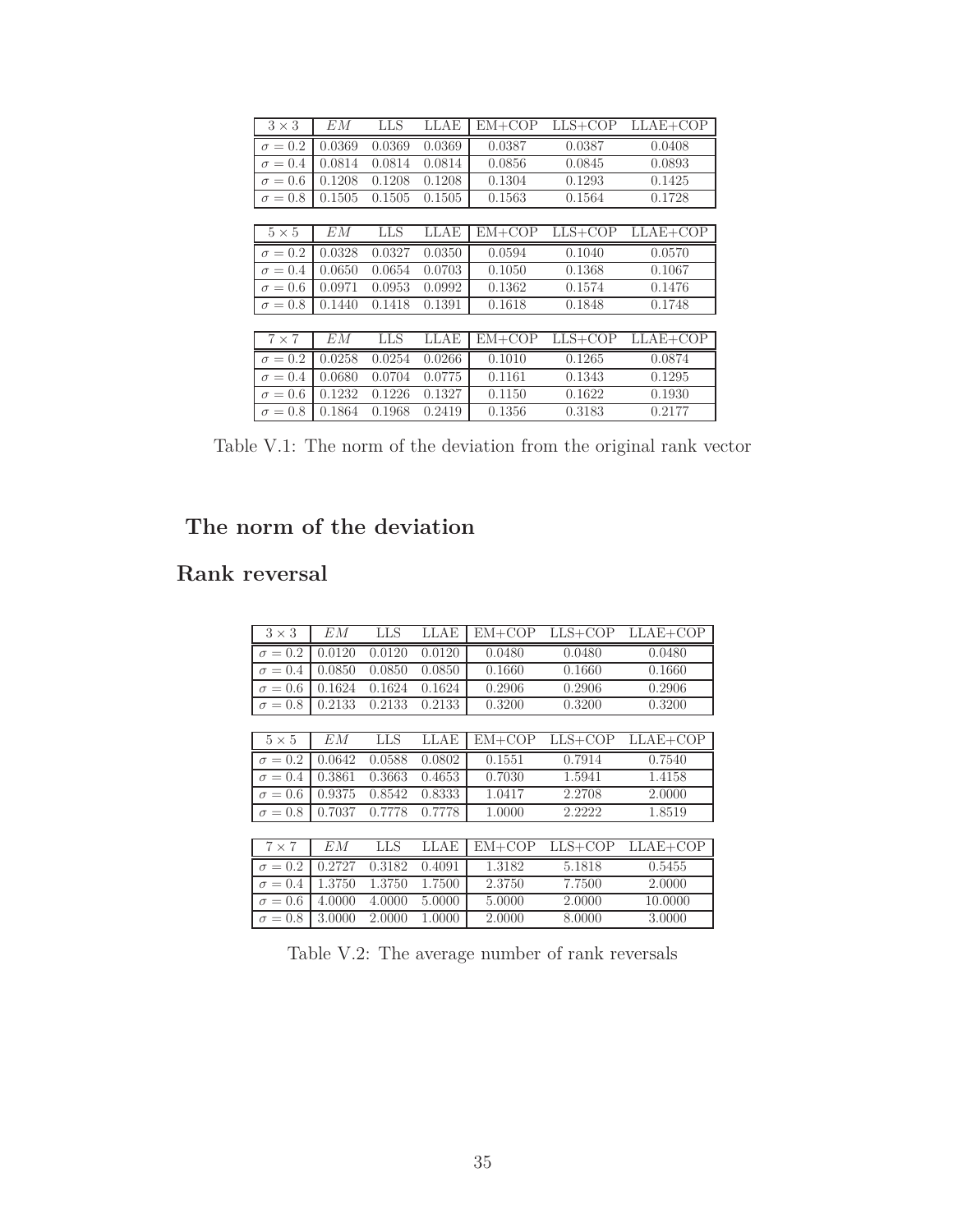# **VI. On reducing inconsistency of pairwise comparison matrices below an acceptance threshold**

### **1 Introduction**

Pairwise comparison matrices (Saaty, 1977) are used in multi-attribute decision problems, where relative importance of the criteria, the evaluations of the alternatives with respect to each criterion are to be quantified. The method of pairwise comparison is also applied for determining voting powers in group decision making. One of the advantages of pairwise comparison matrices is that the decision maker is faced to a sequence of elementary questions concerning the comparison of two criteria/alternatives at a time, instead of a complex task of providing the weights of the whole set of them.

A real *n* ×*n* matrix *A* is a *pairwise comparison matrix* if it is positive and reciprocal, i.e.,

$$
a_{ij} > 0, \t\t (VI.1)
$$

$$
a_{ij} = \frac{1}{a_{ji}} \tag{VI.2}
$$

for all  $i, j = 1, \ldots, n$ . A is *consistent* if the transitivity property

$$
a_{ij}a_{jk} = a_{ik} \tag{VI.3}
$$

holds for all  $i, j, k = 1, 2, \ldots, n$ ; otherwise it is called *inconsistent*.

For a positive  $n \times n$  matrix *A*, let  $\overline{A} = \log A$  denote the  $n \times n$  matrix with the elements

$$
\bar{a}_{ij} = \log a_{ij}, \quad i, j = 1, \dots, n.
$$

Then *A* is consistent if and only if

$$
\bar{a}_{ij} + \bar{a}_{jk} + \bar{a}_{ki} = 0, \ \forall i, j, k = 1, \dots, n
$$
\n(VI.4)

holds. Matrices  $\tilde{A}$  fulfilling the homogenous linear system (VI.4) constitute a linear subspace in  $\mathbb{R}^{n \times n}$ .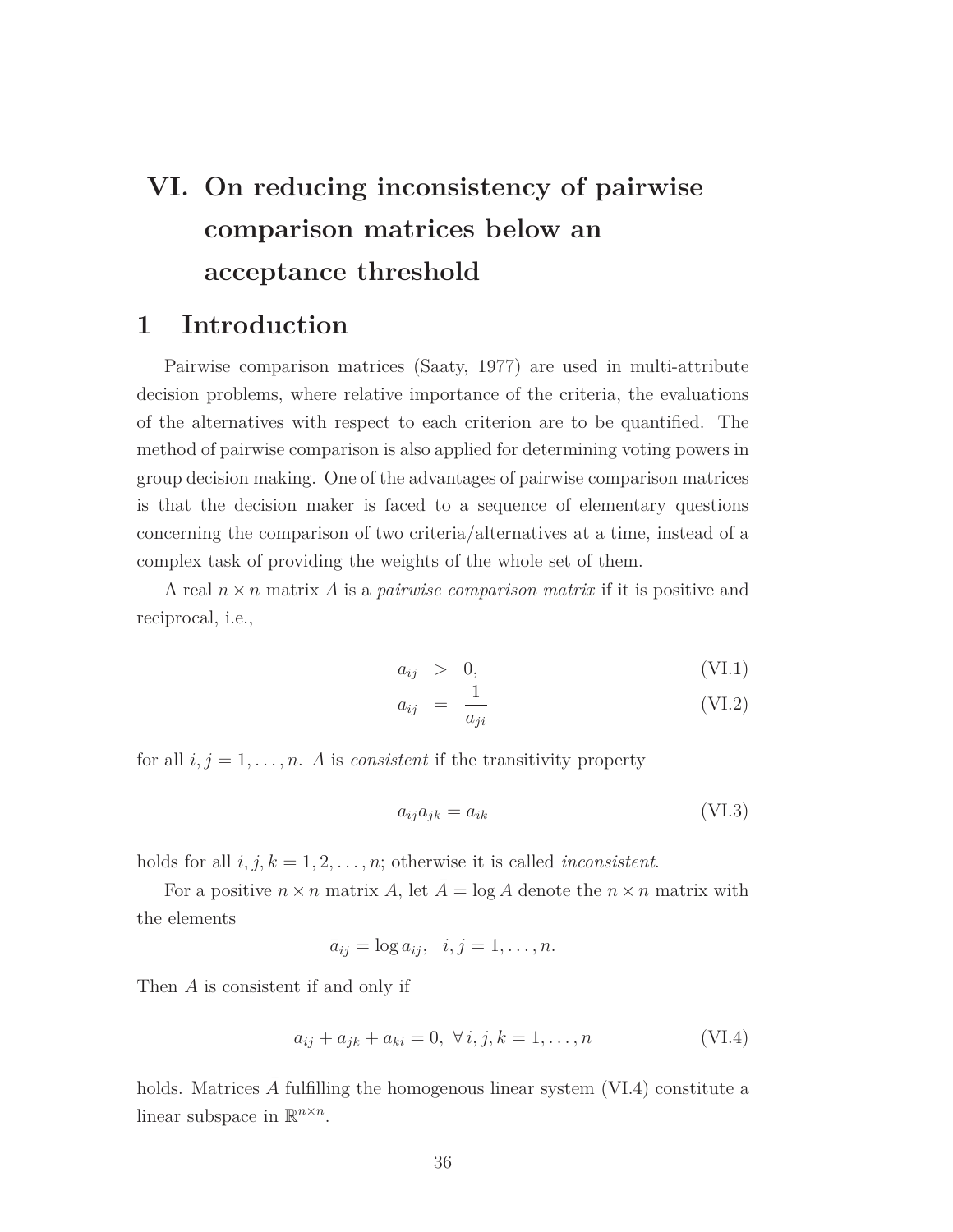Let  $\mathcal{P}_n$  denote the set of the  $n \times n$  pairwise comparison matrices, and  $\mathcal{C}_n \subset \mathcal{P}_n$  the set of the consistent matrices. Since the reciprocity constraint (VI.2) corresponds to  $\bar{a}_{ij} = -\bar{a}_{ji}$  in the logarithmized space, the set  $\log \mathcal{P}_n =$  $\{\log A \mid A \in \mathcal{P}_n\}$  is the set of  $n \times n$  skew-symmetric matrices, an  $n(n-1)/2$ dimensional linear subspace of  $\mathbb{R}^{n \times n}$ . The set  $\log \mathcal{C}_n = {\log A \mid A \in \mathcal{C}_n}$  is the set of matrices fulfilling (VI.4), and as pointed out in Chu (1997), is an  $(n-1)$ -dimensional linear subspace of  $\mathbb{R}^{n \times n}$ . Clearly,  $\log \mathcal{C}_n \subset \log \mathcal{P}_n$ .

In decision problems of real life, the pairwise comparison matrices are rarely consistent. Nevertheless, decision makers are interested in the level of inconsistency of their judgements, which somehow expresses the goodness or "quality" of pairwise comparisons totally, because conflicting judgements may lead to senseless decisions. Therefore, some index is needed to measure the possible contradictions and inconsistencies of the pairwise comparison matrix.

A function  $\phi_n : \mathcal{P}_n \to R$  is called an *inconsistency index* if  $\phi_n(A) = 0$  for every consistent and  $\phi_n(A) > 0$  for every inconsistent pairwise comparison matrix *A*. The inconsistency indices used in the practice are continuous, and the value of  $\phi_n(A) > 0$  indicates, more or less, how much an inconsistent matrix differs from a consistent one.

Since in the practice the consistency of a pairwise comparison matrix is not easy to assure, certain level of inconsistency is usually accepted by the decision makers. This works in the practice in such a way that for a given inconsistency index  $\phi_n$  an acceptance threshold  $\alpha_n \geq 0$  is chosen, and a matrix  $A \in \mathcal{P}_n$  is kept for further use only if  $\phi_n(A) \leq \alpha_n$  holds; otherwise, it is rejected or the pairwise comparisons are carried out again. The carrying out of all pairwise comparisons for filling-in the matrix is often a time-consuming task. Therefore, before the total rejection of a pairwise comparison matrix with an inconsistency level above a prescribes acceptance threshold, it may be worth investigating whether it is possible to improve the inconsistency of the matrix to an acceptable level by performing fewer pairwise comparisons.

The paper will concentrate on the following problem: for a given  $A \in \mathcal{P}_n$ , inconsistency index  $\phi_n$  and acceptance level  $\alpha_n$ , what is the minimal number of the elements of matrix *A* that by modifying these elements, and of course their reciprocals, the pairwise comparison matrix can be made acceptable. We shall show that under a slight boundedness assumption, this can be achieved by solving a nonlinear mixed 0-1 optimization problem. If it comes out that the matrix can be turned into an acceptable one by modifying relatively few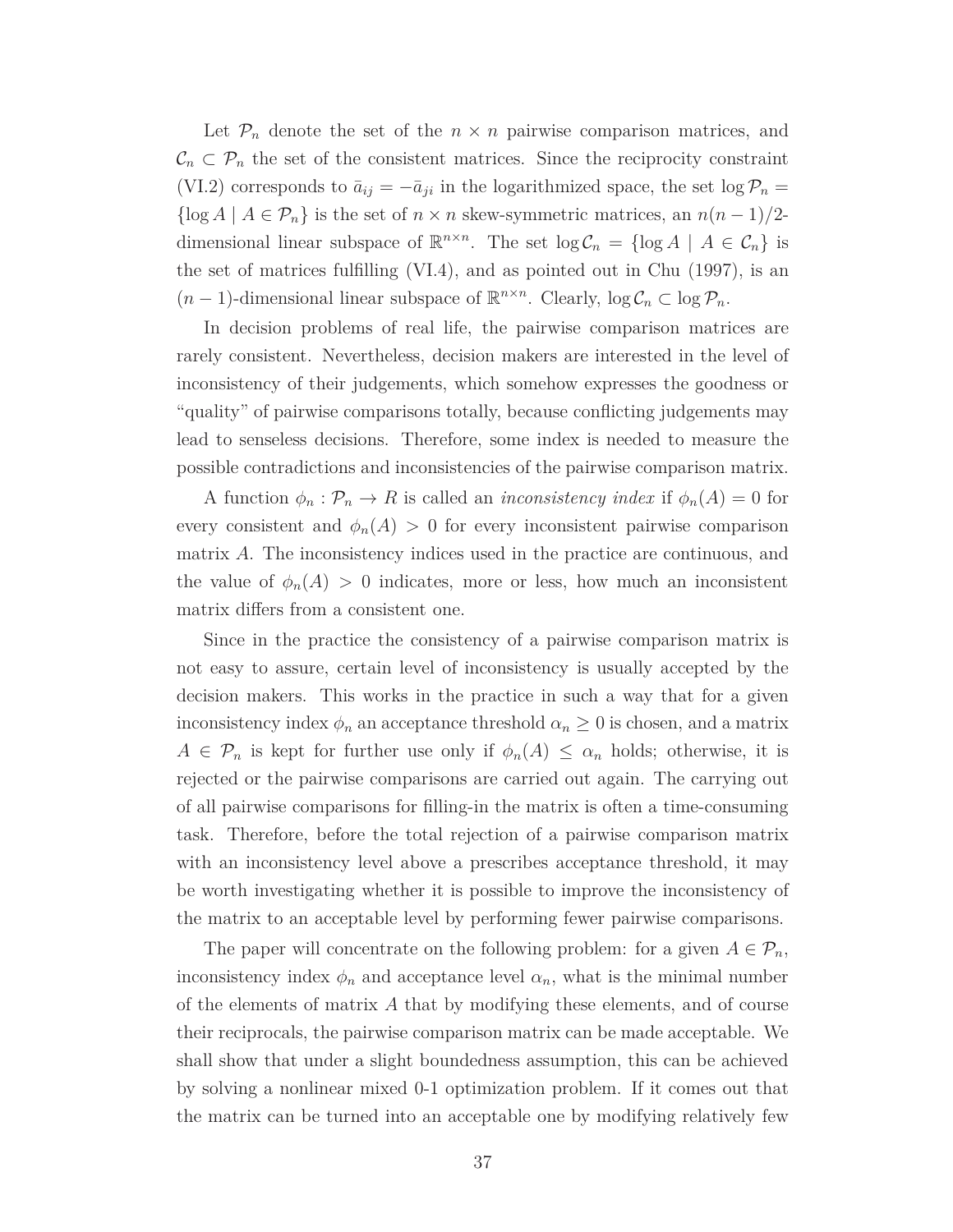elements, then it may be a case when a more-or-less consistent evaluator was less attentive at these few elements, or a data-recording error happened. So it may be worth re-evaluating these elements. Of course, if the the evaluator insists on the previous values, or the acceptable inconsistency threshold cannot be reached with the new values, then this approach was unsuccessful: all pairwise comparisons are to be evaluated again. If however after the revision of the critical elements, the inconsistency level of the modified matrix is already acceptable, then we can continue the decision process with it.

Concerning the investigations above, when solving the nonlinear mixed 0-1 programming problems, it is very beneficial if the nonlinear optimization problems obtained after the relaxation of the 0-1 variables are convex optimization problems. In the convex case several sophisticated methods and softwares are available, while in the nonconvex case methodological and implementation difficulties may arise. Since  $\log C_n$  is a linear subspace,  $C_n$  is a nonconvex manifold in  $\mathbb{R}^{n \times n}$ . One can immediately conclude that it is better to investigate the convexity issues in the logarithmized space.

Several proposals of inconsistency indices are known, see the overviews of Brunelli and Fedrizzi (2011, 2013a) and Brunelli et al. (2013b) for detailed lists and properties. This paper focuses on three well-known inconsistency indices. They are *CR* proposed by Saaty (1980), *CM* proposed by Koczkodaj and Duszak (Koczkodaj 1993; Duszak and Koczkodaj 1994), and *CI* proposed by Peláez and Lamata (2003). The properties and relationship of the fundamental indices *CR* and *CM* were also studied in Bozóki and Rapcsák (2008). In this paper we point out that for the inconsistency indices in our focus, the nonlinear mixed 0-1 optimization problems mentioned above can be formulated in the logarithmized space, and appropriate convexity properties hold on them. We show that *CR* and *CI* are convex function in the logarithmized space, and *CM* is quasiconvex, but can be transformed into a convex function by applying a suitable strictly monotone univariate function on it.

This paper is in a close relation to an earlier paper of the authors (Bozóki et al. 2011b). In the latter paper we investigated the special case when the acceptance threshold  $\alpha_n$  is 0, i.e. the modified pairwise comparison matrix must be consistent. No inconsistency indices were needed for this investigation, simple graph theoretic ideas were applied. Unfortunately, the technique applied for  $\alpha_n = 0$  cannot be extended to the general case, therefore, a new approach is proposed in this paper.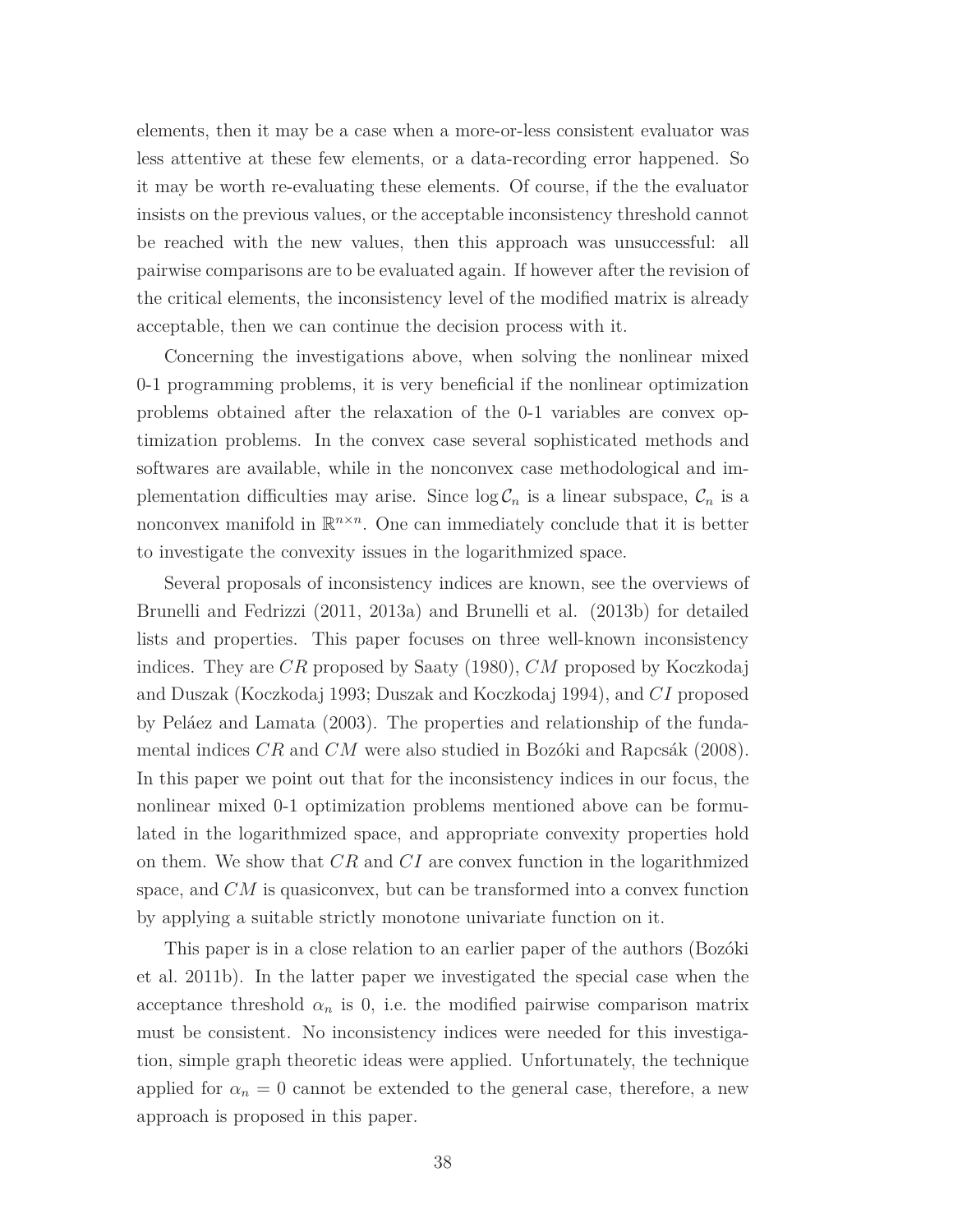We also mention that some of the issues investigated in this paper were already considered, in Hungarian, in Bozóki et al. (2012).

Since inconsistent matrices are in the focus of this paper, and for  $n = 1$ and  $n = 2$  the pairwise comparison matrices are consistent, we shall assume in the sequel, without loss of generality, that  $n \geq 3$ .

In Section 2, the optimization problems to be solved are presented in a general form. The general issues are specialized and investigated for the inconsistency indices *CR* of Saaty, *CM* of Koczkodaj and Duszak, and *CI* proposed by Peláez and Lamata in Sections 3 through 5, respectively. A numerical example is presented in Section 6.

# **2 The general form of the optimization problems**

Let  $\phi_n$  be an inconsistency index and  $\alpha_n$  be an acceptance threshold, and let

$$
\mathcal{A}_n(\phi_n, \alpha_n) = \{ A \in \mathcal{P}_n \mid \phi_n(A) \le \alpha_n \}
$$
 (VI.5)

denote the set of  $n \times n$  pairwise comparison matrices with inconsistency  $\phi_n$ not exceeding threshold  $\alpha_n$ . Let  $A, \hat{A} \in \mathcal{P}_n$  and

$$
d(A, \hat{A}) = |\{(i, j) : 1 \le i < j \le n, a_{ij} \ne \hat{a}_{ij}\}|
$$
 (VI.6)

denote the number of matrix elements above the main diagonal, where matrices  $A$  and  $\hat{A}$  differ from each other. By reciprocity, the number of different elements is the same as in positions below the main diagonal.

Consider pairwise comparison matrix  $A \in \mathcal{P}_n$  with  $\phi_n(A) > \alpha_n$  as it is not acceptable in terms of inconsistency. We want to calculate the minimal number of matrix elements above the main diagonal to be modified in order to make matrix acceptable (elements below the main diagonal are determined by the elements above the main diagonal). That is to solve the optimization problem

$$
\begin{aligned}\n\min \quad & d(A, \hat{A}) \\
\text{s.t.} \quad & \hat{A} \in \mathcal{A}_n(\phi_n, \alpha_n),\n\end{aligned}\n\tag{VI.7}
$$

where the elements above the main diagonal of  $\hat{A}$  are variables.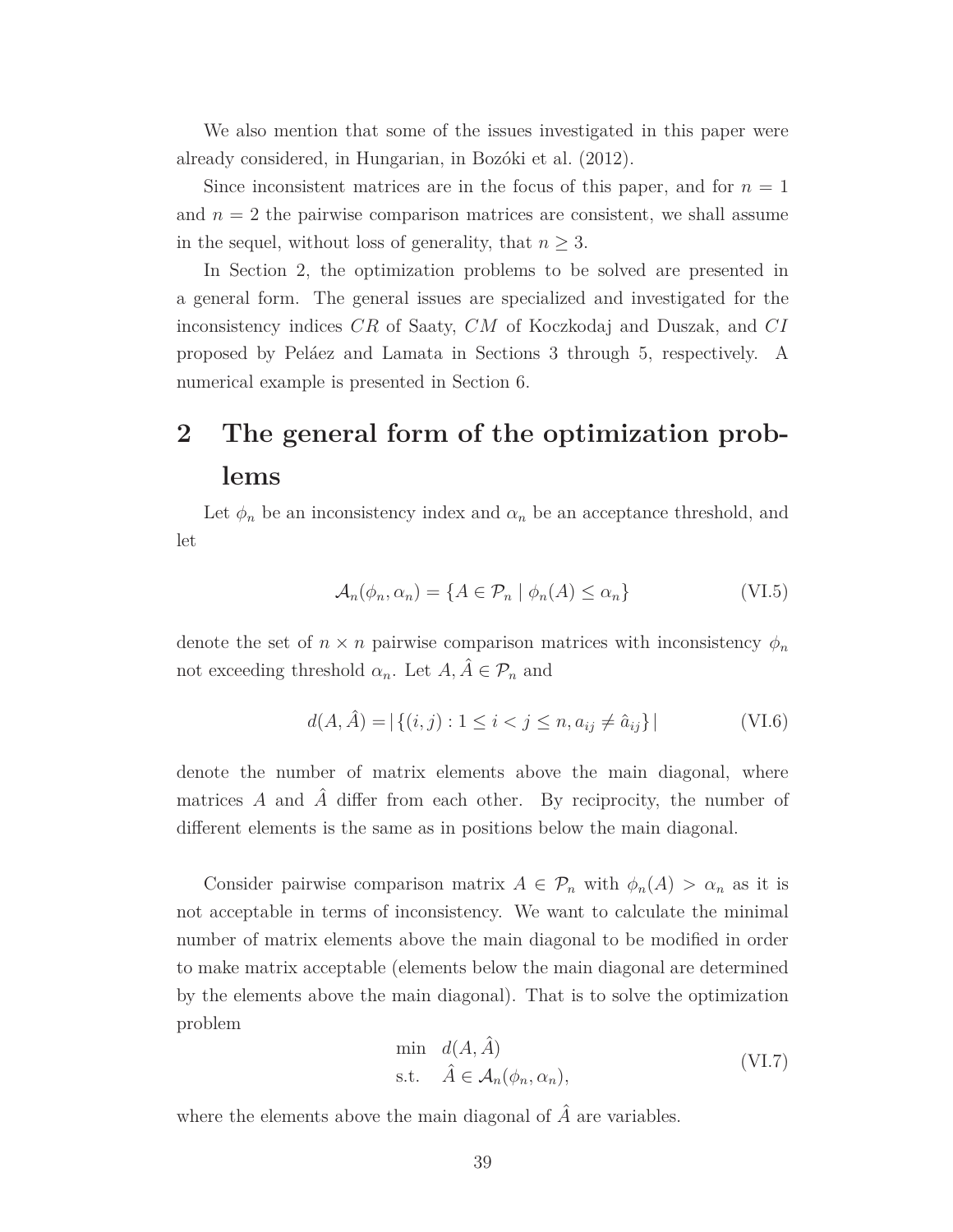We could also ask the minimal inconsistency of  $A \in \mathcal{P}_n$  matrix can be reached by modifying at most *K* elements and their reciprocals. The optimization problem is

min 
$$
\alpha
$$
  
s.t.  $d(A, \hat{A}) \le K$ ,  
 $\hat{A} \in \mathcal{A}_n(\phi_n, \alpha)$ , (VI.8)

where  $\alpha$  and the elements above the main diagonal of  $\hat{A}$  are variables.

Problems (VI.7) and (VI.8) can be formulated in logarithmic space:

$$
\log \mathcal{A}_n(\phi_n, \alpha_n) = \{ X \in \log \mathcal{P}_n \mid \phi_n(\exp X) \le \alpha_n \},\tag{VI.9}
$$

therefore (VI.7) is equivalent to

$$
\min d(\log A, X)
$$
\n
$$
\text{s.t.} \quad X \in \log \mathcal{P}_n, \tag{VI.10}
$$
\n
$$
\phi_n(\exp X) \le \alpha_n,
$$

where elements above the main diagonal of *X* are variables. The first constraint in (VI.10) means that *X* belongs to the subspace of skew-symmetric matrices. In this paper we show that the second, nonlinear inequality is a convex constraint in case of inconsistency indices *CR* (Saaty 1980), *CM* (Koczkodaj 1993; Duszak and Koczkodaj 1994) and *CI* (Peláez and Lamata, 2003).

Problem (VI.8) can be rewritten in the same way as above:

min 
$$
\alpha
$$
  
\ns.t.  $d(\log A, X) \le K$ ,  
\n $X \in \log \mathcal{P}_n$ ,  
\n $\phi_n(\exp X) \le \alpha$ , (VI.11)

where  $\alpha$  and elements above the main diagonal of X are variables.

The objective function *d* can be replaced by using the well-known "Big M" method. Assume that  $M \geq 1$  is given as an upper bound of the values of the elements in  $A \in \mathcal{P}_n$  and the computed  $\hat{A} \in \mathcal{P}_n$  matrices, which is determined as the optimal solution of problems (VI.7) and (VI.8), i.e.,

$$
1/M \le a_{ij} \le M, \ 1/M \le \hat{a}_{ij} \le M, \ i, j = 1, \dots, n. \tag{VI.12}
$$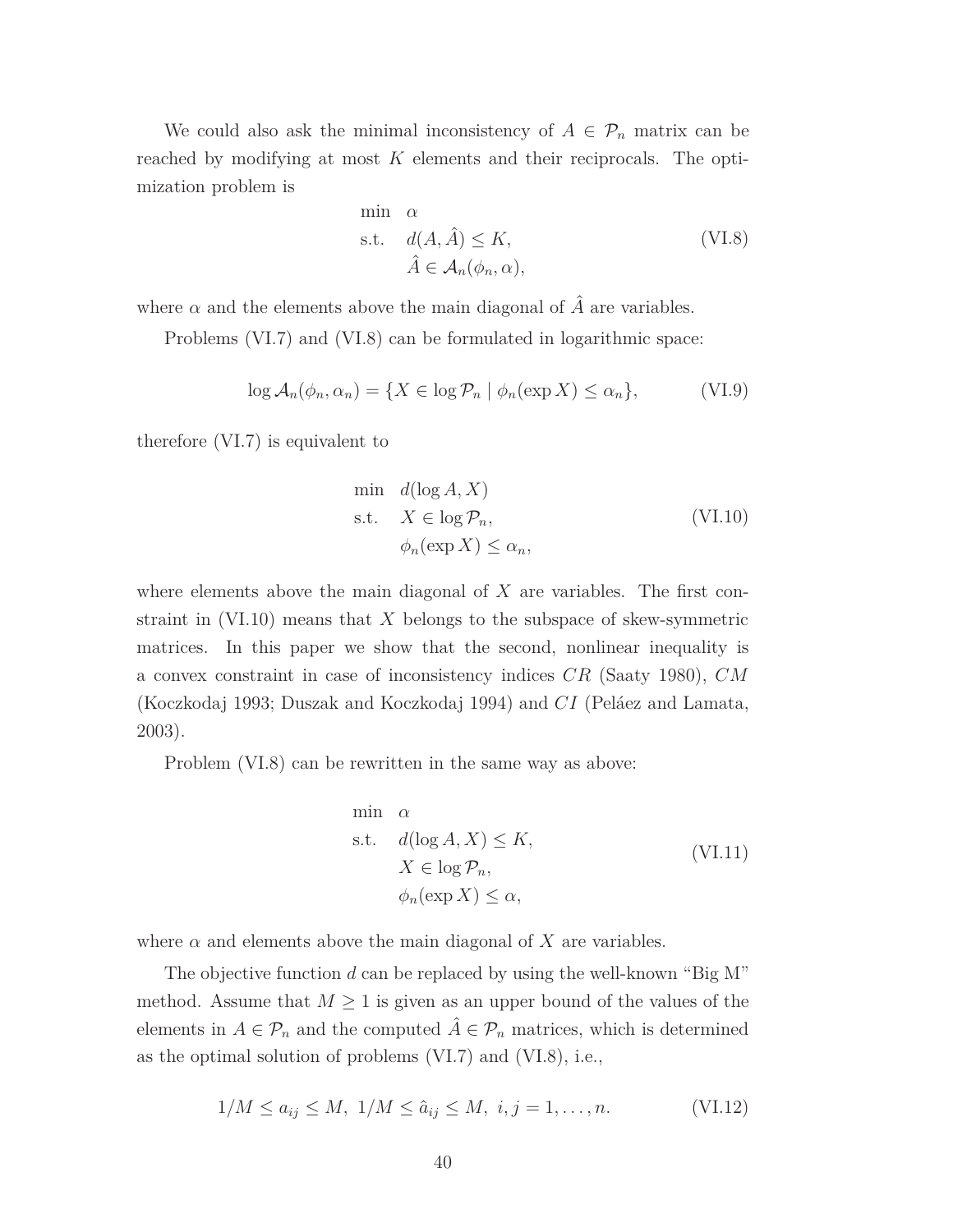We can find such an upper bound *M* if we get a bounded interval by knowing the actual level of  $\phi_n$ , which contains at least one optimal solution of problems (VI.7), and (VI.8).

On the other hand, if a theoretical upper bound *M* is not given, then a reasonable bound *M* is usually determined on the values of the pairwise comparison matrices in every specific problem. Constraint (VI.12) can be described as

$$
A, \hat{A} \in [1/M, M]^{n \times n} \tag{VI.13}
$$

in matrix form, and if the condition (VI.13) associated with  $\hat{A}$  is attached to problems (VI.7) and also (VI.8), we get

$$
\begin{aligned}\n\min \quad & d(A, \hat{A}) \\
\text{s.t.} \quad & \hat{A} \in \mathcal{A}_n(\phi_n, \alpha_n) \cap [1/M, M]^{n \times n},\n\end{aligned} \tag{VI.14}
$$

and, respectively,

min 
$$
\alpha
$$
  
s.t.  $d(A, \hat{A}) \le K$ ,  
 $\hat{A} \in \mathcal{A}_n(\phi_n, \alpha) \cap [1/M, M]^{n \times n}$ . (VI.15)

Introduce  $\overline{M} = \log M$ , problems (VI.14) and (VI.15) become equivalent to

$$
\begin{aligned}\n\min \quad & d(\log A, X) \\
\text{s.t.} \quad & X \in \log \mathcal{P}_n \cap [-\bar{M}, \bar{M}]^{n \times n}, \\
& \phi_n(\exp X) \le \alpha_n,\n\end{aligned} \tag{VI.16}
$$

and

min 
$$
\alpha
$$
  
\ns.t.  $d(\log A, X) \le K$ ,  
\n $X \in \log \mathcal{P}_n \cap [-\overline{M}, \overline{M}]^{n \times n}$ ,  
\n $\phi_n(\exp X) \le \alpha$ . (VI.17)

in the logarithmic space.

The "Big M" method can be applied for (VI.16) and (VI.17). Let  $\bar{A}$ log *A*, and introduce binary variables  $y_{ij} \in \{0, 1\}$ ,  $1 \le i \le j \le n$ . Problem (VI.16) can be altered by using  $\bar{A} \in [-\bar{M}, \bar{M}]^{n \times n}$  into the following mixed 0-1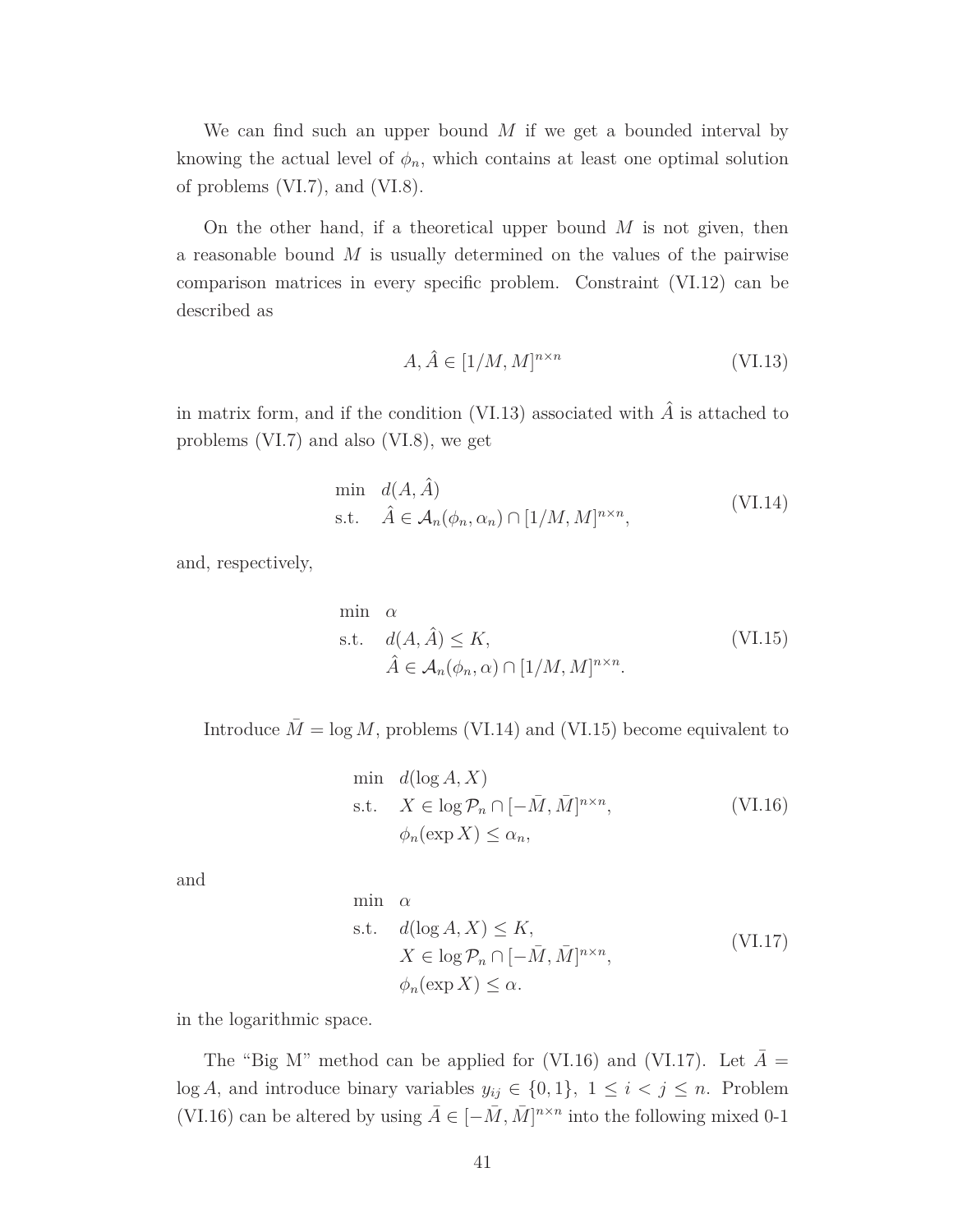programming problem:

$$
\min \quad \sum_{i=1}^{n-1} \sum_{j=i+1}^{n} y_{ij}
$$
\n
$$
\text{s.t.} \quad \phi_n(\exp X) \le \alpha_n,
$$
\n
$$
x_{ij} = -x_{ji}, \qquad 1 \le i \le j \le n,
$$
\n
$$
-\bar{M} \le x_{ij} \le \bar{M}, \qquad 1 \le i < j \le n,
$$
\n
$$
-2\bar{M}y_{ij} \le x_{ij} - \bar{a}_{ij} \le 2\bar{M}y_{ij}, \qquad 1 \le i < j \le n,
$$
\n
$$
y_{ij} \in \{0, 1\}, \qquad 1 \le i < j \le n.
$$
\n
$$
(V1.18)
$$

The optimal value of (VI.18) gives the minimal number of the matrix elements above the main diagonal to be modified in order to achieve  $\phi_n \leq \alpha_n$ . In the optimal solution,  $y_{ij} = 1$  indicates the matrix elements that (and their reciprocal pairs) are modified, and  $\exp x_{ij}$  gives a feasible value of these elements.

Problem (VI.18) may have multiple optimal solutions with respect to the binary variables. If all of them are of interest, we list them one by one as follows. Assume that  $L^*$  is the optimum value of the problem (VI.18),  $y_{ij}^*$ ,  $1 \le i < j \le n$ , is an optimal solution and  $I_0^* = \{(i, j) | y_{ij}^* = 0, 1 \le i < j \le n\}.$ By adding the constraint

$$
\sum_{i=1}^{n-1} \sum_{j=i+1}^{n} y_{ij} = L^*
$$
 (VI.19)

to (VI.18) we can ensure, that the optimal solutions of (VI.18) can only be the feasible solutions of (VI.18)-(VI.19).

The addition of constraint

$$
\sum_{(i,j)\in I_0^*} y_{ij} \ge 1\tag{VI.20}
$$

excludes the already known solution from further search. If problem (VI.18)- (VI.19)-(VI.20) has no feasible solution, then all optimal solutions of (VI.18) have been found. Otherwise, each recently found optimal solution brings a constraint as  $(VI.20)$ , and resolve  $(VI.18)-(VI.19)-(VI.20)$ . The algorithm stops in a finite number of steps, resulting in all optimal solutions through binary variables (VI.18).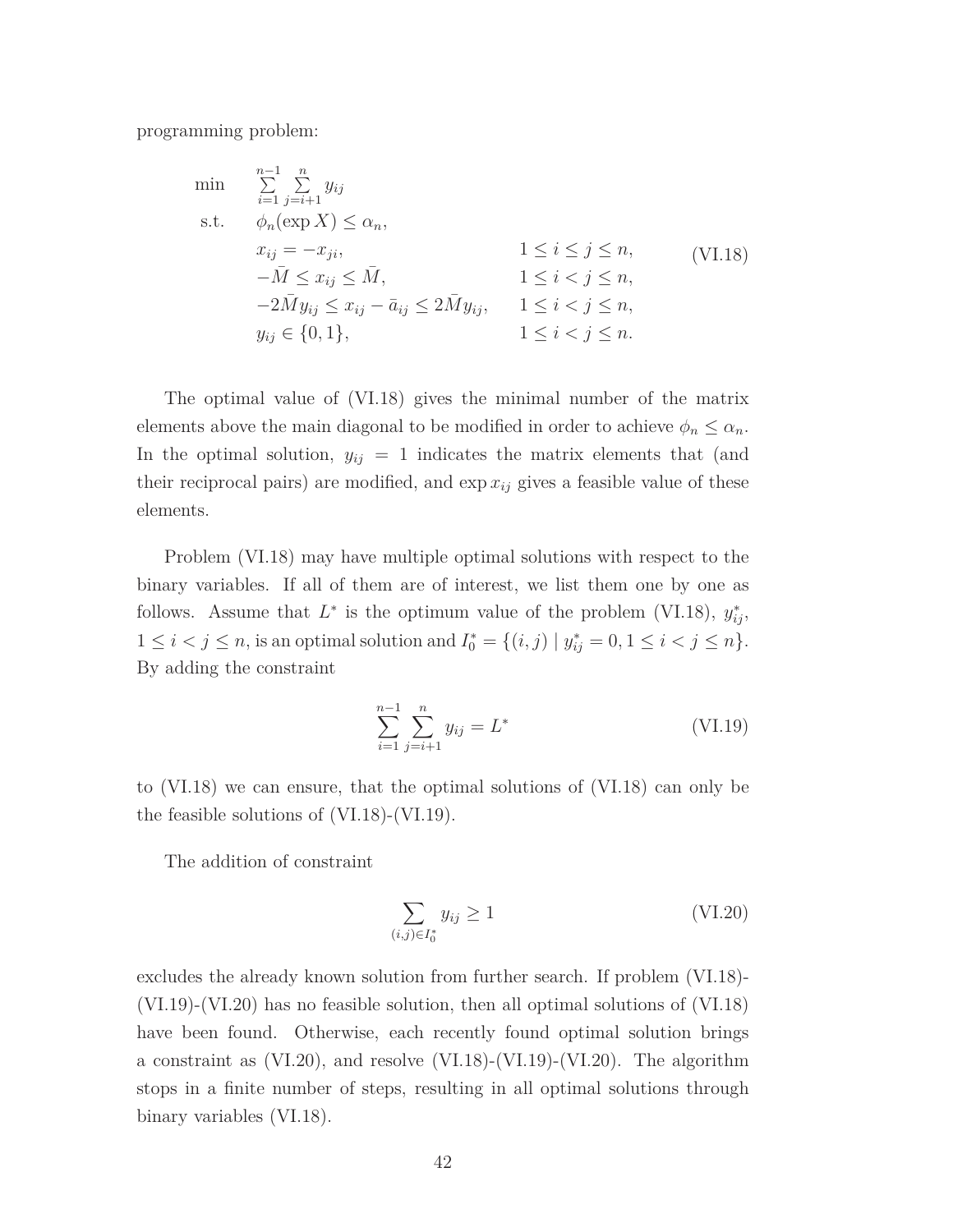Problem (VI.17) can also be rewritten as in (VI.18):

$$
\min \quad \alpha
$$
\n
$$
\sum_{n=1}^{\infty} \sum_{j=i+1}^{n} y_{ij} \leq K,
$$
\n
$$
\sum_{i=1}^{n} \sum_{j=i+1}^{n} y_{ij} \leq K,
$$
\n
$$
x_{ij} = -x_{ji}, \qquad 1 \leq i \leq j \leq n,
$$
\n
$$
-\overline{M} \leq x_{ij} \leq \overline{M}, \qquad 1 \leq i < j \leq n,
$$
\n
$$
-2\overline{M}y_{ij} \leq x_{ij} - \overline{a}_{ij} \leq 2\overline{M}y_{ij}, \qquad 1 \leq i < j \leq n,
$$
\n
$$
y_{ij} \in \{0, 1\}, \qquad 1 \leq i < j \leq n.
$$
\n
$$
(VI.21)
$$

If  $\phi_n(\exp X)$  is a convex function of the elements (above the main diagonal) of *X*, then the relaxations of (VI.18) and (VI.21) are convex optimization problems, consequently, (VI.18) and (VI.21) are mixed 0-1 convex problems.

# **3 Inconsistency index** *CR* **of Saaty**

Saaty (1980) proposed to index the inconsistency of pairwise comparison matrix *A* of size  $n \times n$  by a positive linear transformation of its largest eigenvalue  $\lambda_{\text{max}}$ . The normalized right eigenvector associated to  $\lambda_{\text{max}}$  also plays an important role, since it provides the estimation of the weights in the eigenvector method. However, in this paper weighting methods are not discussed. Saaty (1977) showed that  $\lambda_{\text{max}} \ge n$  and  $\lambda_{\text{max}} = n$  if and only if *A* is consistent. Let us generate a large number of random pairwise comparison matrices of size  $n \times n$ , where each element above the main diagonal are chosen from the ratio scale 1*/*9*,* 1*/*8*,* 1*/*7*, . . .,* 1*/*2*,* 1*,* 2*, ...,* 8*,* 9 with equal probability. Take the largest eigenvalue of each matrix and let  $\overline{\lambda_{\text{max}}}$  denote their average value. Let  $RI_n = (\overline{\lambda_{\text{max}}}-n)/(n-1)$ . Saaty defined the inconsistency of matrix *A* as

$$
CR_n(A) = \frac{\frac{\lambda_{\max}(A) - n}{n - 1}}{R I_n}
$$

being a positive linear transformation of  $\lambda_{\max}(A)$ . Then  $CR_n(A) \geq 0$  and  $CR_n(A) = 0$  if and only if *A* is consistent. The heuristic rule of acceptance is  $CR_n \leq 0.1$  for all sizes, also known as the ten percent rule (Saaty, 1980), supported by Vargas' (1982) statistical analysis. However, some refinements are also known:  $CR_3 \leq 0.05$  for  $3 \times 3$  matrices  $CR_4 \leq 0.08$  for  $4 \times 4$  matrices (Saaty, 1994). Note that any rule of acceptance is somehow heuristic.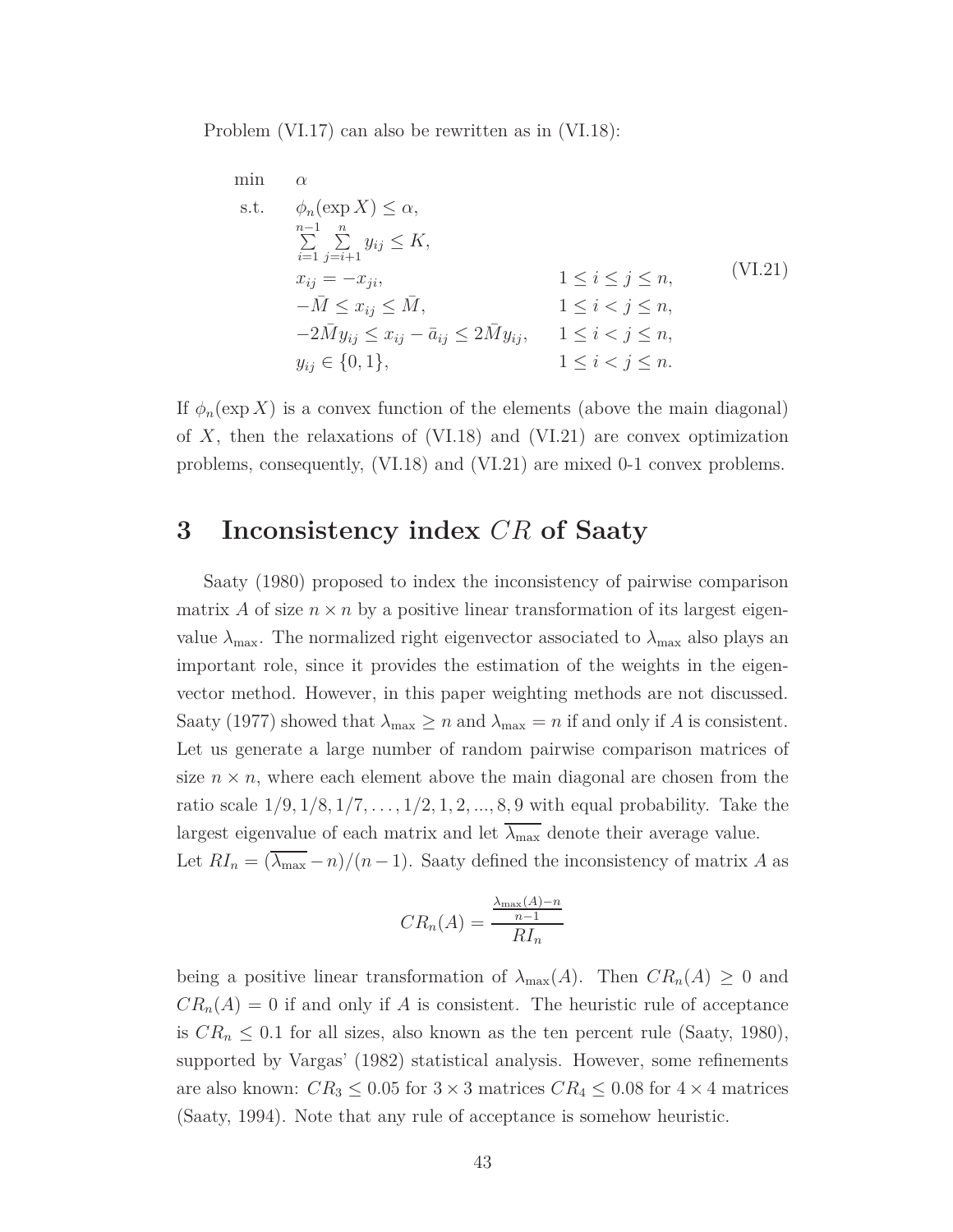Now we apply the results of Section 2 by setting  $\phi_n = CR_n$ . Let  $X \in \log \mathcal{P}_n$ and let  $\lambda_{\max}(\exp X)$  denote the largest eigenvalue of  $A = \exp X$ . Then

$$
\phi_n(\exp X) = \frac{\lambda_{\max}(\exp X) - n}{R I_n(n-1)}.\tag{VI.22}
$$

Bozóki et al. (2010) showed that  $\lambda_{\max}(\exp X)$  is a convex function of the elements of *X*, therefore, through (VI.22),  $\phi_n(\exp X)$  is a convex function of the elements of *X*, too.

It is proven that (VI.22) implies that both (VI.18) and (VI.21) are mixed 0-1 convex optimization problems. However, they are still challenging from numerical computational point of view, since  $\phi_n(\exp X)$  cannot be given in an explicit form as  $\lambda_{\text{max}}$  values are themselves computed by iterative methods (Saaty, 1980). We will show that  $\lambda_{\text{max}}$  is not only a limit of an iterative process, but an optimal solution of a convex optimization problem as well. The embedded convex optimization problem can be considered together the embedding optimization problem.

Harker (1987) described the derivatives of *λ*max with respect to a matrix element and recommended to change the element with the largest decrease in  $\lambda_{\text{max}}$ . The theorems in this section, based on other tools, can be considered as some extensions of Harker's idea. Reducing *CR*, being equivalent to decreasing  $\lambda_{\text{max}}$ , is in the focus of Xu and Wei (1999) and Cao et al. (2008).

A special case of Frobenius theorem is applied (Saaty, 1977; Sekitani and Yamaki, 1999):

**Proposition VI.1** Let *A* be an *n* × *n* irreducibile nonnegative matrix and  $\lambda_{\text{max}}(A)$  denote the maximal eigenvalue of A. Then the following equalities hold

$$
\max_{w>0} \min_{i=1,\dots,n} \frac{\sum_{j=1}^{n} a_{ij} w_j}{w_i} = \lambda_{\max}(A) = \min_{w>0} \max_{i=1,\dots,n} \frac{\sum_{j=1}^{n} a_{ij} w_j}{w_i}.
$$
 (VI.23)

Since the pairwise comparison matrices are positive, Theorem VI.1 can be applied. In order to rewrite the right-hand side of (VI.23),  $\bar{a}_{ij} = \log a_{ij}$ ,  $i, j =$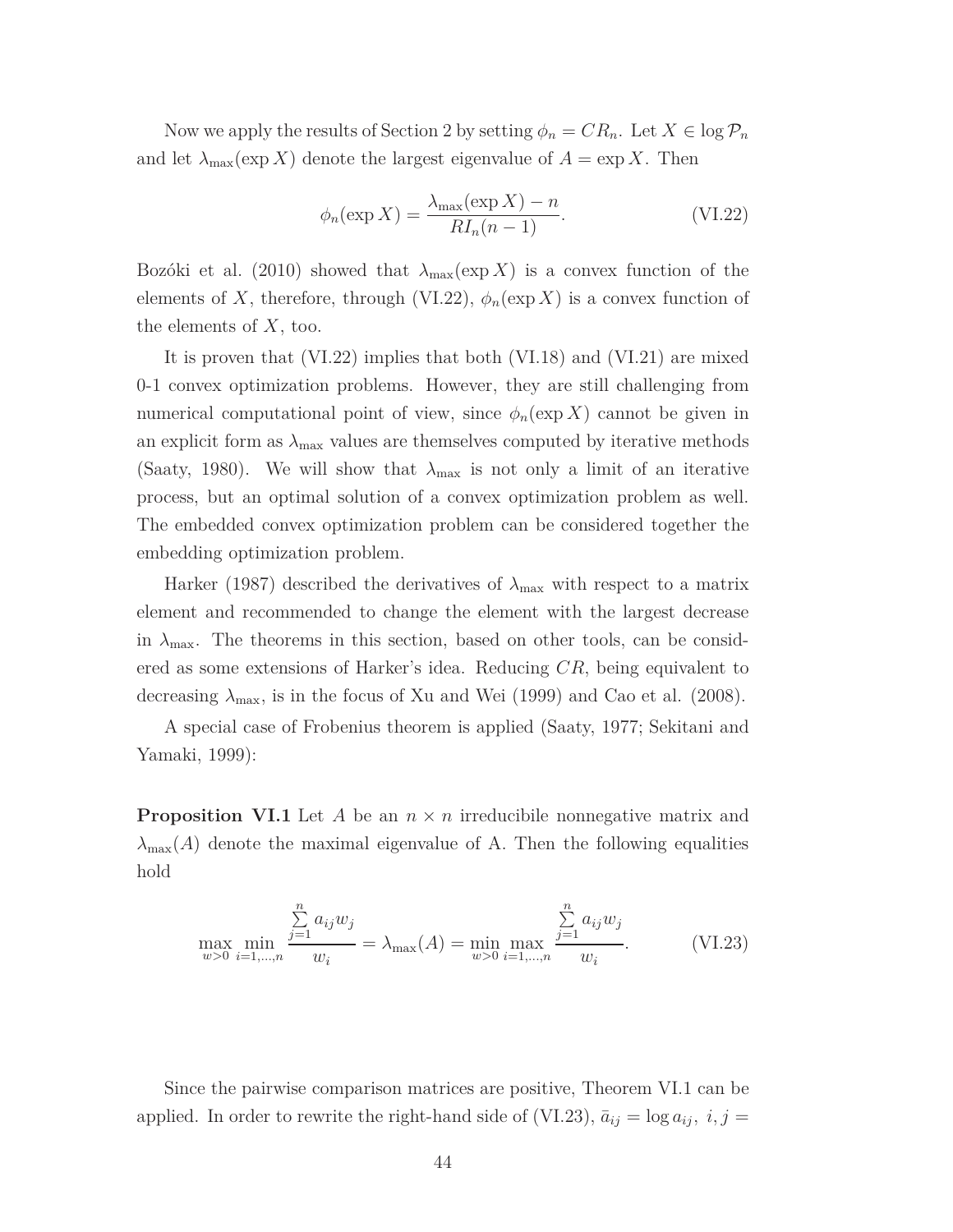1, ..., *n*, and  $z_i = \log w_i$ ,  $i = 1, ..., n$  are used:

$$
\lambda_{\max}(A) = \min_{z} \max_{i=1,\dots,n} \sum_{j=1}^{n} e^{\bar{a}_{ij} + z_j - z_i}
$$
 (VI.24)

The sum of convex exponential functions in the right-hand side (VI.24), furthermore, their maximum are also convex. Thus,  $\lambda_{\text{max}}$  can be determined as the optimum value of a convex optimization problem, and the form (VI.24) is equivalent to the optimization problem

$$
\min \lambda \quad \text{s.t.} \quad \sum_{j=1}^{n} e^{\bar{a}_{ij} + z_j - z_i} \le \lambda, \ i = 1, \dots, n,
$$
 (VI.25)

where  $\lambda$  and  $z_i$ ,  $i = 1, \ldots, n$  are variables.

Let  $\alpha_n$  be given as a threshold of inconsistency index  $\phi_n = CR_n$ . Then the constraint

$$
\phi_n(\exp X) \le \alpha_n \tag{VI.26}
$$

from problem (VI.18) can be transformed by using (VI.22) as

$$
\lambda_{\max}(\exp X) \le n + R I_n(n-1)\alpha_n. \tag{VI.27}
$$

Denote  $\alpha_n^* = n + R I_n (n-1) \alpha_n$ . Hence, the formula (VI.24), substituting  $x_{ij}$  $= \bar{a}_{ij}$ , implies an equivalent form

$$
\sum_{j=1}^{n} e^{x_{ij} + z_j - z_i} \le \alpha_n^*, \ i = 1, \dots, n. \tag{VI.28}
$$

Let us replace formula (VI.26) by (VI.28) in problem (VI.18). We get a mixed 0-1 convex programming problem:

min  
\n
$$
\sum_{i=1}^{n-1} \sum_{j=i+1}^{n} y_{ij}
$$
\ns.t. 
$$
\sum_{j=1}^{n} e^{x_{ij} + z_{j} - z_{i}} \le \alpha_{n}^{*}, \qquad i = 1, ..., n,
$$
\n
$$
x_{ij} = -x_{ji}, \qquad 1 \le i \le j \le n, \qquad \text{(VI.29)}
$$
\n
$$
-\bar{M} \le x_{ij} \le \bar{M}, \qquad 1 \le i < j \le n,
$$
\n
$$
-2\bar{M}y_{ij} \le x_{ij} - \bar{a}_{ij} \le 2\bar{M}y_{ij}, \qquad 1 \le i < j \le n,
$$
\n
$$
y_{ij} \in \{0, 1\}, \qquad 1 \le i < j \le n.
$$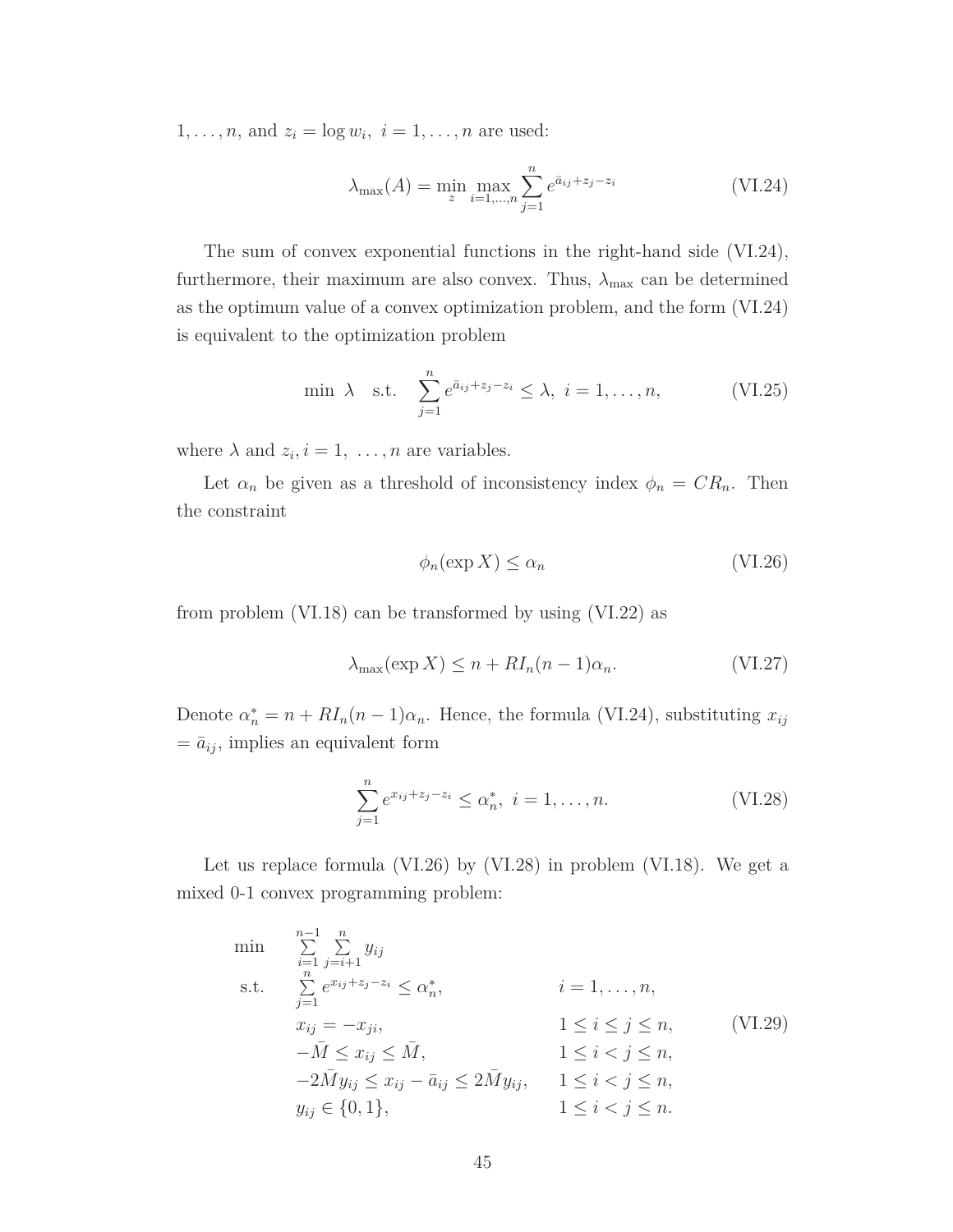**Proposition VI.2** Let  $\alpha_n$  denote the acceptance threshold of inconsistency and let  $\alpha_n^* = n + R I_n(n-1)\alpha_n$ . Then the optimum value of (VI.29) gives the minimal number of the elements to be modified above the main diagonal in *A* (and their reciprocals) in order to achieve that  $CR_n \leq \alpha_n$ .

Problem (VI.21) can also be rewritten in case of  $\phi_n = CR_n$ . In the light of (VI.22), the minimization of  $\phi_n$  is equivalent to the minimization of  $\lambda_{\text{max}}$ . Furthermore, program (VI.25) depending on  $\lambda_{\text{max}}$  is used to obtain:

min 
$$
\lambda
$$
  
\ns.t.  $\sum_{j=1}^{n} e^{x_{ij} + z_j - z_i} \le \lambda$ ,  $i = 1, ..., n$ ,  
\n $\sum_{i=1}^{n-1} \sum_{j=i+1}^{n} y_{ij} \le K$ ,  
\n $x_{ij} = -x_{ji}$ ,  $1 \le i \le j \le n$ ,  
\n $-\bar{M} \le x_{ij} \le \bar{M}$ ,  $1 \le i < j \le n$ ,  
\n $-2\bar{M}y_{ij} \le x_{ij} - \bar{a}_{ij} \le 2\bar{M}y_{ij}$ ,  $1 \le i < j \le n$ ,  
\n $y_{ij} \in \{0, 1\}$ ,  $1 \le i < j \le n$ .

**Proposition VI.3** Denote the optimum value of (VI.30) by  $\lambda_{\text{opt}}$ , and let  $\alpha_{\text{opt}} = \frac{\lambda_{\text{opt}} - n}{R I_n (n-1)}$ . Then  $\alpha_{\text{opt}}$  is the minimal value of inconsistency  $CR_n$  which can be obtained by the modification of at most *K* elements above the main diagonal of *A* (and their reciprocals).

# **4 Inconsistency index** *CM* **of Koczkodaj and Duszak**

The inconsistency index introduced by Koczkodaj (1993) is based on  $3 \times 3$ submatrices, called *triads*. For the  $3 \times 3$  pairwise comparison matrix

$$
\begin{pmatrix} 1 & a & b \\ 1/a & 1 & c \\ 1/b & 1/c & 1 \end{pmatrix}
$$
 (VI.31)

let

$$
CM(a, b, c) = \min \left\{ \frac{1}{a} \left| a - \frac{b}{c} \right|, \frac{1}{b} \left| b - ac \right|, \frac{1}{c} \left| c - \frac{b}{a} \right| \right\}.
$$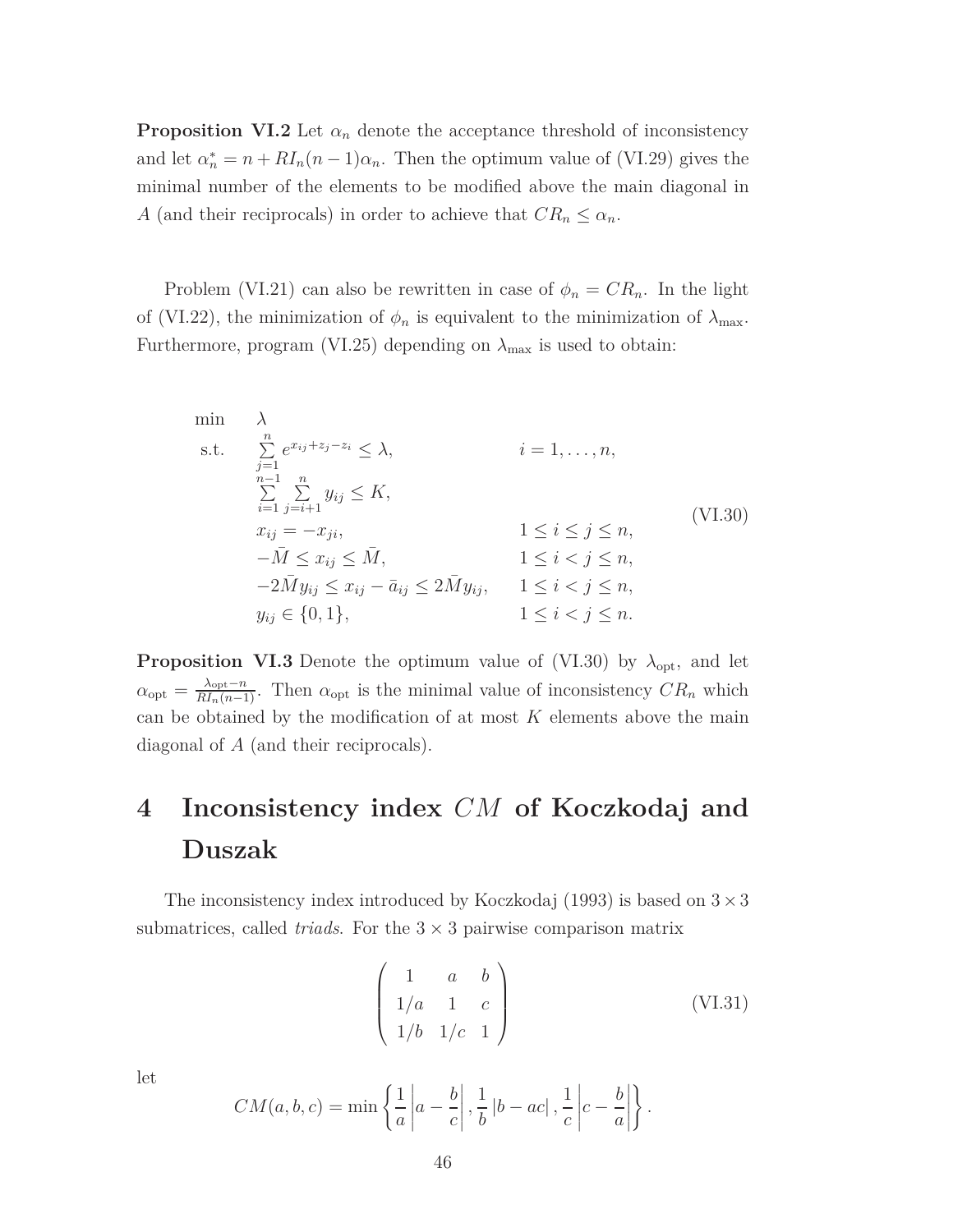*CM* can be extended to larger sizes (Duszak and Koczkodaj, 1994):

$$
CM(A) = \max \{ CM(a_{ij}, a_{ik}, a_{jk}) | 1 \le i < j < k \le n \}.
$$
 (VI.32)

Unlike  $CR_n$ , the construction above does not contain any parameter depending on *n*, so we dispense with the use of the notation  $CM_n$ . It is easy to see that *CM* is an inconsistency index since  $CM(A) \geq 0$  for any  $A \in \mathcal{P}_n$ , and  $CM(A) = 0$  if and only if *A* is consistent.

For a general triad (*a, b, c*) let

$$
T(a, b, c) = \max\left\{\frac{ac}{b}, \frac{b}{ac}\right\}.
$$
 (VI.33)

It can be shown (Bozóki and Rapcsák, 2008) that there exists a direct relation between *CM* and *T*:

$$
CM(a, b, c) = 1 - \frac{1}{T(a, b, c)}, \quad T(a, b, c) = \frac{1}{1 - CM(a, b, c)}.
$$
 (VI.34)

Since  $T(a, b, c) \ge 1$ , we get  $0 \le CM(a, b, c) < 1$ , so  $0 \le CM(A) < 1$ .

Let  $(\bar{a}, b, \bar{c})$  denote the logarithmized values of the triad  $(a, b, c)$ , and let

$$
\overline{T}(\overline{a}, \overline{b}, \overline{c}) = \max \left\{ \overline{a} + \overline{c} - \overline{b}, -(\overline{a} + \overline{c} - \overline{b}) \right\}.
$$

Then

$$
T(a, b, c) = \exp(\bar{T}(\bar{a}, \bar{b}, \bar{c})), \qquad (VI.35)
$$

$$
CM(a, b, c) = 1 - \frac{1}{\exp(\bar{T}(\bar{a}, \bar{b}, \bar{c}))}.
$$
 (VI.36)

It is easy to check that even for triads, *CM* is not a convex function of the logarithmized matrix elements, thus, if we choose the inconsistency index  $\phi_n = CM$ , then  $\phi_n(\exp X)$  appearing in (VI.18) and (VI.21) is not a convex function of the element of matrix  $X$ . We show however that by using the univariate function

$$
f(t) = \frac{1}{1 - t} \tag{VI.37}
$$

being strictly monotone increasing on the interval  $(-\infty, 1)$ ,  $f(\phi_n(\exp X))$  = *f*(*CM*(exp *X*)) is already a convex function of the elements of matrix *X*.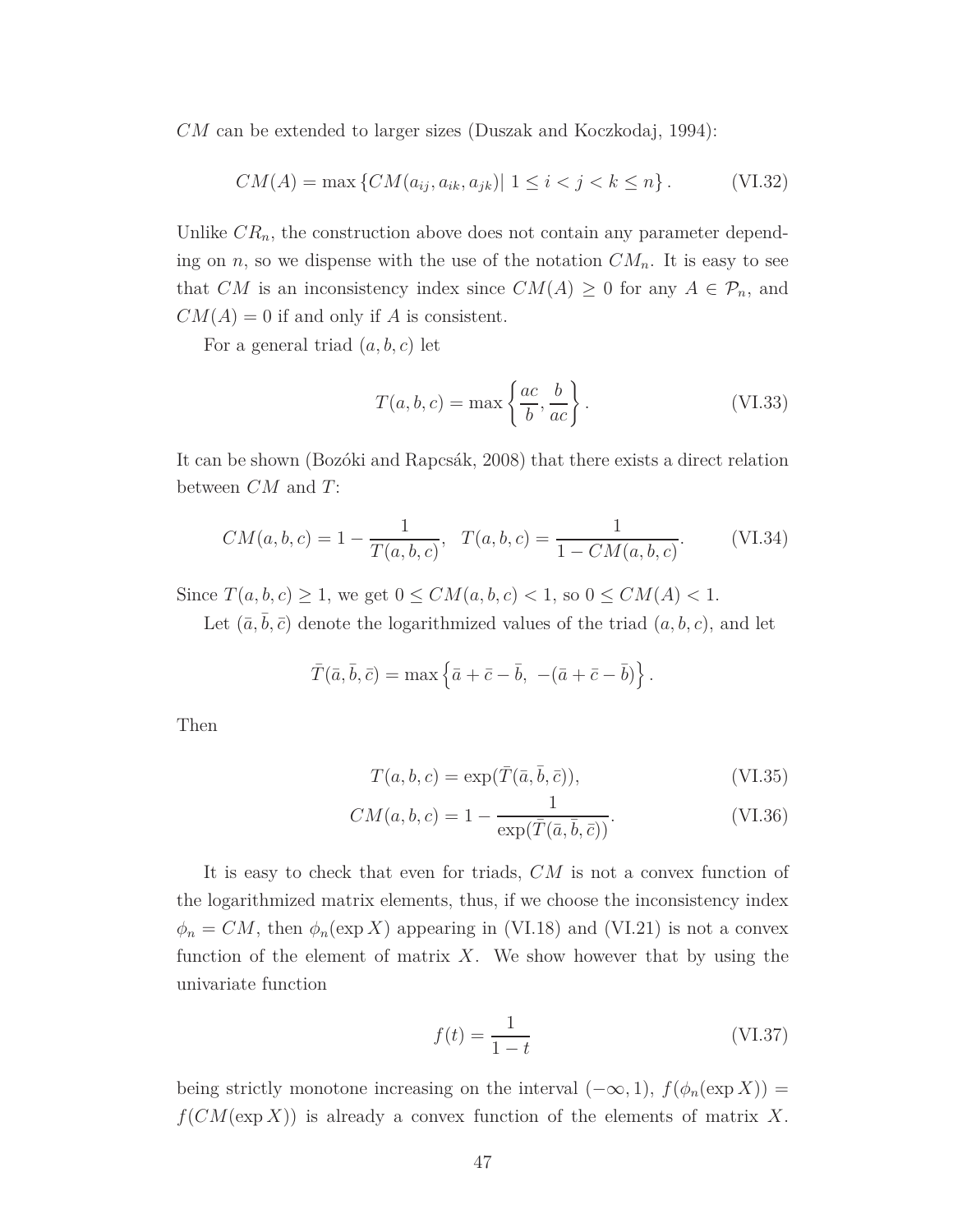Then we can change the constraint

$$
\phi_n(\exp X) \le \alpha_n
$$

of problem (VI.18) to the convex constraint

$$
f(\phi_n(\exp X)) \le f(\alpha_n).
$$

Also, instead of function  $\phi_n(\exp X)$  appearing in problem (VI.21) we can write  $f(\phi_n(\exp X))$  directly, and the value  $f^{-1}(\alpha^*)$  computed from the optimal value *α* <sup>∗</sup> of the modified problem is the optimal value of the original problem (VI.21).

To show the statement above, extend the index *T* defined in (VI.33) for arbitrary  $n \times n$  pairwise comparison matrix A:

$$
T(A) = \max \{ T(a_{ij}, a_{ik}, a_{jk}) | 1 \le i < j < k \le n \}.
$$
 (VI.38)

According to (VI.34), used there for triads, there is a strictly monotone increasing functional relationship between *CM* and *T*. Consequently,

$$
CM(A) = 1 - \frac{1}{T(A)} = f^{-1}(T(A)), \quad T(A) = \frac{1}{1 - CM(A)} = f(CM(A)),
$$
\n  
\n(VI.39)

where *f* is the function defined in (VI.37).

By expressing *T* in the logarithmized space, we get

$$
T(\exp X) = \max \left\{ \max \{ e^{x_{ij} + x_{jk} + x_{ki}}, e^{-x_{ij} - x_{jk} - x_{ki}} \} \mid 1 \le i < j < k \le n \right\}.
$$
\n(VI.40)

Since on the right-hand-side of (VI.40) the maximum of convex functions is taken,  $T(\exp X)$  is convex function of the elements of matrix X. Consequently, if we choose the inconsistency index  $\phi_n = CM$ , then  $f(\phi_n(\exp X))$  is already a convex function, and the problems (VI.18) and (VI.21) modified as shown above are already convex mixed 0-1 optimization problems.

Although  $CM(\exp X)$  is not convex, it is quasiconvex. To prove it, we show that the lower level sets of  $CM(\exp X)$  are convex. Let  $\beta \in [0,1)$  an arbitrary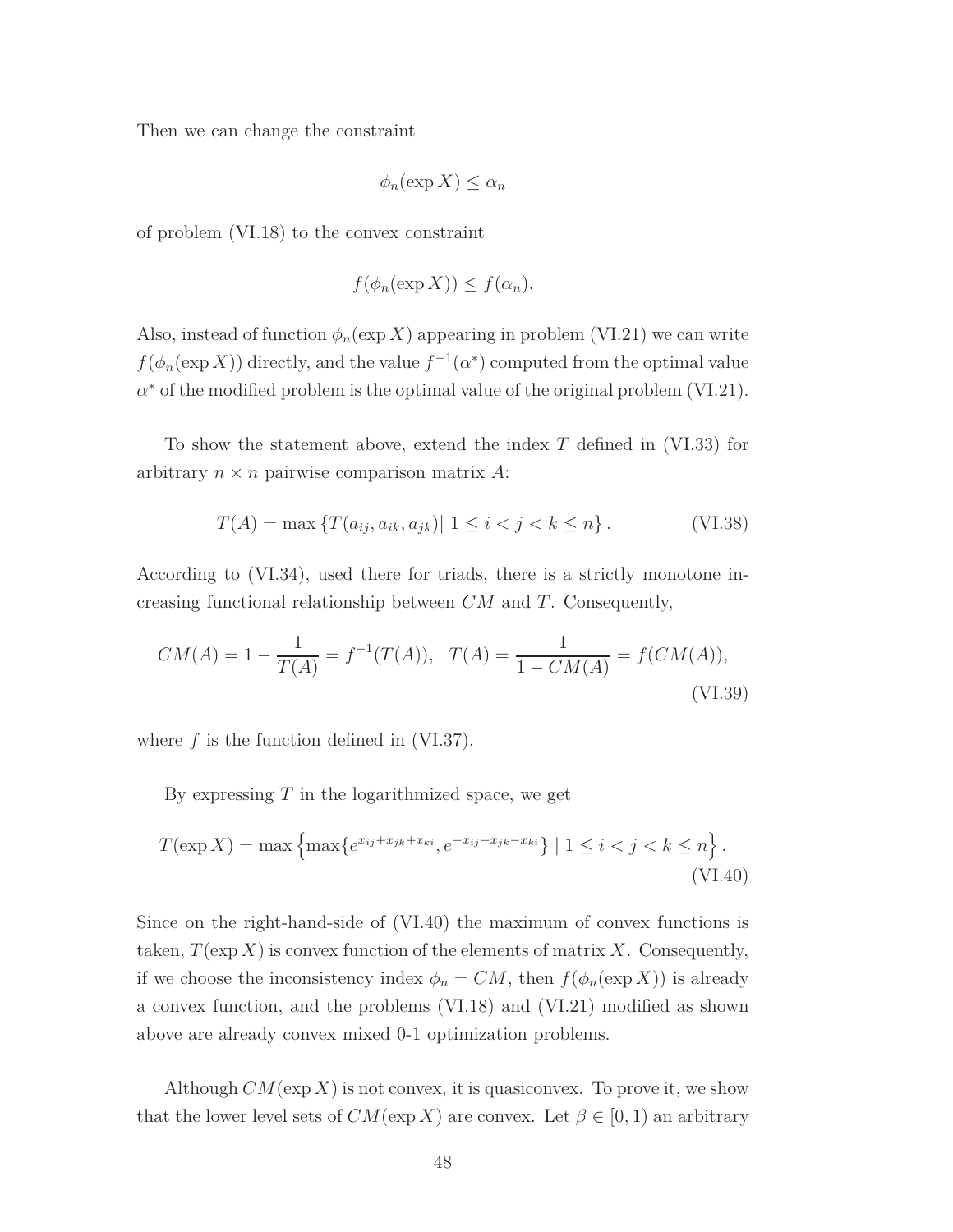possible value of  $CM(\exp X)$ . Since f is strictly monotone increasing, we have

$$
\{X \in \mathbb{R}^{n \times n} \mid CM(\exp X) \le \beta\} = \{X \in \mathbb{R}^{n \times n} \mid f(CM(\exp X)) \le f(\beta)\}.
$$

Due to the convexity of  $T(\exp X) = f(CM(\exp X))$  the above level set are convex, and this implies the quasiconvexity of *CM*(exp *X*).

**Proposition VI.4**  $CM(\exp X)$  is quasiconvex on the set of the  $n \times n$  matrices, and  $T(\exp X) = f(CM(\exp X))$  is convex, where f is defined in (VI.37).

In the following we show that problems (VI.18) and (VI.21) can be solved in an easier way, namely, by solving appropriate linear mixed 0-1 optimization problems. By exploiting the strictly monotone increasing property of the exponential function, (VI.40) can also be written in the following form:

$$
T(\exp X) = e^{\max\{\max\{x_{ij} + x_{jk} + x_{ki}, -x_{ij} - x_{jk} - x_{ik}\}\} \cdot 1 \le i < j < k \le n\}}.\tag{VI.41}
$$

Now, (VI.41) also means that *CM*(*A*) can be obtained by determining the maximum of linear expressions of the elements of matrix  $A = \log A$  and by applying the exponential function and function *f* once.

**Proposition VI.5** *(Bozóki et al. 2011a)* For any  $n \times n$  pairwise comparison matrix *A*, inconsistency index *CM* can be obtained from the optimal solution of the following univariate linear program:

min *z* s.t.  $\bar{a}_{ij} + \bar{a}_{jk} + \bar{a}_{ki} \leq z, \qquad 1 \leq i < j < k \leq n,$  $-(\bar{a}_{ij} + \bar{a}_{jk} + \bar{a}_{ki}) \leq z \qquad 1 \leq i < j < k \leq n.$ (VI.42)

Let  $z_{\text{opt}}$  be the optimal value of (VI.42). Then  $CM(A) = 1 - \frac{1}{\exp(z)}$  $\frac{1}{\exp(z_{opt})}$ .

In the following let  $\alpha_n$  denote the acceptance threshold associated with the inconsistency index  $\phi_n = CM$ , and let

$$
\alpha_n^* = \log\left(\frac{1}{1 - \alpha_n}\right). \tag{VI.43}
$$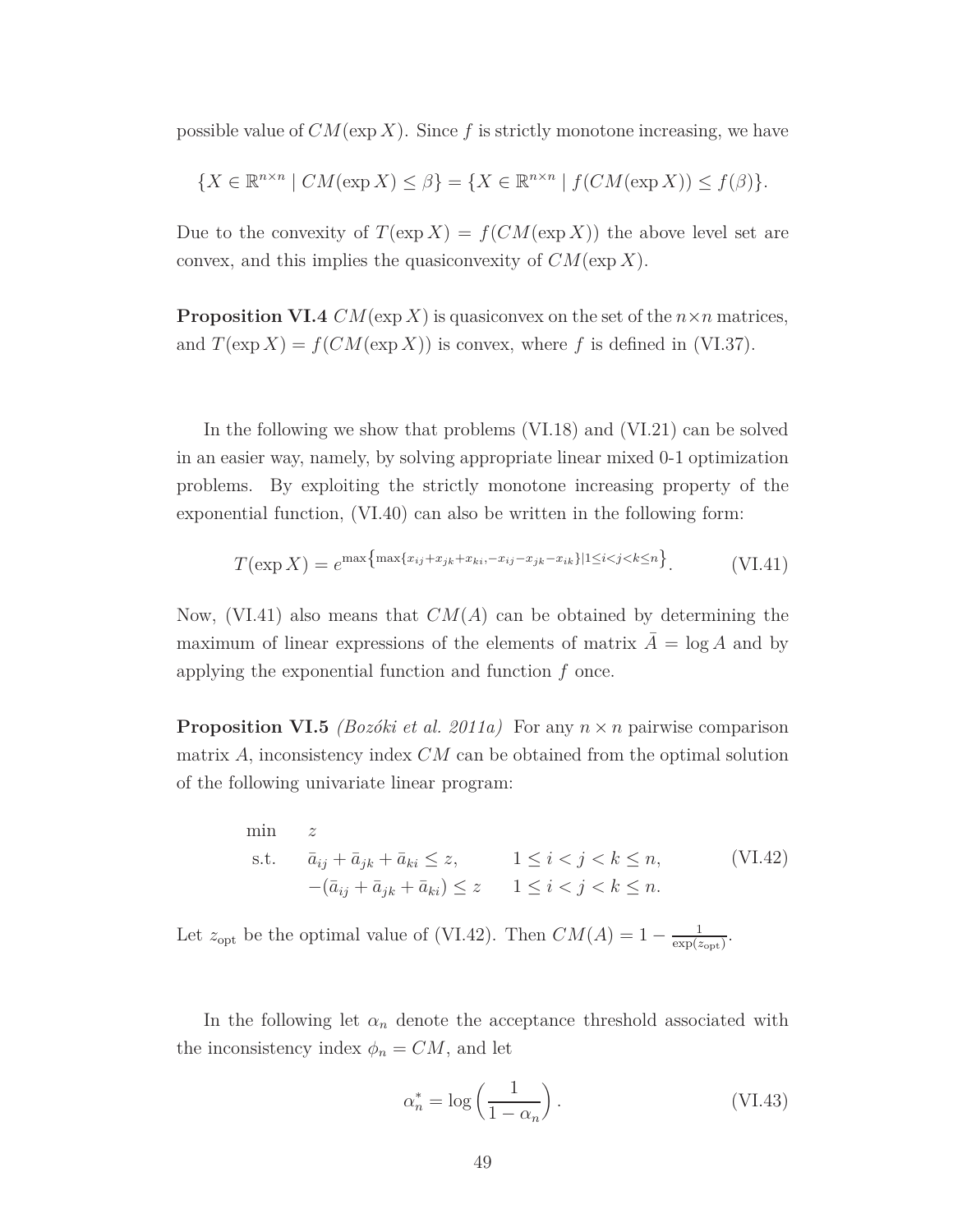Consider the linear mixed 0-1 optimization problem

min 
$$
\sum_{i=1}^{n-1} \sum_{j=i+1}^{n} y_{ij}
$$
  
\ns.t.  $x_{ij} + x_{jk} + x_{ki} \le \alpha_n^*$ ,  $1 \le i < j < k \le n$ ,  
\n $-(x_{ij} + x_{jk} + x_{ki}) \le \alpha_n^*$ ,  $1 \le i < j < k \le n$ ,  
\n $x_{ij} = -x_{ji}$ ,  $1 \le i < j < k \le n$ ,  
\n $-\overline{M} \le x_{ij} \le \overline{M}$ ,  $1 \le i < j \le n$ ,  
\n $-2\overline{M}y_{ij} \le x_{ij} - \overline{a}_{ij} \le 2\overline{M}y_{ij}$ ,  $1 \le i < j \le n$ ,  
\n $y_{ij} \in \{0, 1\}$ ,  $1 \le i < j \le n$ .

Based on the findings above, the following two theorems follow.

**Proposition VI.6** Let  $\alpha_n$  denote the acceptance threshold of inconsistency and let  $\alpha_n^* = \log(\frac{1}{1-\alpha_n})$ . Then the optimum value of (VI.44) gives the minimal number of the elements to be modified above the main diagonal in *A* (and their reciprocals) in order to achieve that  $CM \leq \alpha_n$ .

By some alterations in (VI.44), the following linear mixed 0-1 optimization problem can be written:

$$
\begin{array}{ll}\n\min & \alpha \\
\text{s.t.} & x_{ij} + x_{jk} + x_{ki} \leq \alpha, \\
&- (x_{ij} + x_{jk} + x_{ki}) \leq \alpha, \\
&\sum_{i=1}^{n-1} \sum_{j=i+1}^{n} y_{ij} \leq K, \\
x_{ij} = -x_{ji}, \\
&- \overline{M} \leq x_{ij} \leq \overline{M}, \\
&- 2\overline{M}y_{ij} \leq x_{ij} - \bar{a}_{ij} \leq 2\overline{M}y_{ij}, \\
y_{ij} \in \{0, 1\}, \\
&1 \leq i < j \leq n, \\
y_{ij} \in \{0, 1\}, \\
&1 \leq i < j \leq n.\n\end{array} \tag{V1.45}
$$

**Proposition VI.7** Let  $\alpha_{opt}$  denote the optimum value of (VI.45). Then 1 − 1  $\frac{1}{\exp(\alpha_{\text{opt}})}$  is the minimal value of inconsistency *CM* which can be obtained by the modification of at most *K* elements above the main diagonal of *A* (and their reciprocals).

# **5 Inconsistency index** *CI* **of Peláez and Lamata**

Similarly to *CM*, the inconsistency index *CI* proposed by Peláez and Lamata (2003) is also based on triads of form (VI.31). It is easy to see that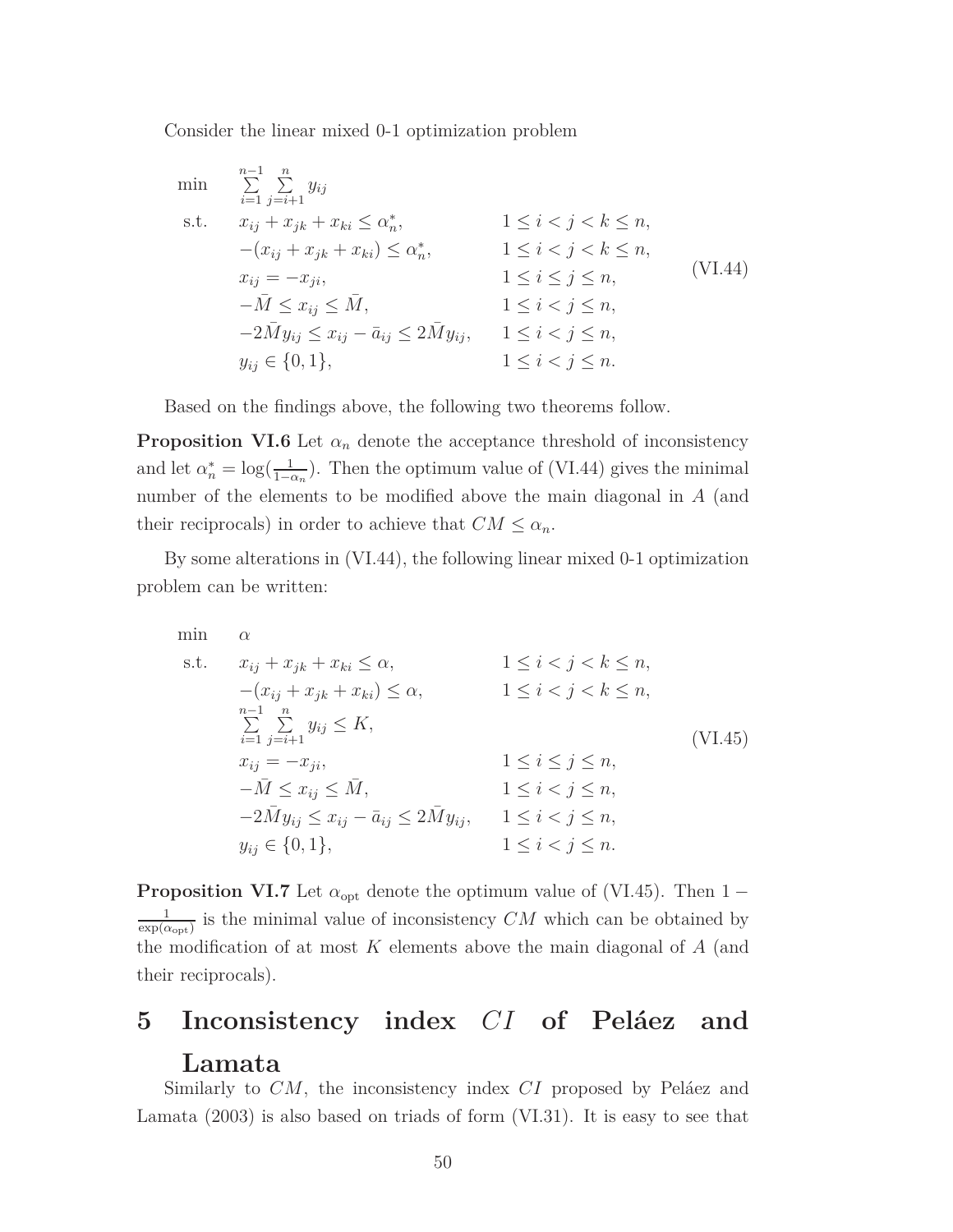the determinant of the triad (VI.31) is nonnegative, and it is zero if and only if the triad is consistent. Based on this interesting property, Peláez and Lamata (2003) proposed to characterize the inconsistency of a pairwise comparison matrix  $A \in \mathcal{P}_n$  by the average of the determinants of the triads of matrix A:

$$
CI_n(A) = \begin{cases} \det(A), & \text{for } n = 3, \\ \frac{1}{NT(n)} \sum_{i=1}^{NT(n)} \det(\Gamma_i), & \text{for } n > 3, \end{cases}
$$
(VI.46)

where  $\Gamma_i$ ,  $i = 1, ..., NT(n)$  denote the triads of matrix *A*, and  $NT(n) = \binom{n}{3}$  $\binom{n}{3}$ is the number of triads in *A*.

We show that *CI* is a convex function of the logarithmized matrix elements, thus if the inconsistency index  $\phi_n = CI_n$  is chosen, then  $\phi_n(\exp X)$ appearing in problems (VI.18) and (VI.21) is a convex function of the elements of matrix *X*.

The determinant of triad  $\Gamma \in \mathcal{P}_3$  comparing objects  $(i, j, k)$  can be written as

$$
\det(\Gamma) = \frac{a_{ik}}{a_{ij}a_{jk}} + \frac{a_{ij}a_{jk}}{a_{ik}} - 2.
$$
 (VI.47)

Let  $X = \log \Gamma \in \log \mathcal{P}_3$ , i.e.,  $\Gamma = \exp X$ . Equation (VI.47) can be reformulated as a convex function of the elements of *X*:

$$
\det(\exp X) = e^{x_{ik} - x_{ij} - x_{jk}} + e^{x_{ij} + x_{jk} - x_{ik}} - 2.
$$
 (VI.48)

Let  $\alpha_n$  be a given acceptance threshold for the inconsistency index  $\phi_n =$  $CI_n$ . According to (VI.46) and (VI.48), the constraint

$$
\phi_n(\exp X) \le \alpha_n \tag{VI.49}
$$

appearing in (VI.18) can be expressed as

$$
\frac{1}{\binom{n}{3}} \sum_{i=1}^{n-2} \sum_{j=i+1}^{n-1} \sum_{k=j+1}^{n} \left( e^{x_{ik} - x_{ij} - x_{jk}} + e^{x_{ij} + x_{jk} - x_{ik}} - 2 \right) \le \alpha_n. \tag{VI.50}
$$

By denoting  $\alpha_n^* = (\alpha_n + 2) \binom{n}{3}$  $\binom{n}{3}$ , (VI.50) can be simplified as

$$
\sum_{i=1}^{n-2} \sum_{j=i+1}^{n-1} \sum_{k=j+1}^{n} \left( e^{x_{ik} - x_{ij} - x_{jk}} + e^{x_{ij} + x_{jk} - x_{ik}} \right) \le \alpha_n^*,
$$
 (VI.51)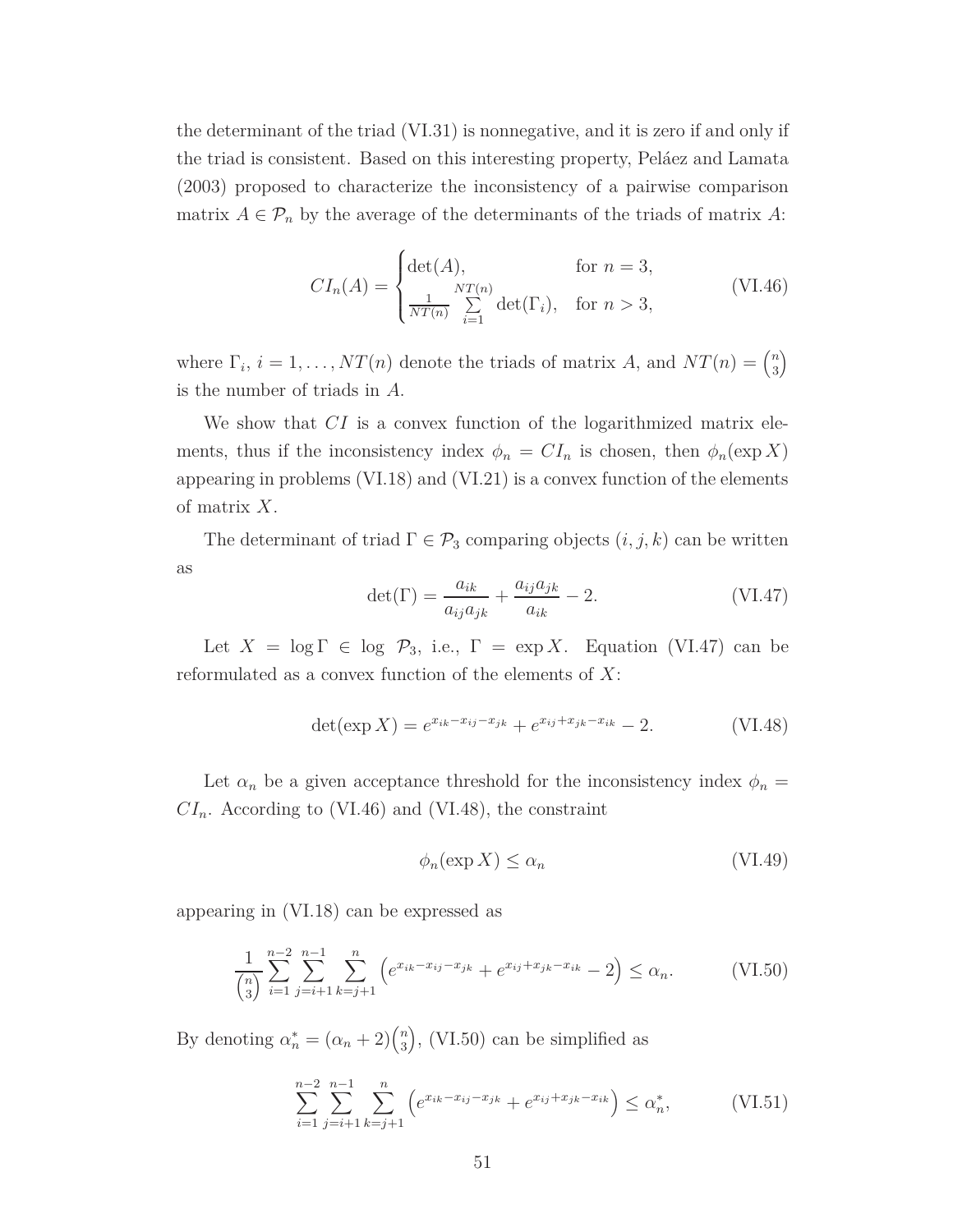and inserting it into (VI.18), we get the mixed 0-1 convex optimization problem

$$
\min \sum_{i=1}^{n-1} \sum_{j=i+1}^{n} y_{ij}
$$
\n
$$
\text{s.t.} \sum_{i=1}^{n-2} \sum_{j=i+1}^{n-1} \sum_{k=j+1}^{n} \left( e^{x_{ik} - x_{ij} - x_{jk}} + e^{x_{ij} + x_{jk} - x_{ik}} \right) \le \alpha_n^*,
$$
\n
$$
x_{ij} = -x_{ji}, \qquad 1 \le i < j \le n, \qquad -\bar{M} \le x_{ij} \le \bar{M}, \qquad 1 \le i < j \le n, \qquad -2\bar{M}y_{ij} \le x_{ij} - \bar{a}_{ij} \le 2\bar{M}y_{ij}, \qquad 1 \le i < j \le n, \qquad y_{ij} \in \{0, 1\}, \qquad 1 \le i < j \le n.
$$
\n
$$
(VI.52)
$$

**Proposition VI.8** Let  $\alpha_n$  denote the acceptance threshold of inconsistency and let  $\alpha_n^* = (\alpha_n + 2) \binom{n}{3}$  $\binom{n}{3}$ . Then the optimum value of (VI.52) gives the minimal number of the elements to be modified above the main diagonal in *A* (and their reciprocals) in order to achieve that  $CI \leq \alpha_n$ .

In the same way as for other inconsistency indices, the following mixed 0-1 convex optimization problem can also be considered:

min 
$$
\alpha
$$
  
\ns.t. 
$$
\sum_{i=1}^{n-2} \sum_{j=i+1}^{n-1} \sum_{k=j+1}^{n} (e^{x_{ik} - x_{ij} - x_{jk}} + e^{x_{ij} + x_{jk} - x_{ik}}) \le \alpha,
$$
\n $x_{ij} = -x_{ji},$   $1 \le i < j \le n,$   
\n $-\bar{M} \le x_{ij} \le \bar{M},$   $1 \le i < j \le n,$   
\n $-2\bar{M}y_{ij} \le x_{ij} - \bar{a}_{ij} \le 2\bar{M}y_{ij},$   $1 \le i < j \le n,$   
\n $y_{ij} \in \{0, 1\},$   $1 \le i < j \le n,$   
\n $\sum_{i=1}^{n-1} \sum_{j=i+1}^{n} y_{ij} \le K.$  (VI.53)

**Proposition VI.9** Let  $\alpha_{opt}$  denote the optimum value of (VI.53). Then  $\frac{\alpha_{opt}}{\binom{n}{3}}$ 2 is the minimal value of inconsistency *CI* which can be obtained by the modification of at most *K* elements above the main diagonal of *A* (and their reciprocals).

### **6 A numerical example**

Our approach is also presented on a classic numerical example from the book of Saaty (1980), for the inconsistency index *CR*. Table 1 contains pairwise comparison values of six cities concerning their distances from Philadelphia. As an example, the evaluator judged that the distance between London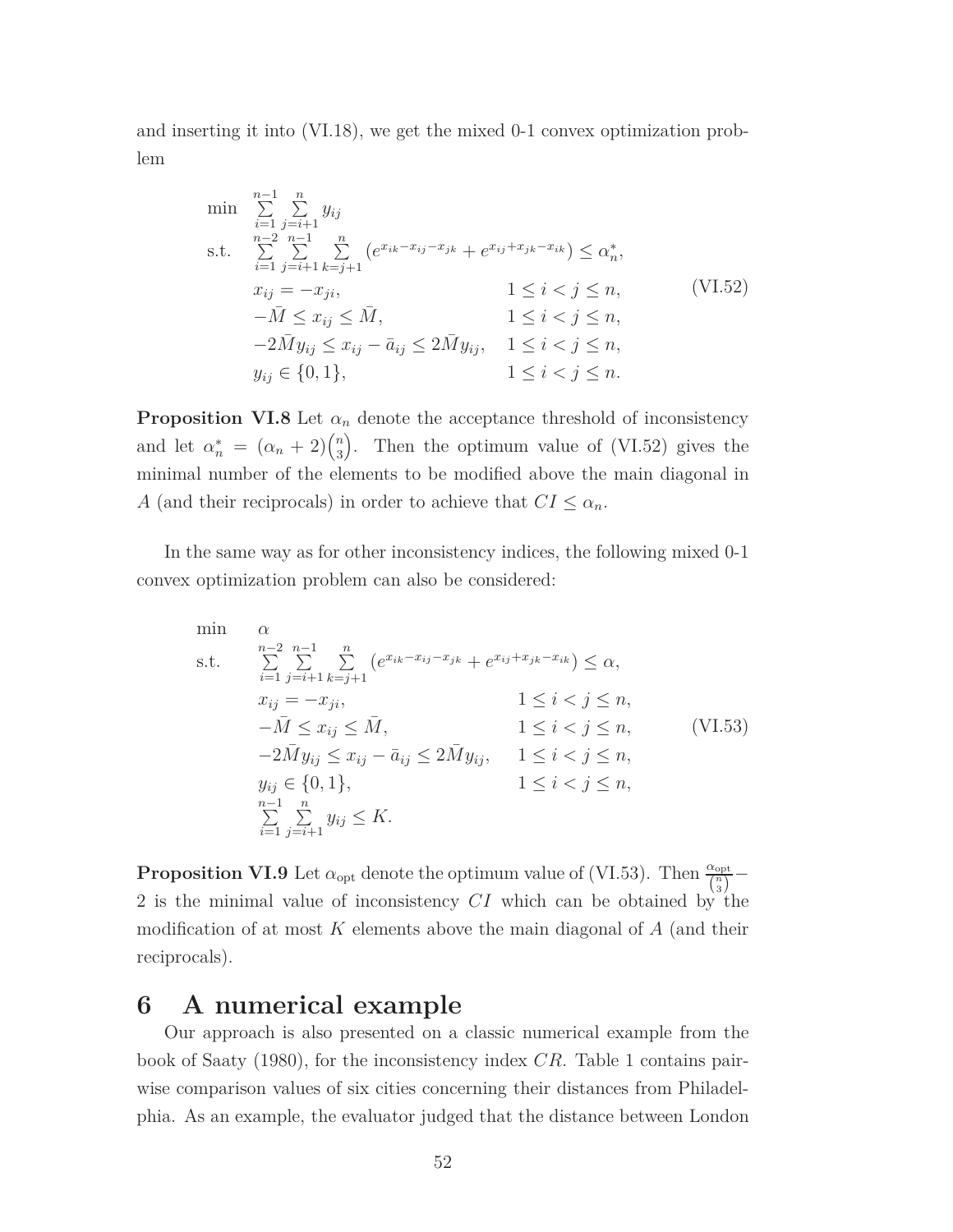|               | Cairo |     | Tokyo Chicago San Francisco London Montreal |     |  |
|---------------|-------|-----|---------------------------------------------|-----|--|
| Cairo         |       | 6.) |                                             |     |  |
| Tokyo         |       |     |                                             |     |  |
| Chicago       | 1/8   |     | 1/6                                         | / ე |  |
| San Francisco | 1/3   | 1/3 |                                             | 1/3 |  |
| London        | 1/3   | 1/3 |                                             |     |  |
| Montreal      |       |     | 6                                           | ' O |  |

and Philadelphia is five times greater than that between Chicago and Philadelphia.

Table VI.1: Comparison of distances of cities from Philadelphia

Let *A* denote the pairwise comparison matrix concerning Table VI.1. We get that  $\lambda_{\text{max}}(A) = 6.4536$ , and from  $RI_6 = 1.24$ , also  $CR(A) = 0.0732$ . Since the value of  $CR(A)$  is significantly below the 10% threshold, we can consider the inconsistency of *A* acceptable.

Let  $A^{(1)}$  denote the matrix obtained from  $A$  by exchanging the elements  $a_{1,2}$  (and  $a_{2,1}$ ). This is a typical mistake at filling-in a pairwise comparison matrix. For the matrix  $A^{(1)}$ , we get  $CR(A^{(1)}) = 0.0811$ . Therefore, although the level of inconsistency of  $A^{(1)}$  has increased as consequence of the datarecording error, it is still below the acceptance level of 10%. In this case the proposed methodology is not able to detect the mistake, and  $A^{(1)}$  is still accepted.

Consider now the case when  $a_{1,3}$  and  $a_{3,1}$  are exchanged, say by accident, in the matrix *A*. Let  $A^{(2)}$  denote the matrix obtained in this way. Then  $CR(A^{(2)}) = 0.5800$ , which is well over the acceptance level of 10\%, and it refers to a rough inconsistency in the matrix. By solving the corresponding problem (VI.29), we obtain that the inconsistency of  $A^{(2)}$  can be pushed below the critical 10% by modifying a single element (and its reciprocal). This element is just in the spoilt position  $a_{1,3}$ . It can also be shown that this is the single optimal solution to problem (VI.29) considering the 0-1 variables. Consequently, the proposed methodology has detected the single possible element for the case of correcting in a single position (and in its reciprocal). It also turned out that this single position is just the one of the values exchanged by accident.

In the previous example the spoilt matrix caused a rough increase of the inconsistency. In this view, it is not surprising that the proposed method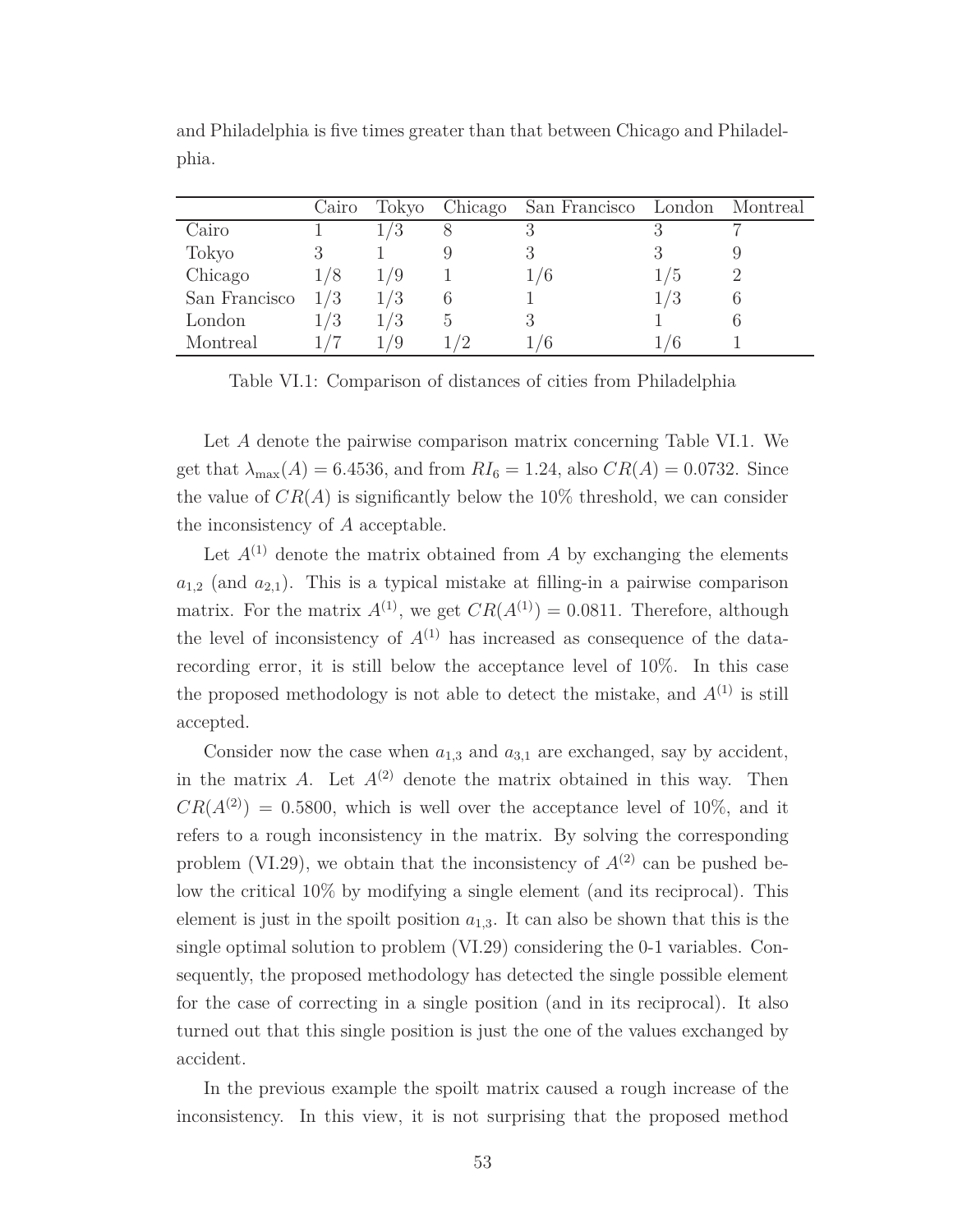offers a unique way of repairing. However, at smaller increase of inconsistency the situation is not that obvious.

Assume now that the element *a*1*,*<sup>3</sup> of matrix *A* is changed to 2 instead of the value 1/8 of the previous example. This is a smaller difference in relation to the original value 8, the increase of the inconsistency of the modified matrix, denoted by  $A^{(3)}$ , is also less:  $CR(A^{(3)}) = 0.1078$ . The inconsistency of  $A^{(3)}$  barely exceeds the critical level 10%, therefore, one would expect that by the modification of a single element can make the inconsistency decrease below 10%, and also that several positions are eligible for this purpose. Indeed, the optimal value of the relating problem (VI.29) is 1, and by resolving the problem after adding the constraints (VI.19) and (VI.20) we find that problem (VI.29) has 6 different optimal solutions according to the binary variables. Namely, the inconsistency of matrix  $A^{(3)}$  decreases below 10% not only by modifying *a*<sub>1</sub>*,*3*,* but also by modifying any single element of  $\{a_{1,4}, a_{1,5}, a_{2,6}, a_{3,4}, a_{4,5}\}$ . In the ideal case, the evaluator spots the data-recording error in position *a*1*,*<sup>3</sup> immediately. If not, then s/he may have to reconsider the evaluation of each of the 6 positions, but it is still fewer than the 15 possible positions in the upper triangular part of the matrix.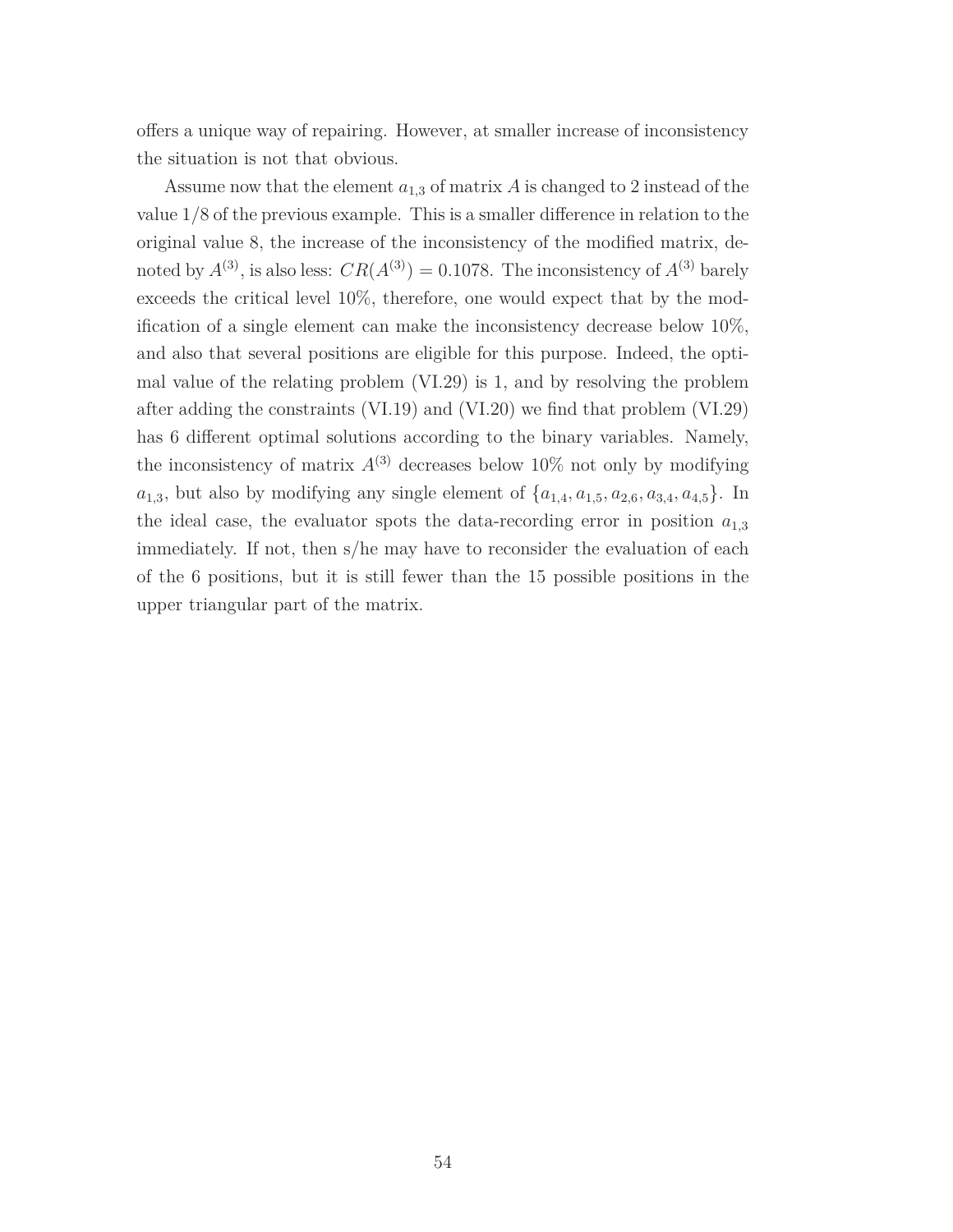# **Bibliography**

- [1] Bana e Costa, C.A., Vansnick, J.C. (2008): A critical analysis of the eigenvalue method used to derive priorities in AHP, *European Journal Of Operational Research*, **187**(3): 1422–1428.
- [2] Borda, J.C. de (1781): Mémoire sur les électiones au scrutin, *Histoire de l'Académie Royale des Sciences*, Paris.
- [3] Bozóki S. (2006): Súlyozás páros összehasonlítással és értékelés hasznossági függvényekkel a többszempontú döntési feladatokban, Ph.D. értekezés, Budapesti Corvinus Egyetem Közgazdasági Ph.D. Program, Budapest
- [4] Bozóki, S., Dezső, L., Poesz, A., Temesi, J. (2013): Analysis of pairwise comparison matrices: an empirical research, *Annals of Operations Research*, **211**(1): 511–528.
- [5] Bozóki, S., Fülöp, J., Koczkodaj, W.W. (2011): LP-based consistencydriven supervision for incomplete pairwise comparison matrices, *Mathematical and Computer Modelling*, **54**: 789–793.
- [6] Bozóki, S., Fülöp, J., Poesz, A. (2011): On pairwise comparison matrices that can be made consistent by the modification of a few elements, *Central European Journal of Operations Research*, **19**(2): 157–175.
- [7] Bozóki, S., Fülöp, J., Poesz, A. (>=2015): On reducing inconsistency of pairwise comparison matrices below an acceptance threshold, *Central European Journal of Operations Research*, DOI 10.1007/s10100-014-0346- 7
- [8] Bozóki, S., Fülöp, J., Rónyai, L. (2010): On optimal completions of incomplete pairwise comparison matrices, *Mathematical and Computer Modelling*, **52**: 318–333.
- [9] Bozóki, S., Rapcsák, T. (2008): On Saaty's and Koczkodaj's inconsistencies of pairwise comparison matrices, *Journal of Global Optimization*, **42**(2): 157–175.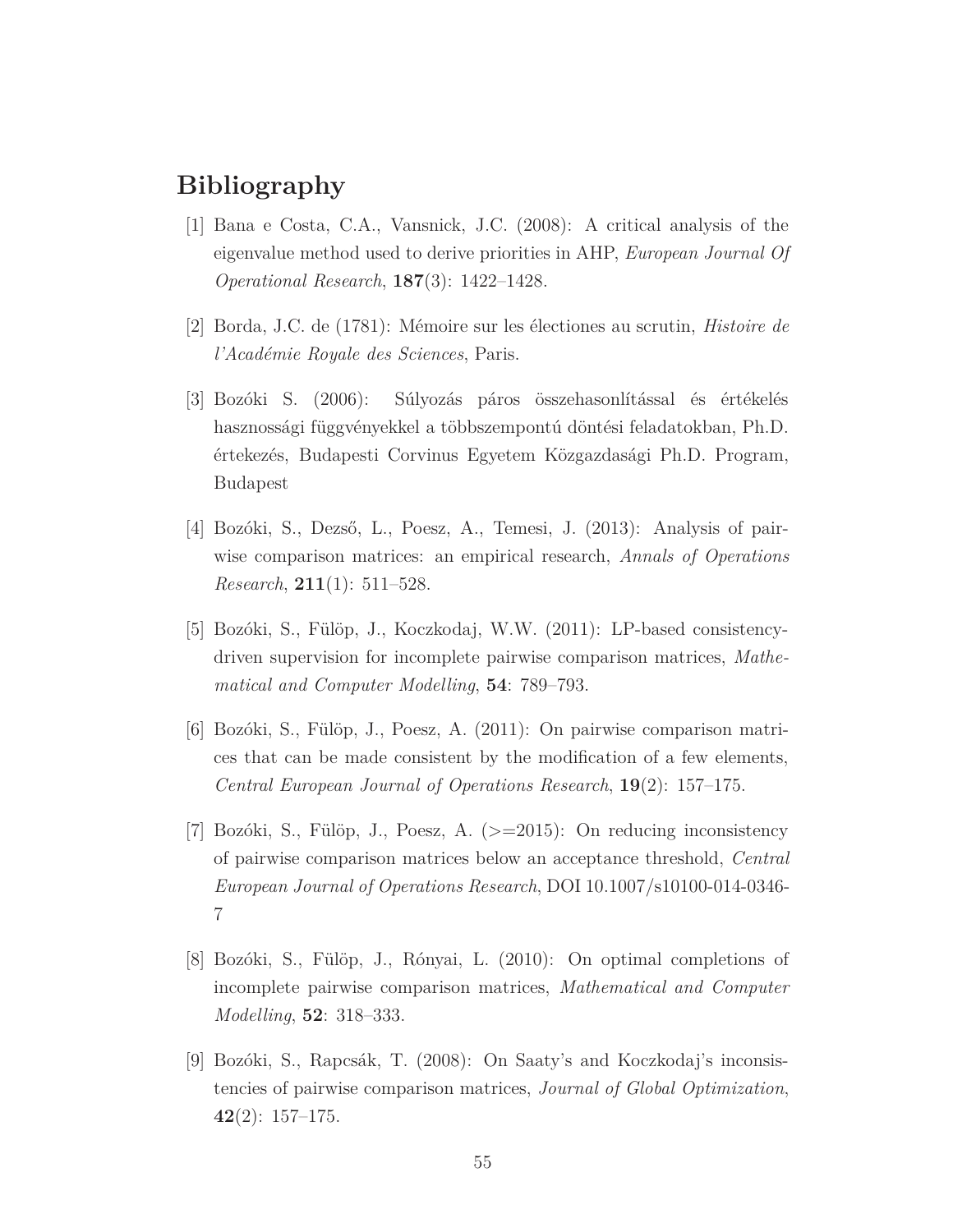- [10] Bozóki, S., Rapcsák, T. (2008): On Saaty's and Koczkodaj's inconsistencies of pairwise comparison matrices, *Journal of Global Optimalization*, **42**(2): 139–148.
- [11] Brunelli, M., Critch, A., Fedrizzi, M. (2011): A note on the proportionality between some consistency indices in the AHP, Technical Report 1012, Turku Center for Computer Science, January 2011.
- [12] Brunelli, M., Fedrizzi, M. (2015): Axiomatic properties of inconsistency indices for pairwise comparisons, *Journal of the Operational Research Society*, **66**(1): 1–15.
- [13] Bryson, N. (1995): A goal programming method for generating priority vectors, *Journal of Operation Research Society*, **46**(5): 641–648.
- [14] Chu, M.T. (1997): On the optimal consistent approximation to pairwise comparison matrices, *Linear Algebra and its Applications*, **272**: 155–168.
- [15] Chu, ATW, Kalaba, RE, Spingarn, K (1979): A comparison of two methods for determining the weight belonging to fuzzy sets, *Journal of Optimization Theory and Applications*, **4**: 531–538.
- [16] Condorcet, M. (1785): Essai sur l'Application de l'Analyse á la Probabilité des Décisions Rendues á la Pluralité des Voix, Paris.
- [17] Cook, W.D, Kress M. (1988): Deriving weights from pairwise comparison ratio matrices: an axiomatic approach, *European Journal of Operational Research*, **37**: 355–62.
- [18] De Jong, P. (1984): A Statistical Approach to Saaty's Scaling Method for Priorities, *Journal of Mathematical Psychology*, **28**: 467–478.
- [19] Duszak, Z., Koczkodaj, W.W. (1994): Generalization of a new definition of consistency for pairwise comparisons, *Information Processing Letters*, **52**: 273–276.
- [20] Harker, P.T. (1987): Incomplete pairwise comparisons in the analytic hierarchy process, *Mathematical Modelling*, **9**(11): 837–848.
- [21] Gass, S.I. (1998): Tournaments, transitivity and pairwise comparison matrices, *Journal of the Operational Research Society*, **49**: 616–624.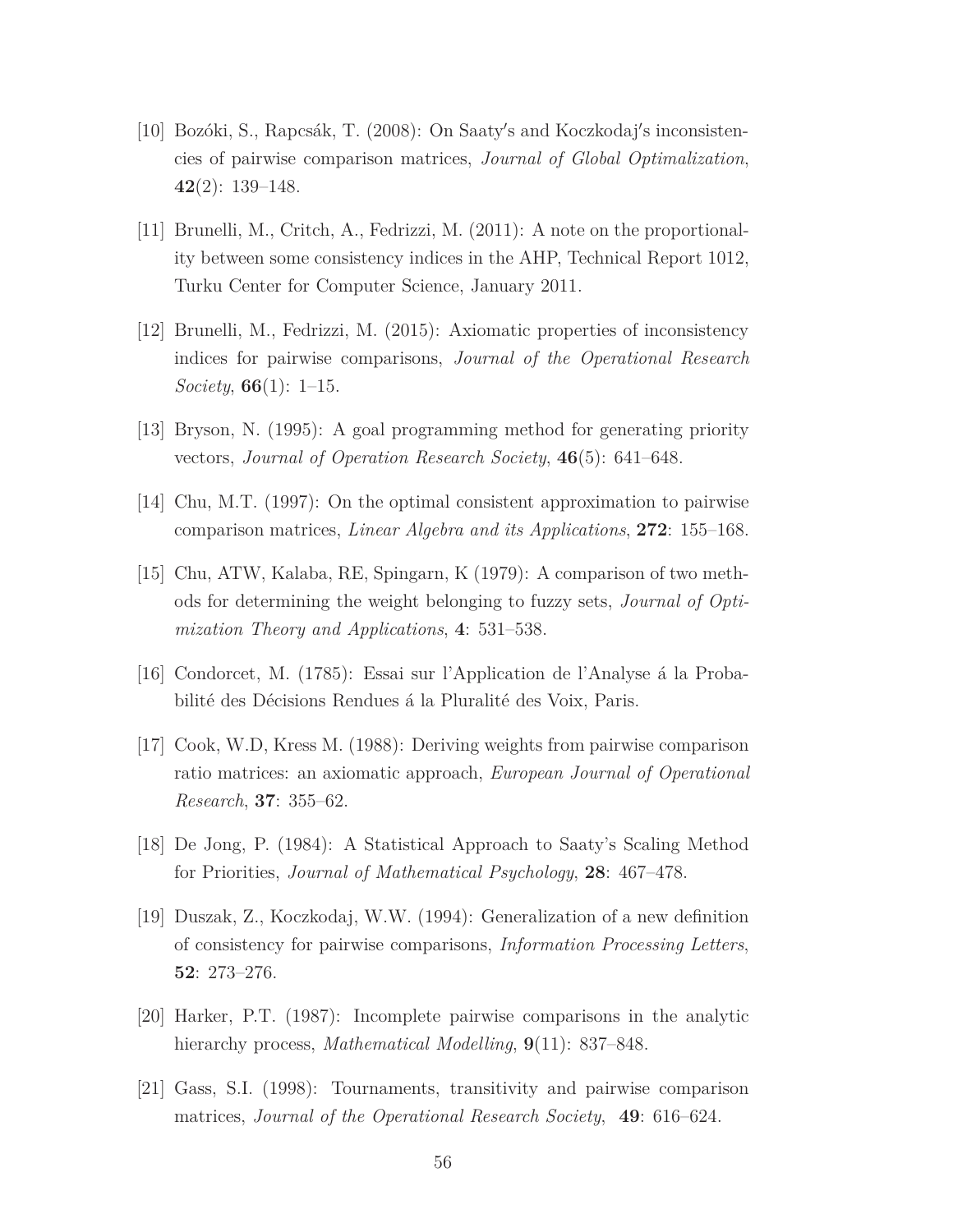- [22] Gass, S.I., Rapcsák, T. (2004): Singular value decomposition in AHP, *Europen Journal of Operation Research*, **154**: 573-584.
- [23] Gass, S.I., Standard, S.M. (2002): Characteristics of positive reciprocal matrices in the analytic hierarchy process, *Journal of Operational Research Society*, **53**: 1385–1389.
- [24] Kendall, M.G., Smith, B.B. (1940): On the Method of Paired Comparisons, *Biometrika*, **31**(3-4): 324–345.
- [25] Kéri, G. (2005): Criteria for pairwise comparison matrices, *Szigma*, **36**: 139–148. (in Hungarian)
- [26] Koczkodaj, W.W. (1993): A new definition of consistency of pairwise comparisons, *Mathematical and Computer Modelling*, **18**(7): 79–84.
- [27] Koczkodaj, W.W., Herman, M.W., Orlowski, M. (1997): Using consistency-driven pairwise comparisons in knowledge-based systems, *Proceedings of the Sixth International Conference on Information and Knowledge Management, ACM Press*: 91–96.
- [28] Kousalya, P., Ravindranath, V., Vizayakumar, K. (2006): Student absenteeism in engineering colleges: evaluation of alternatives using AHP, *Journal of Applied Mathematics and Decision Sciences,* **2006**: 1–26.
- [29] Mann, H. B., Whitney, D. R. (1947): On a Test of Whether one of Two Random Variables is Stochastically Larger than the Other, *Annals of Mathematical Statistics*, **18**: 50–60.
- [30] Miller, G. A. (1956): The magical Number Seven, Plus or Minus Two: Some Limits on Our Capacity for Processing Information, *The Psychological Review*, **63**: 81–97.
- [31] Poesz, A. (2008): Analysis of the inconsistency of empirical pairwise comparison matrices, Master's Thesis, Department of Decisions in Economics, Corvinus University of Budapest.
- [32] Poesz, A. (2009): Empirical pairwise comparison matrices (EPCM) an on-line collection from real decisions, version EPCM-October-2009. http: //www.sztaki.hu/∼bozoki/epcm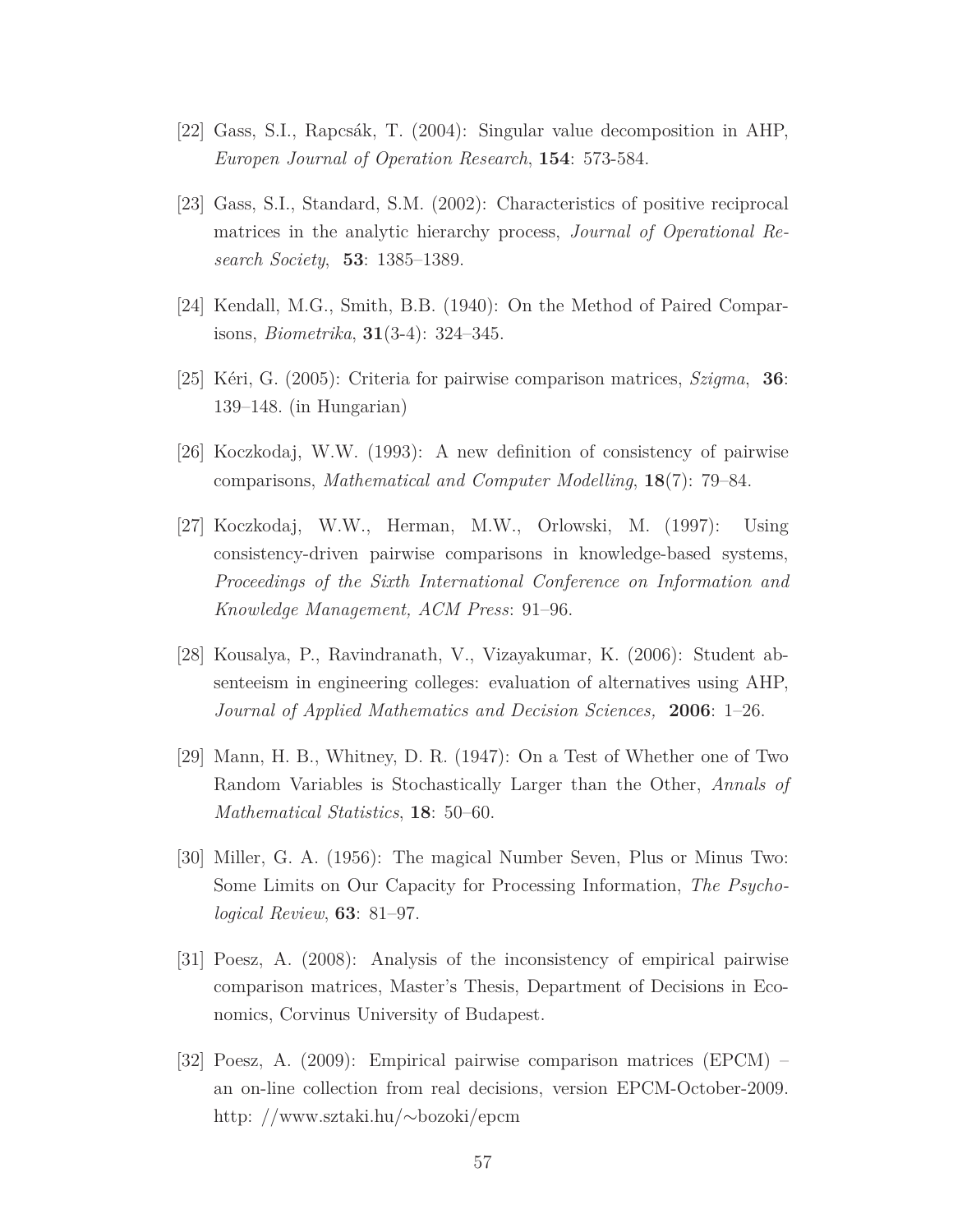- [33] Ross, R.T. (1934): Optimum orders for the presentation of pairs in the method of paired comparison, *Journal of Educational Psychology*, **25**: 375–382.
- [34] Saaty, T.L. (1977): A scaling method for priorities in hierarchical structures, *Journal of Mathematical Psychology*, **15**: 234–281.
- [35] Saaty, T.L., The Analytic Hierarchy Process, McGraw-Hill, New York, 1980.
- [36] Saaty, T.L., Fundamentals of Decision Making, RSW Publications, 1994.
- [37] Saaty, T.L. and Ozdemir, M.S. (2003): Why the magic number seven plus or minus two, *Mathematical and Computer Modelling*, **38**(3-4): 233–244.
- [38] Standard, S.M. (2000): Analysis of positive reciprocal matrices. Master's Thesis, Graduate School of the University of Maryland.
- [39] Peláez, J.I., Lamata, M.T. (2003): A new measure of inconsistency for positive reciprocal matrices, *Computer and Mathematics with Applications*, **46**: 1839–1845.
- [40] Sekitani, K., Yamaki, N. (1999): A logical interpretation for the eigenvalue method n AHP, *Journal of the Operations Research Society of Japan*, **42**: 219–232.
- [41] Tam, C.M., Thomas, K.L. Tong, Gerald, W.C. Chiu (2006): Comparing non-structural fuzzy decision support system and analytical hierarchy process in decision-making for construction problems, *European Journal of Operational Research,* **174**: 1317–1324.
- [42] Vargas, L.G. (1982): Reciprocal matrices with random coefficients, *Mathematical Modelling*, **3**: 69–81.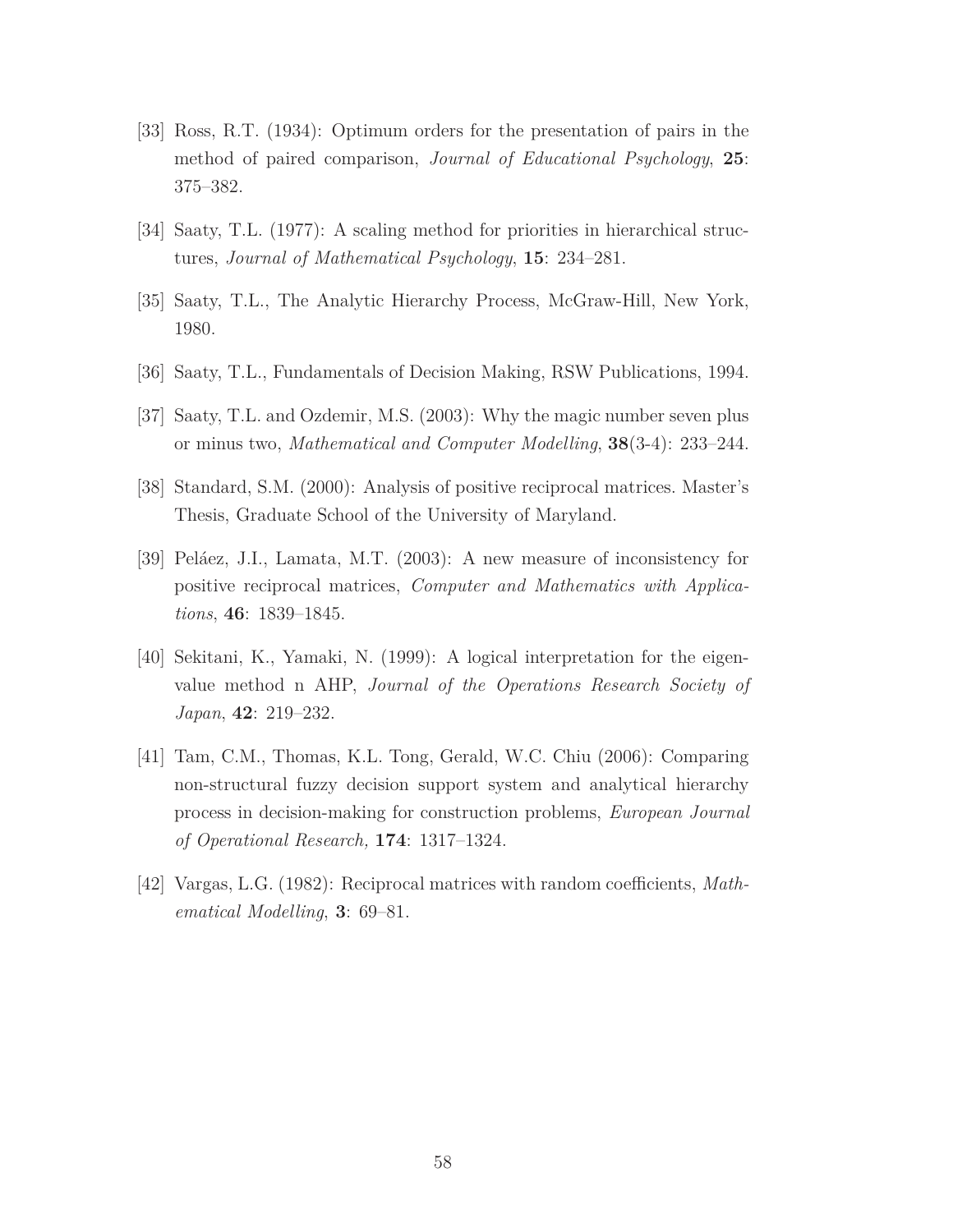#### **List of publications**

#### **Scientific articles**

- [P1] Bozóki, S., Fülöp, J., Poesz, A. (2011): On pairwise comparison matrices that can be made consistent by the modification of a few elements, *Central European Journal of Operations Research*, **19**(2): 157–175.
- [P2] Bozóki, S., Dezső, L., Poesz, A., Temesi, J. (2013): Analysis of pairwise comparison matrices: an empirical research, *Annals of Operations Research*, **211**(1): 511–528.
- [P3] Bozóki, S., Fülöp, J., Poesz, A. (2015): On reducing inconsistency of pairwise comparison matrices below an acceptance threshold, *Central European Journal of Operations Research*, **23**(4): 849–866 DOI 10.1007/s10100-014-0346-7

#### **Book chapters**

[P4] Bozóki, S., Fülöp, J., Poesz, A. (2012): Elfogadható inkonzisztenciájú páros összehasonlítás mátrixokkal kapcsolatos konvexitási tulajdonságok és azok alkalmazásai, Solymosi T., Temesi J. (szerk.) Egyensúly és optimum: Tanulmányok Forgó Ferenc 70. születésnapjára, Aula Kiadó, 169–184.

#### **Conference papers**

- [P5] Bozóki, S., Fülöp, J., Poesz, A. (2009): A páros összehasonlítás triádjainak vizsgálata, XXVIII. Magyar Operációkutatási Konferencia, Balatonőszöd, Magyarország
- [P6] Bozóki, S., Fülöp, J., Poesz, A. (2010): A new approach of reducing the inconsistency of pairwise comparison matrices, International Conference on Computational Management Science, Bécs, Ausztria
- [P7] Bozóki, S., Fülöp, J., Poesz, A. (2010): The similarities and differences of inconsistency indices, Veszprém Optimization Conference: Advanced Algorithms, Veszprén, Magyarország